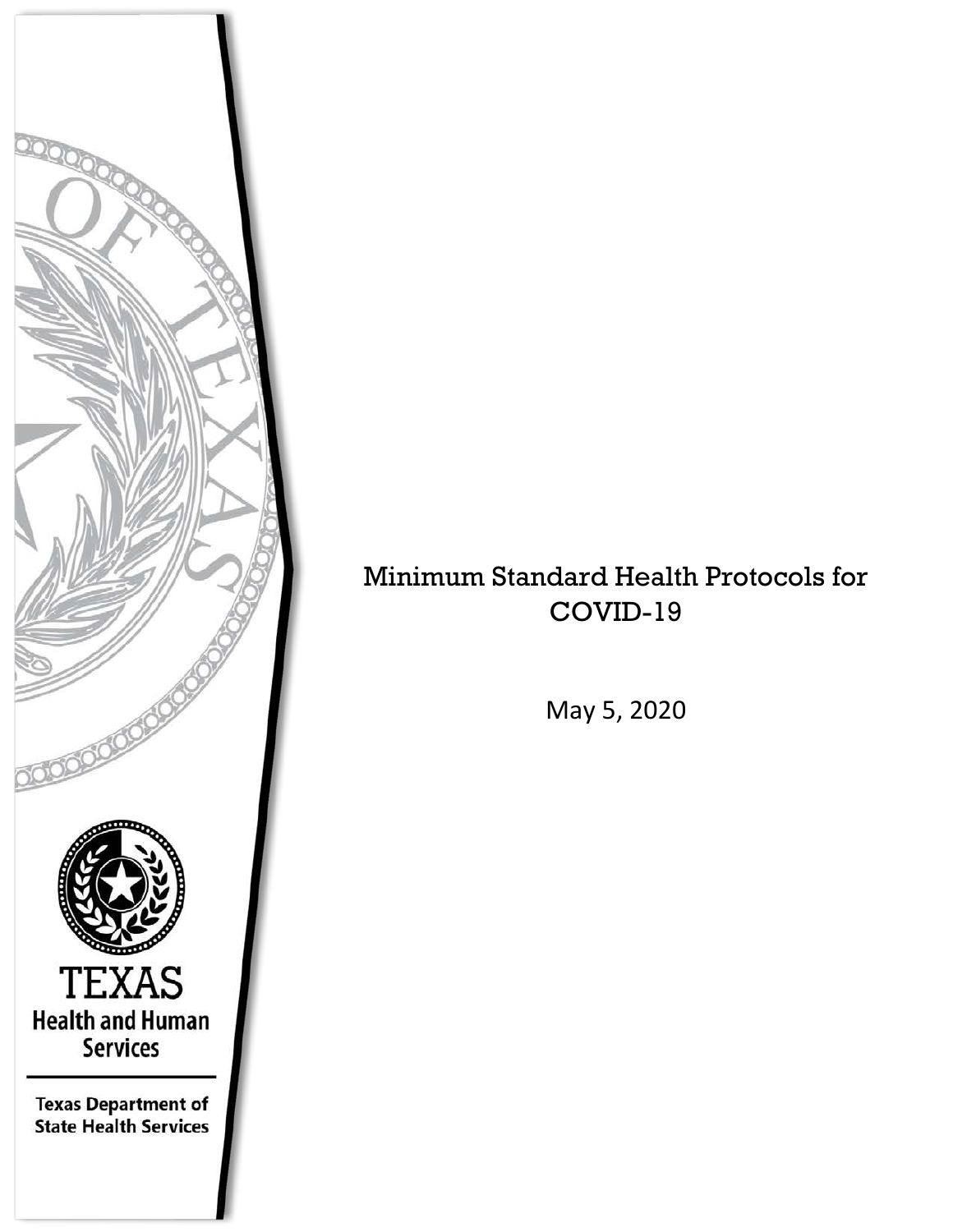

# **CHECKLIST FOR ALL INDIVIDUALS Page 1 of 1**

*The following are the minimum recommended health protocols for all individuals in Texas. These minimum health protocols are not a limit on the health protocols that individuals may adopt. Individuals are encouraged to adopt additional protocols consistent with their specific needs and circumstances to help protect the health and safety of all Texans.*

*The virus that causes COVID-19 can be spread to others by infected persons who have few or no symptoms. Even if an infected person is only mildly ill, the people they spread it to may become seriously ill or even die, especially if that person is 65 or older with pre-existing health conditions that place them at higher risk. Because of the hidden nature of this threat, everyone should rigorously follow the practices specified in these protocols, all of which*  facilitate a safe and measured reopening of Texas. The virus that causes COVID-19 is still circulating in our *communities. We should continue to observe practices that protect everyone, including those who are most vulnerable.*

*Please note, public health guidance cannot anticipate every unique situation. Individuals should stay informed and take actions based on common sense and wise judgment that will protect health and support economic revitalization.*

## **Health protocols for individuals:**

 $\Box$  Maintain at least 6 feet separation from other individuals not within the same household. If such distancing is not feasible, other measures such as face covering, hand hygiene, cough etiquette, cleanliness, and sanitation should be rigorously practiced.

 $\Box$  Self-screen before going into a business for any of the following new or worsening signs or symptoms of possible COVID-19:

| Cough                                       | Sore throat                                  |
|---------------------------------------------|----------------------------------------------|
| Shortness of breath or difficulty breathing | Loss of taste or smell                       |
| Chills                                      | Diarrhea                                     |
| Repeated shaking with chills                | Feeling feverish or a measured temperature   |
| Muscle pain                                 | greater than or equal to 100.0 degrees       |
| Headache                                    | Fahrenheit                                   |
|                                             | Known close contact with a person who is lab |
|                                             | confirmed to have COVID-19                   |

- Wash or disinfect hands upon entering a business and after any interaction with employees, other customers, or items in the business.
- $\Box$  Consistent with the actions taken by many individuals across the state, consider wearing cloth face coverings (over the nose and mouth) when entering a business, or when within 6 feet of another person who is not a member of the individual's household. If available, individuals should consider wearing nonmedical grade face masks.
- **Individuals aged 65 or older are at a higher risk of COVID-19. To the extent possible, avoid being within 6 feet with individuals aged 65 and older. Individuals aged 65 and older should stay at home as much as possible.**

Avoid being in groups of more than 5 individuals.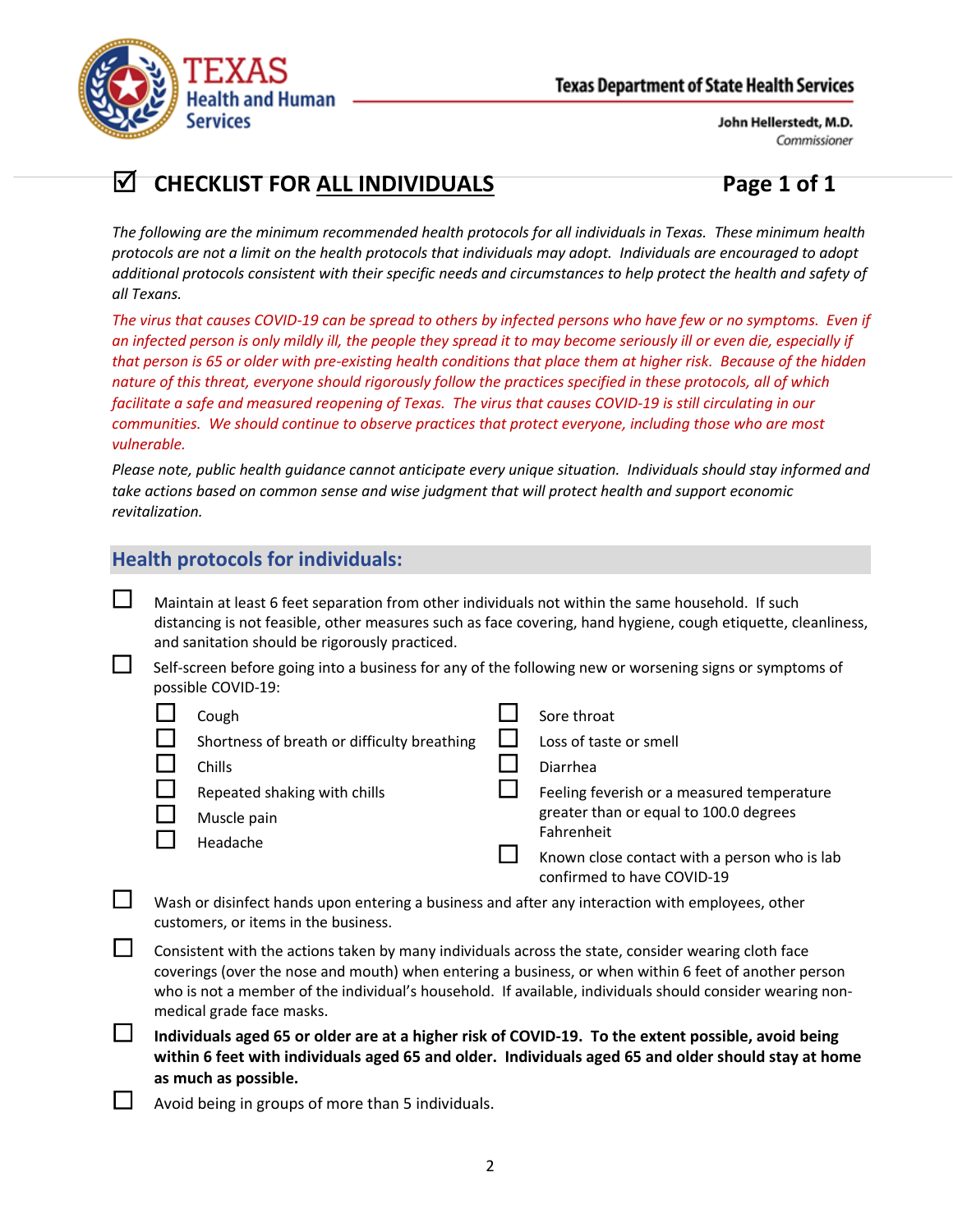

# **CHECKLIST FOR ALL EMPLOYERS Page 1 of 2**

*The following are the minimum recommended health protocols for all businesses choosing to operate in Texas. Employers may adopt additional protocols consistent with their specific needs and circumstances to help protect the health and safety of all employees, contractors, and customers.*

*The virus that causes COVID-19 can be spread to others by infected persons who have few or no symptoms. Even if an infected person is only mildly ill, the people they spread it to may become seriously ill or even die, especially if that person is 65 or older with pre-existing health conditions that place them at higher risk. Because of the hidden nature of this threat, everyone should rigorously follow the practices specified in these protocols, all of which facilitate a safe and measured reopening of Texas. The virus that causes COVID-19 is still circulating in our communities. We should continue to observe practices that protect everyone, including those who are most vulnerable.*

*Please note, public health guidance cannot anticipate every unique situation. Employers should stay informed and take actions based on common sense and wise judgment that will protect health and support economic revitalization. Employers should also be mindful of federal and state employment and disability laws, workplace safety standards, and accessibility standards to address the needs of both workers and customers.*

## **Health protocols for your employees and contractors:**

Train all employees on appropriate cleaning and disinfection, hand hygiene, and respiratory etiquette.

Screen employees and contractors before coming into the business:

 Send home any employee or contractor who has any of the following new or worsening signs or symptoms of possible COVID-19:

- Cough Sore throat
- Shortness of breath or difficulty breathing
- Loss of taste or smell
- Diarrhea

- **Chills**
- Repeated shaking with chills
- Muscle pain
- Headache
- Feeling feverish or a measured temperature greater than or equal to 100.0 degrees Fahrenheit
- Known close contact with a person who is lab confirmed to have COVID-19

 Do not allow employees or contractors with new or worsening signs or symptoms listed above to return to work until:

In the case of an employee or contractor who was diagnosed with COVID-19, the individual may return to work when all three of the following criteria are met: at least 3 days (72 hours) have passed *since recovery* (resolution of fever without the use of fever-reducing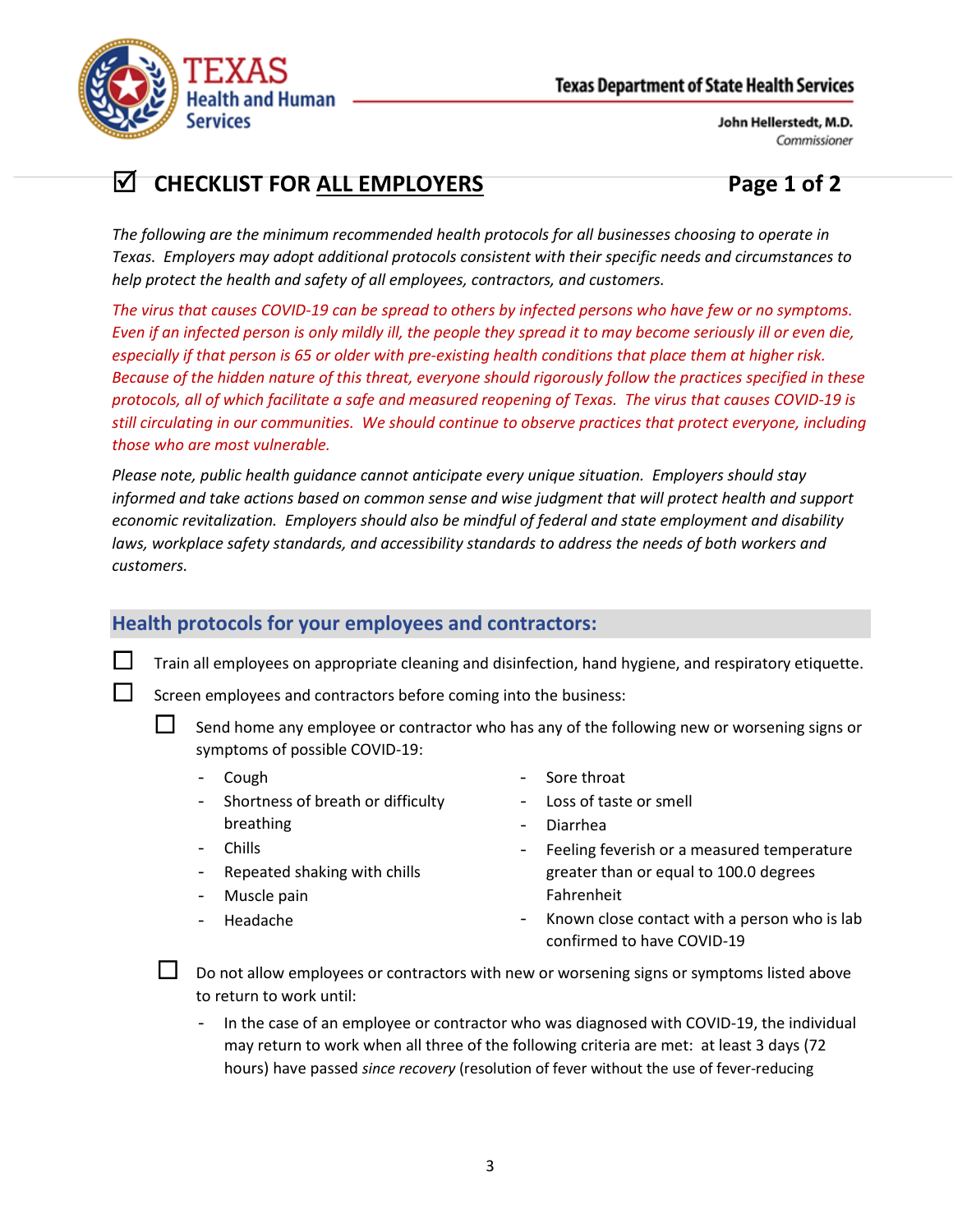

|                             | ALL EMPLOYERS: Page 2 of 2                                                                                                                                                                                                                                                                                                                                                                                                                                                                                                                   |
|-----------------------------|----------------------------------------------------------------------------------------------------------------------------------------------------------------------------------------------------------------------------------------------------------------------------------------------------------------------------------------------------------------------------------------------------------------------------------------------------------------------------------------------------------------------------------------------|
|                             | medications); and the individual has improvement in symptoms (e.g., cough, shortness of<br>breath); and at least 10 days have passed since symptoms first appeared; or<br>In the case of an employee or contractor who has symptoms that could be COVID-19 and does<br>$\qquad \qquad -$<br>not get evaluated by a medical professional or tested for COVID-19, the individual is assumed to<br>have COVID-19, and the individual may not return to work until the individual has completed the<br>same three-step criteria listed above; or |
|                             | If the employee or contractor has symptoms that could be COVID-19 and wants to return to<br>$\qquad \qquad -$<br>work before completing the above self-isolation period, the individual must obtain a medical<br>professional's note clearing the individual for return based on an alternative diagnosis.                                                                                                                                                                                                                                   |
|                             | Do not allow an employee or contractor with known close contact to a person who is lab-confirmed<br>to have COVID-19 to return to work until the end of the 14 day self-quarantine period from the last<br>date of exposure (with an exception granted for healthcare workers and critical infrastructure<br>workers).                                                                                                                                                                                                                       |
|                             | Have employees and contractors wash or sanitize their hands upon entering the business.                                                                                                                                                                                                                                                                                                                                                                                                                                                      |
|                             | Have employees and contractors maintain at least 6 feet separation from other individuals. If such<br>distancing is not feasible, other measures such as face covering, hand hygiene, cough etiquette, cleanliness,<br>and sanitation should be rigorously practiced.                                                                                                                                                                                                                                                                        |
| $\Box$                      | If an employer provides a meal for employees and/or contractors, employers are recommended to have<br>the meal individually packed for each individual.                                                                                                                                                                                                                                                                                                                                                                                      |
| $\mathcal{C}^{\mathcal{A}}$ | Consistent with the actions taken by many employers across the state, consider having all employees and<br>contractors wear cloth face coverings (over the nose and mouth). If available, employees and contractors<br>should consider wearing non-medical grade face masks.                                                                                                                                                                                                                                                                 |
|                             | <b>Health protocols for your facilities:</b>                                                                                                                                                                                                                                                                                                                                                                                                                                                                                                 |
|                             | If 6 feet of separation is not available between employees, contractors, and/or customers inside the<br>facility, consider the use of engineering controls, such as dividers between individuals, to minimize the<br>chances of transmission of COVID-19                                                                                                                                                                                                                                                                                     |
|                             | Regularly and frequently clean and disinfect any regularly touched surfaces, such as doorknobs, tables,<br>chairs, and restrooms.                                                                                                                                                                                                                                                                                                                                                                                                            |
|                             | Disinfect any items that come into contact with customers.                                                                                                                                                                                                                                                                                                                                                                                                                                                                                   |
|                             | Make hand sanitizer, disinfecting wipes, soap and water, or similar disinfectant readily available to<br>employees, contractors, and customers.                                                                                                                                                                                                                                                                                                                                                                                              |
|                             | Place readily visible signage at the business to remind everyone of best hygiene practices.                                                                                                                                                                                                                                                                                                                                                                                                                                                  |
|                             | For employers with more than 10 employees and/or contractors present at one time, consider having an<br>individual wholly or partially dedicated to ensuring the health protocols adopted by the employer are being<br>successfully implemented and followed.                                                                                                                                                                                                                                                                                |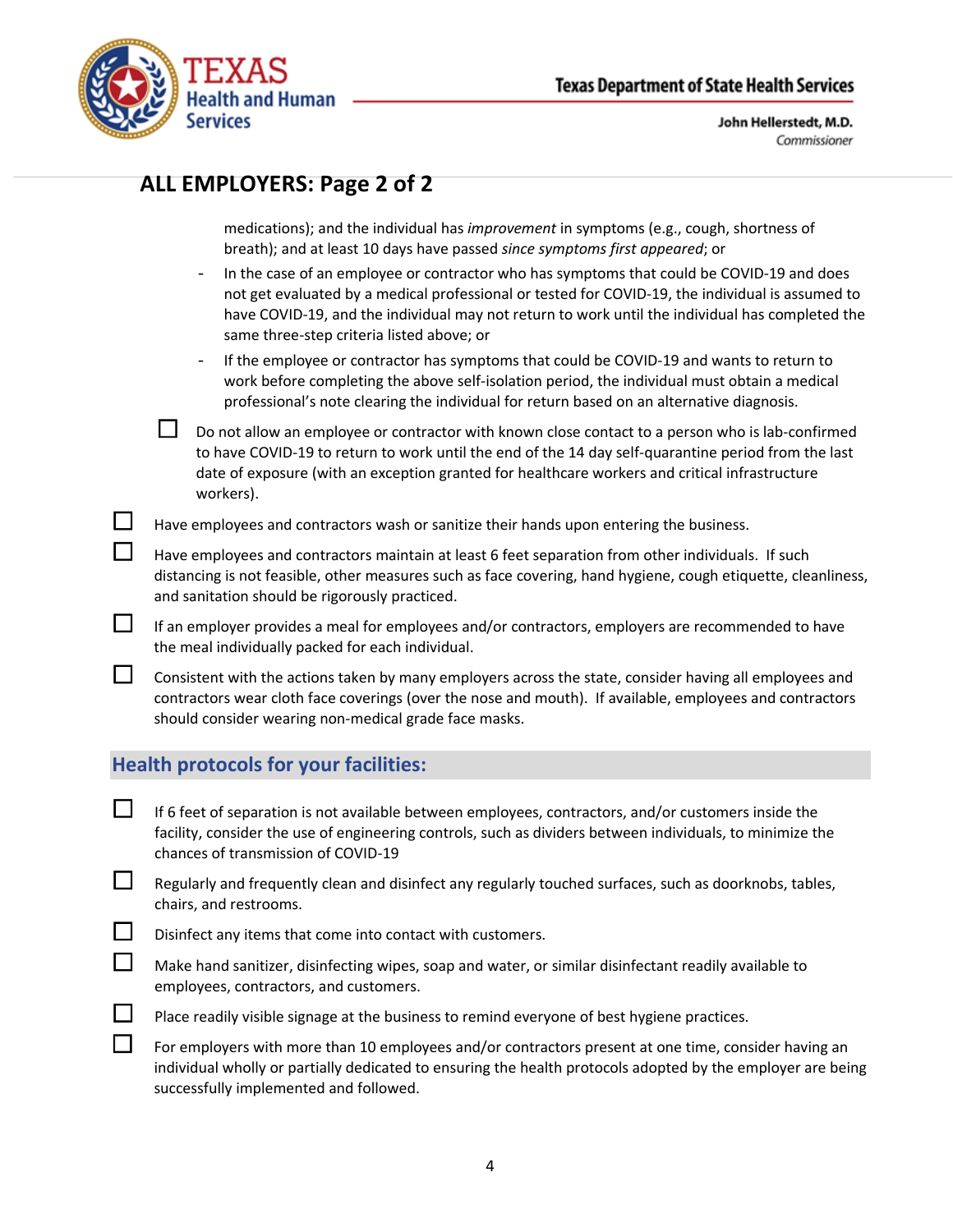

# **CHECKLIST FOR RETAILERS Page 1 of 3**

*Non-essential retailers may operate up to 25% of the total listed occupancy. In addition, non-essential retailers may operate through pickup, delivery by mail, or delivery to the customer's doorstep. Shopping malls may operate at up to 25% of the total listed occupancy of the shopping mall, but shopping mall food court dining areas, play areas, and interactive displays and settings must remain closed. Employees and contractors of the retailer or shopping mall are not counted towards the 25% occupancy limitation.*

*The following are the minimum recommended health protocols for all retailers choosing to operate in Texas. Retailers may adopt additional protocols consistent with their specific needs and circumstances to help protect the health and safety of all employees, contractors, and customers.*

*The virus that causes COVID-19 can be spread to others by infected persons who have few or no symptoms. Even if an infected person is only mildly ill, the people they spread it to may become seriously ill or even die, especially if that person is 65 or older with pre-existing health conditions that place them at higher risk. Because of the hidden nature of this threat, everyone should rigorously follow the practices specified in these protocols, all of which facilitate a safe and measured reopening of Texas. The virus that causes COVID-19 is still circulating in our communities. We should continue to observe practices that protect everyone, including those who are most vulnerable.*

*Please note, public health guidance cannot anticipate every unique situation. Retailers should stay informed and take actions based on common sense and wise judgment that will protect health and support economic revitalization. Retailers should also be mindful of federal and state employment and disability laws, workplace safety standards, and accessibility standards to address the needs of both workers and customers*

## **Health protocols for serving your customers:**

- $\Box$  Retailers are encouraged to consider dedicating a certain period of time each day for only at-risk customers<sup>[1](#page-4-0)</sup> or deliver purchased goods to vehicles to reduce the need for at-risk customers to enter the store.
- If practical, monitor what items customers touch to clean or disinfect when the customer leaves the retail establishment.
	- Contactless payment is encouraged. Where not available, contact should be minimized.

<span id="page-4-0"></span> $1$  At-risk customers are those who are 65 or older, especially those with chronic lung disease; moderate to severe asthma; chronic heart disease; severe obesity; diabetes; chronic kidney disease undergoing dialysis; liver disease; or weakened immune system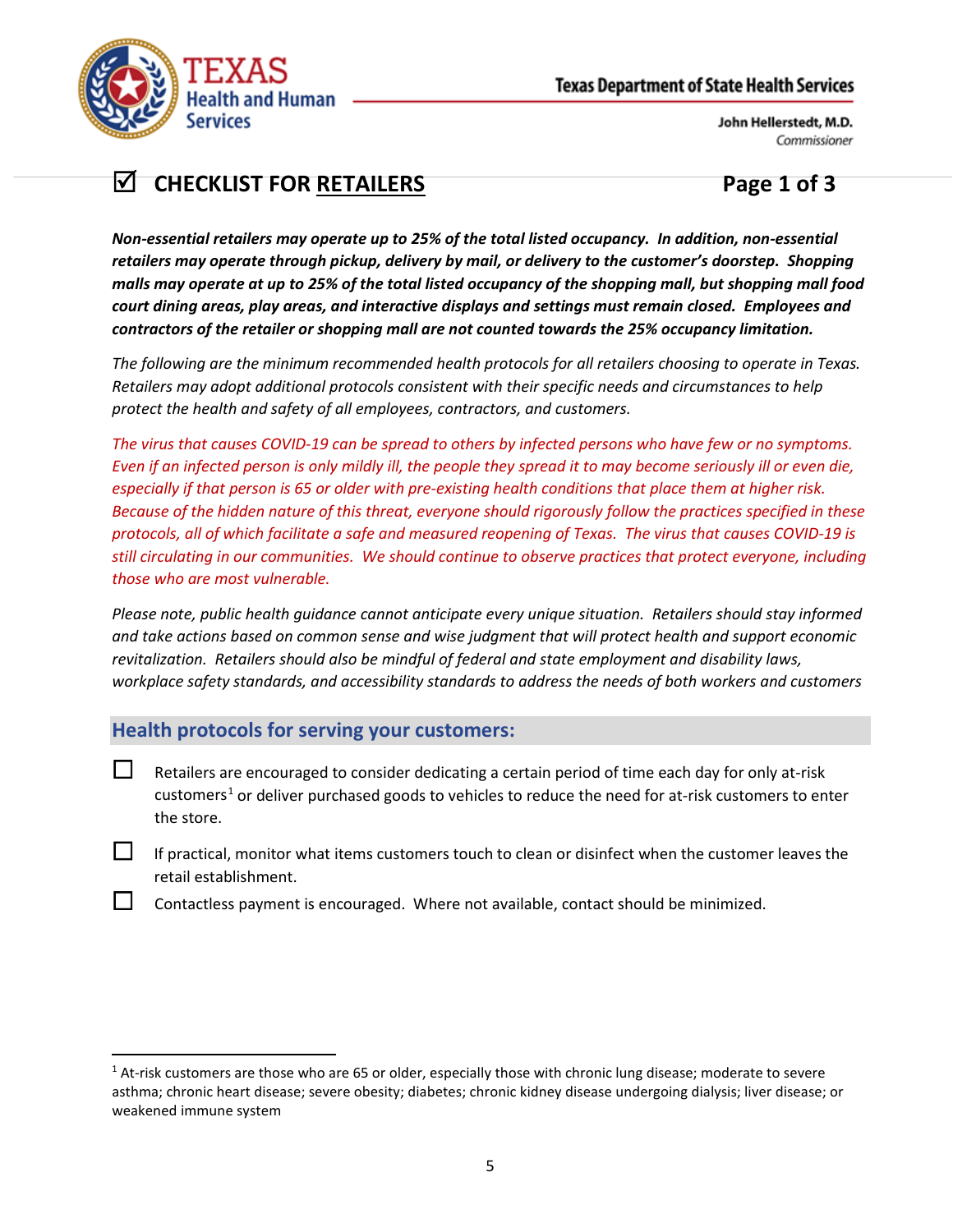

# **RETAILERS: Page 2 of 3**

## **Health protocols for your retail employees and contractors:**

 $\Box$  Train all employees and contractors on appropriate cleaning and disinfection, hand hygiene, and respiratory etiquette.

Screen employees and contractors before coming into the retailer:

 $\Box$  Send home any employee or contractor who has any of the following new or worsening signs or symptoms of possible COVID-19:

- Cough
- Shortness of breath or difficulty breathing
- Sore throat
- Loss of taste or smell

Fahrenheit

- Diarrhea

- Chills
- Repeated shaking with chills
- Muscle pain
- Headache

Known close contact with a person who is lab confirmed to have COVID-19

Feeling feverish or a measured temperature greater than or equal to 100.0 degrees

 Do not allow employees or contractors with new or worsening signs or symptoms listed above to return to work until:

- In the case of an employee or contractor who was diagnosed with COVID-19, the individual may return to work when all three of the following criteria are met: at least 3 days (72 hours) have passed *since recovery* (resolution of fever without the use of fever-reducing medications); and the individual has *improvement* in symptoms (e.g., cough, shortness of breath); and at least 10 days have passed *since symptoms first appeared*; or
- In the case of an employee or contractor who has symptoms that could be COVID-19 and does not get evaluated by a medical professional or tested for COVID-19, the individual is assumed to have COVID-19, and the individual may not return to work until the individual has completed the same three-step criteria listed above; or
- If the employee or contractor has symptoms that could be COVID-19 and wants to return to work before completing the above self-isolation period, the individual must obtain a medical professional's note clearing the individual for return based on an alternative diagnosis.

 Do not allow an employee or contractor with known close contact to a person who is labconfirmed to have COVID-19 to return to work until the end of the 14 day self-quarantine period from the last date of exposure (with an exception granted for healthcare workers and critical infrastructure workers).

Have employees and contractors wash or sanitize their hands upon entering the retailer.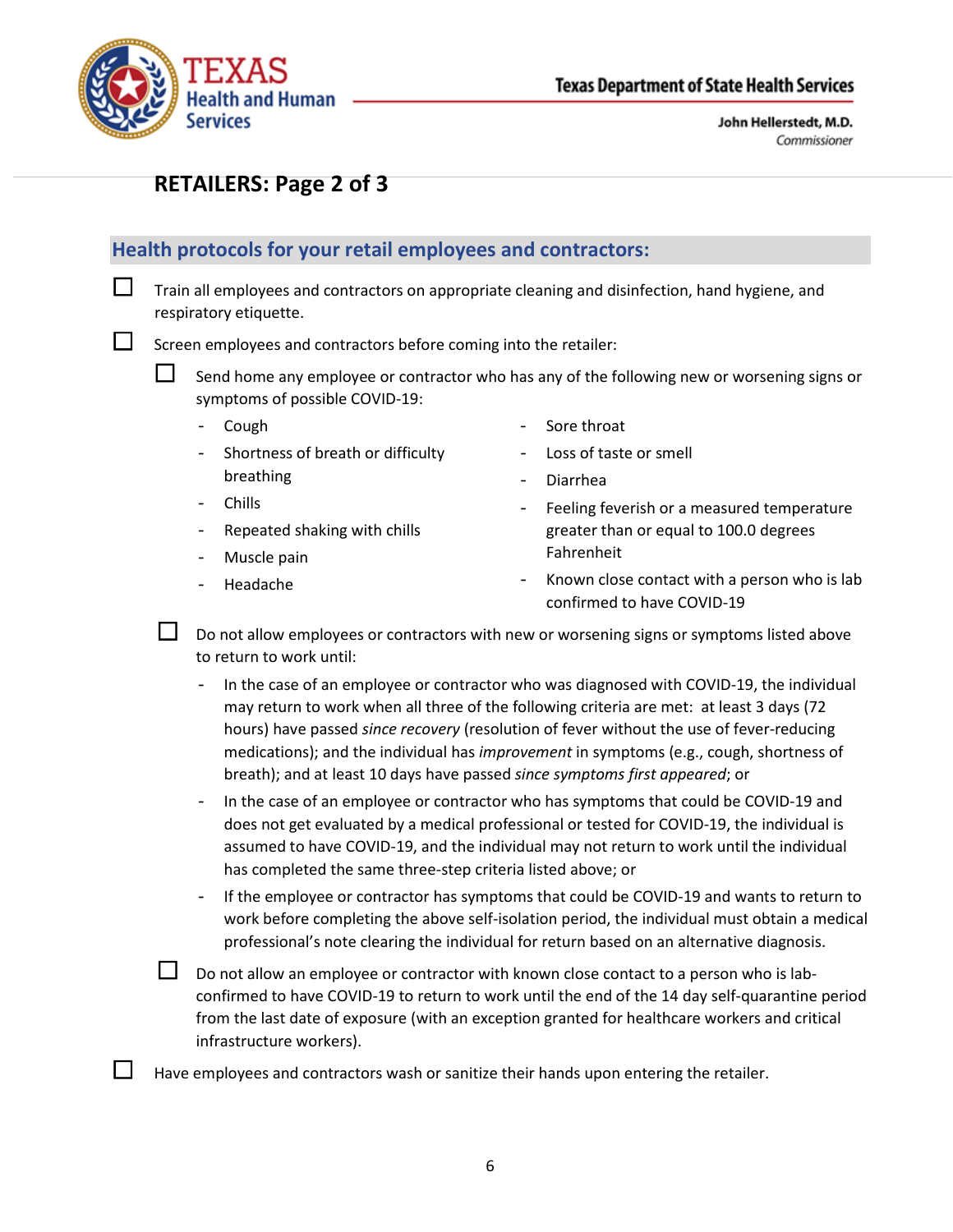

## **RETAILERS: Page 3 of 3**

- $\Box$  Have employees and contractors maintain at least 6 feet separation from other individuals. If such distancing is not feasible, other measures such as face covering, hand hygiene, cough etiquette, cleanliness, and sanitation should be rigorously practiced.
- $\Box$  If a retailer provides a meal for employees and/or contractors, the retailer is recommended to have the meal individually packed for each individual.
- $\Box$  Consistent with the actions taken by many retailers across the state, consider having all employees and contractors wear cloth face coverings (over the nose and mouth). If available, employees and contractors should consider wearing non-medical grade face masks.

## **Health protocols for your retail facilities:**

- $\Box$  If 6 feet of separation is not available between employees, contractors, and/or customers inside the facility, consider the use of engineering controls, such as dividers between individuals, to minimize the chances of transmission of COVID-19
- $\Box$  Regularly and frequently clean and disinfect any regularly touched surfaces, such as doorknobs, tables, chairs, and restrooms.
- $\Box$  Disinfect any items that come into contact with customers.
- $\Box$  Make hand sanitizer, disinfecting wipes, soap and water, or similar disinfectant readily available to employees, contractors, and customers.
- $\Box$  Place readily visible signage at the retailer to remind everyone of best hygiene practices.
- $\Box$  For retailers with more than 10 employees and/or contractors present at one time, consider having an individual wholly or partially dedicated to ensuring the health protocols adopted by the retailer are being successfully implemented and followed.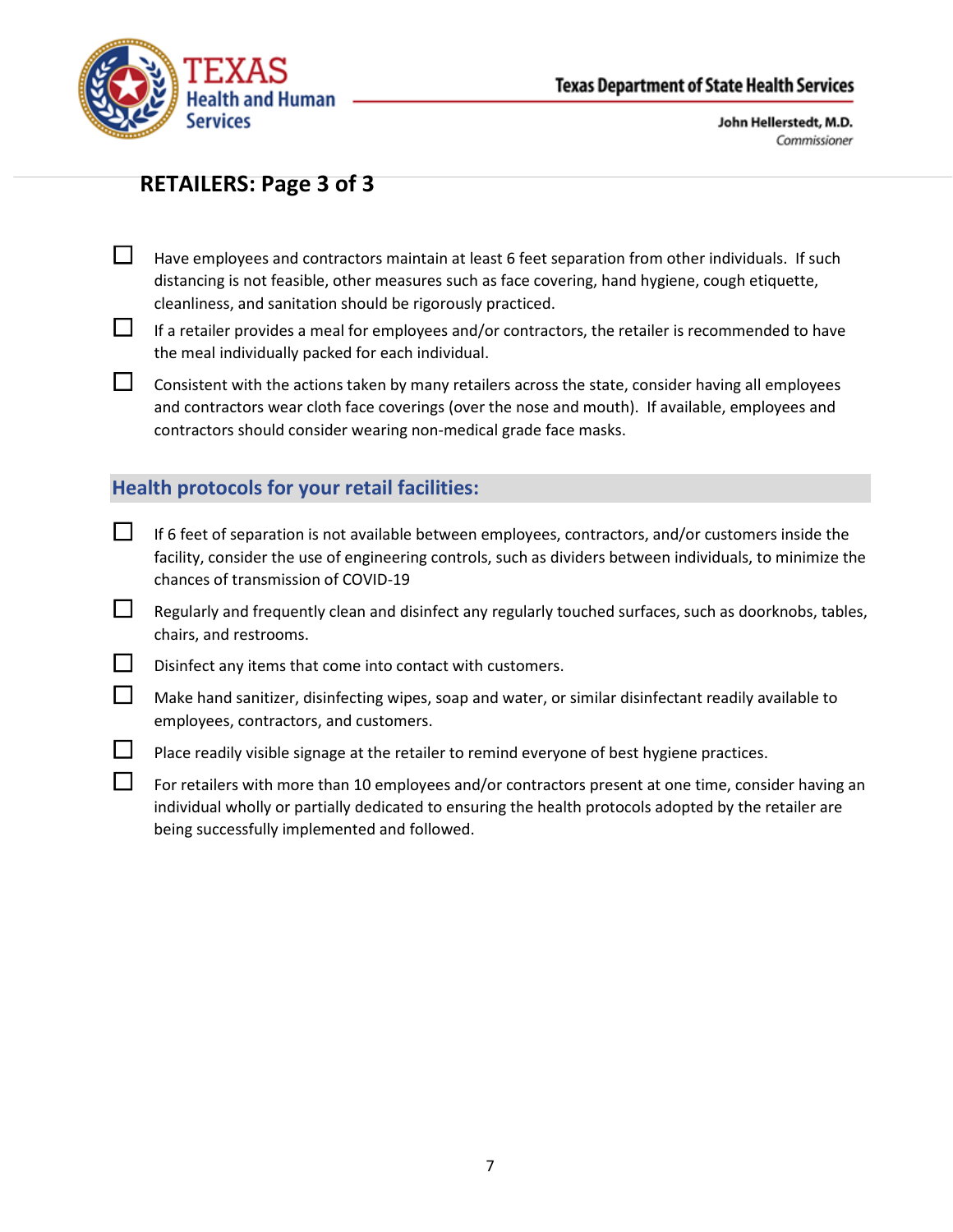

# **CHECKLIST FOR RETAIL CUSTOMERS Page 1 of 1**

*The following are the minimum recommended health protocols for all retail customers. These protocols are not a limit on the health protocols that individuals may adopt. Individuals are encouraged to adopt additional protocols consistent with their specific needs and circumstances to help protect the health and safety of all Texans.*

*The virus that causes COVID-19 can be spread to others by infected persons who have few or no symptoms. Even if an infected person is only mildly ill, the people they spread it to may become seriously ill or even die, especially if that person is 65 or older with pre-existing health conditions that place them at higher risk. Because of the hidden nature of this threat, everyone should rigorously follow the practices specified in these protocols, all of which facilitate a safe and measured reopening of Texas. The virus that causes COVID-19 is still circulating in our communities. We should continue to observe practices that protect everyone, including those who are most vulnerable.*

*Please note, public health guidance cannot anticipate every unique situation. Individuals should stay informed and take actions based on common sense and wise judgment that will protect health and support economic revitalization.*

## **Health protocols for retail customers:**

|        | Self-screen before going into a retailer for any of the following, and do not go into a retailer with any<br>of the following symptoms: |                                                                                                                                                                                                                                                                                                                                                       |  |                                                                                                                                                                                  |
|--------|-----------------------------------------------------------------------------------------------------------------------------------------|-------------------------------------------------------------------------------------------------------------------------------------------------------------------------------------------------------------------------------------------------------------------------------------------------------------------------------------------------------|--|----------------------------------------------------------------------------------------------------------------------------------------------------------------------------------|
|        |                                                                                                                                         | Cough<br>Shortness of breath or difficulty<br>breathing                                                                                                                                                                                                                                                                                               |  | Sore throat<br>Loss of taste or smell<br>Diarrhea                                                                                                                                |
|        |                                                                                                                                         | Chills<br>Repeated shaking with chills<br>Muscle pain<br>Headache                                                                                                                                                                                                                                                                                     |  | Feeling feverish or a measured temperature<br>greater than or equal to 100.0 degrees<br>Fahrenheit<br>Known close contact with a person who is<br>lab confirmed to have COVID-19 |
| $\Box$ |                                                                                                                                         | Wash or disinfect hands upon entering a retailer and after any interaction with employees, other<br>customers, or items in the retailer.                                                                                                                                                                                                              |  |                                                                                                                                                                                  |
| $\Box$ |                                                                                                                                         | Maintain at least 6 feet separation from other individuals not within the same household. If such<br>distancing is not feasible, other measures such as face covering, hand hygiene, cough etiquette,<br>cleanliness, and sanitation should be rigorously practiced.                                                                                  |  |                                                                                                                                                                                  |
| $\Box$ |                                                                                                                                         | Wash or sanitize hands after the payment process.                                                                                                                                                                                                                                                                                                     |  |                                                                                                                                                                                  |
| $\Box$ |                                                                                                                                         | Consistent with the actions taken by many individuals across the state, consider wearing cloth face<br>coverings (over the nose and mouth) when entering a retailer, or when within 6 feet of another<br>person who is not a member of the individual's household. If available, individuals should consider<br>wearing non-medical grade face masks. |  |                                                                                                                                                                                  |
| $\Box$ |                                                                                                                                         | Individuals aged 65 or older are at a higher risk of COVID-19. To the extent possible, avoid contact<br>within 6 feet with individuals aged 65 and older. Individuals aged 65 and older should stay at home<br>as much as possible.                                                                                                                   |  |                                                                                                                                                                                  |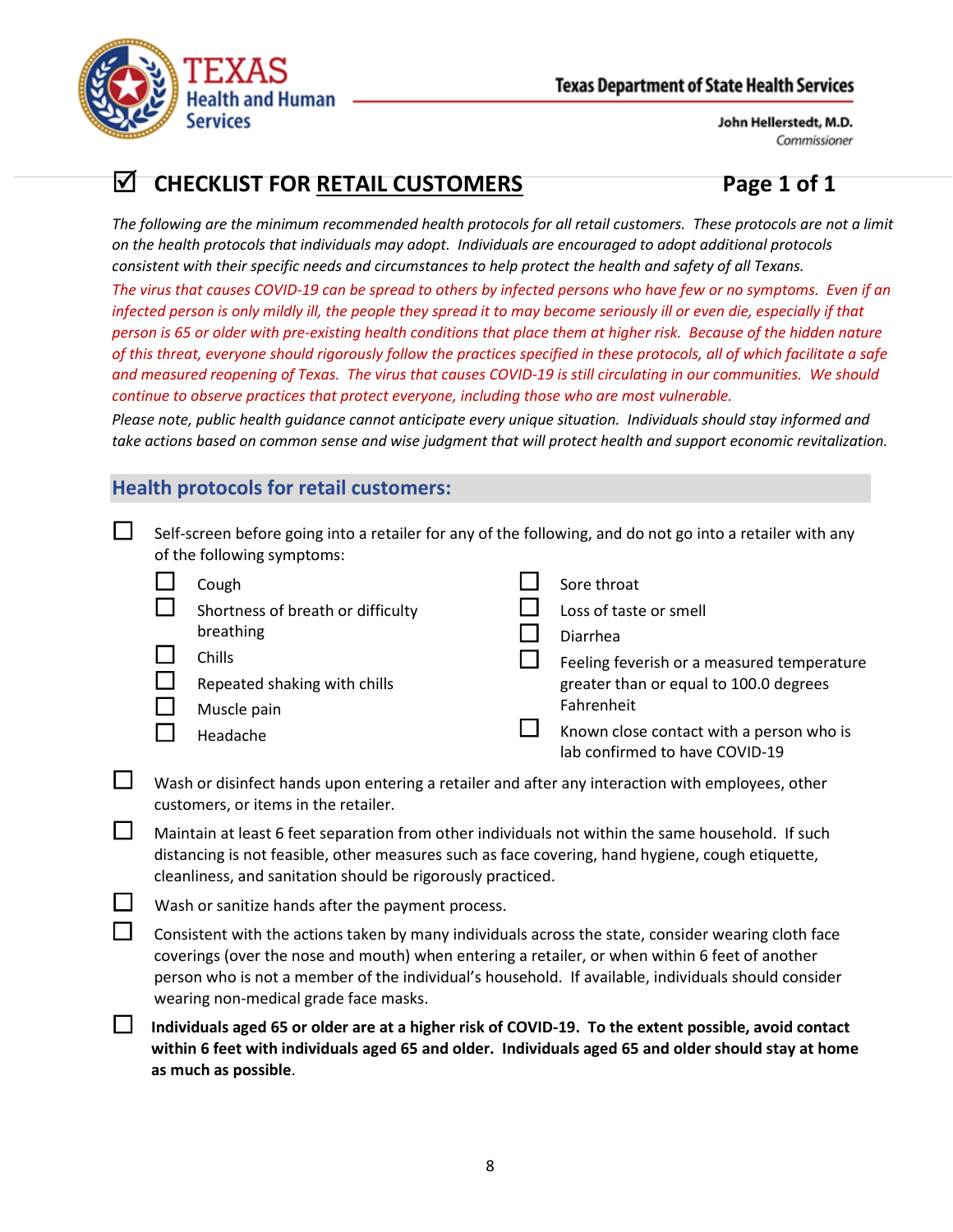

# **CHECKLIST FOR RESTAURANTS** Page 1 of 3

*Restaurants may operate for dine-in service up to 25% of the total listed occupancy inside the restaurant, and may not offer valet services except for vehicles with placards or plates for disabled parking; outdoor dining is not subject to an occupancy limit; and restaurant employees and contractors are not counted towards the 25% occupancy limitation. This applies only to restaurants that have less than 51% of their gross sales from alcoholic beverages. Restaurants may continue to provide to-go or delivery services.*

*The following are the minimum recommended health protocols for all restaurants choosing to operate in Texas. Restaurants may adopt additional protocols consistent with their specific needs and circumstances to help protect the health and safety of all employees, contractors, and customers.*

*The virus that causes COVID-19 can be spread to others by infected persons who have few or no symptoms. Even if an infected person is only mildly ill, the people they spread it to may become seriously ill or even die, especially if that person is 65 or older with pre-existing health conditions that place them at higher risk. Because of the hidden nature of this threat, everyone should rigorously follow the practices specified in these protocols, all of which facilitate a safe and measured reopening of Texas. The virus that causes COVID-19 is still circulating in our communities. We should continue to observe practices that protect everyone, including those who are most vulnerable.*

*Please note, public health guidance cannot anticipate every unique situation. Restaurants should stay informed and take actions based on common sense and wise judgment that will protect health and support economic revitalization. Restaurants should also be mindful of federal and state employment and disability laws, workplace safety standards, and accessibility standards to address the needs of both workers and customers.*

## **Health protocols for serving your customers:**

- **Parties maintain at least 6 feet distance apart from other parties at all times, including while waiting to** be seated in the restaurant.
- $\Box$  Make a hand sanitizing station available upon entry to the restaurant.
	- No tables of more than 6 people.
- $\Box$  Dining:
	- Do not leave condiments, silverware, flatware, glassware, or other traditional table top items on an unoccupied table
	- $\Box$  Provide condiments only upon request, and in single use (non-reusable) portions.
		- Use disposable menus (new for each patron)
		- If a buffet is offered, restaurant employees serve the food to customers.
	- Contactless payment is encouraged. Where not available, contact should be minimized.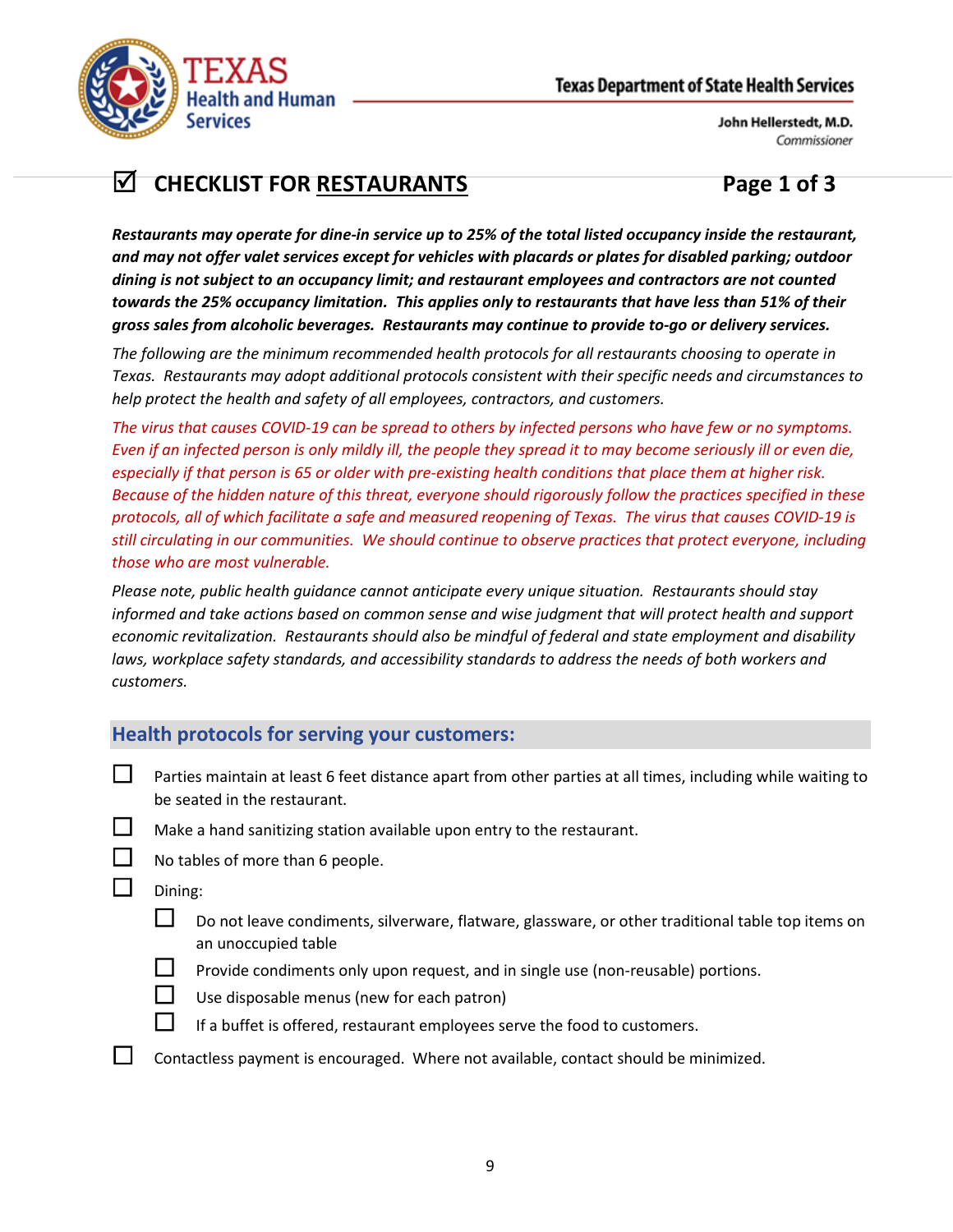

## **RESTAURANTS: Page 2 of 3**

### **Health protocols for your employees and contractors:**

 $\Box$  Train all employees and contractors on appropriate cleaning and disinfection, hand hygiene, and respiratory etiquette.

Screen employees and contractors before coming into the restaurant:

 $\Box$  Send home any employee or contractor who has any of the following new or worsening signs or symptoms of possible COVID-19:

- Cough
	- Shortness of breath or difficulty breathing
- Sore throat

Fahrenheit

- Loss of taste or smell
- Diarrhea

- Chills
- Repeated shaking with chills
- Muscle pain
- Headache

Known close contact with a person who is lab confirmed to have COVID-19

Feeling feverish or a measured temperature greater than or equal to 100.0 degrees

 Do not allow employees or contractors with new or worsening signs or symptoms listed above to return to work until:

In the case of an employee or contractor who was diagnosed with COVID-19, the individual may return to work when all three of the following criteria are met: at least 3 days (72 hours) have passed *since recovery* (resolution of fever without the use of fever-reducing medications); and the individual has *improvement* in symptoms (e.g., cough, shortness of breath); and at least 10 days have passed *since symptoms first appeared*; or

- In the case of an employee or contractor who has symptoms that could be COVID-19 and does not get evaluated by a medical professional or tested for COVID-19, the individual is assumed to have COVID-19, and the individual may not return to work until the individual has completed the same three-step criteria listed above; or

- If the employee or contractor has symptoms that could be COVID-19 and wants to return to work before completing the above self-isolation period, the individual must obtain a medical professional's note clearing the individual for return based on an alternative diagnosis.

 Do not allow an employee or contractor with known close contact to a person who is labconfirmed to have COVID-19 to return to work until the end of the 14 day self-quarantine period from the last date of exposure (with an exception granted for healthcare workers and critical infrastructure workers).

 Have employees and contractors wash or sanitize their hands upon entering the restaurant, and between interactions with customers.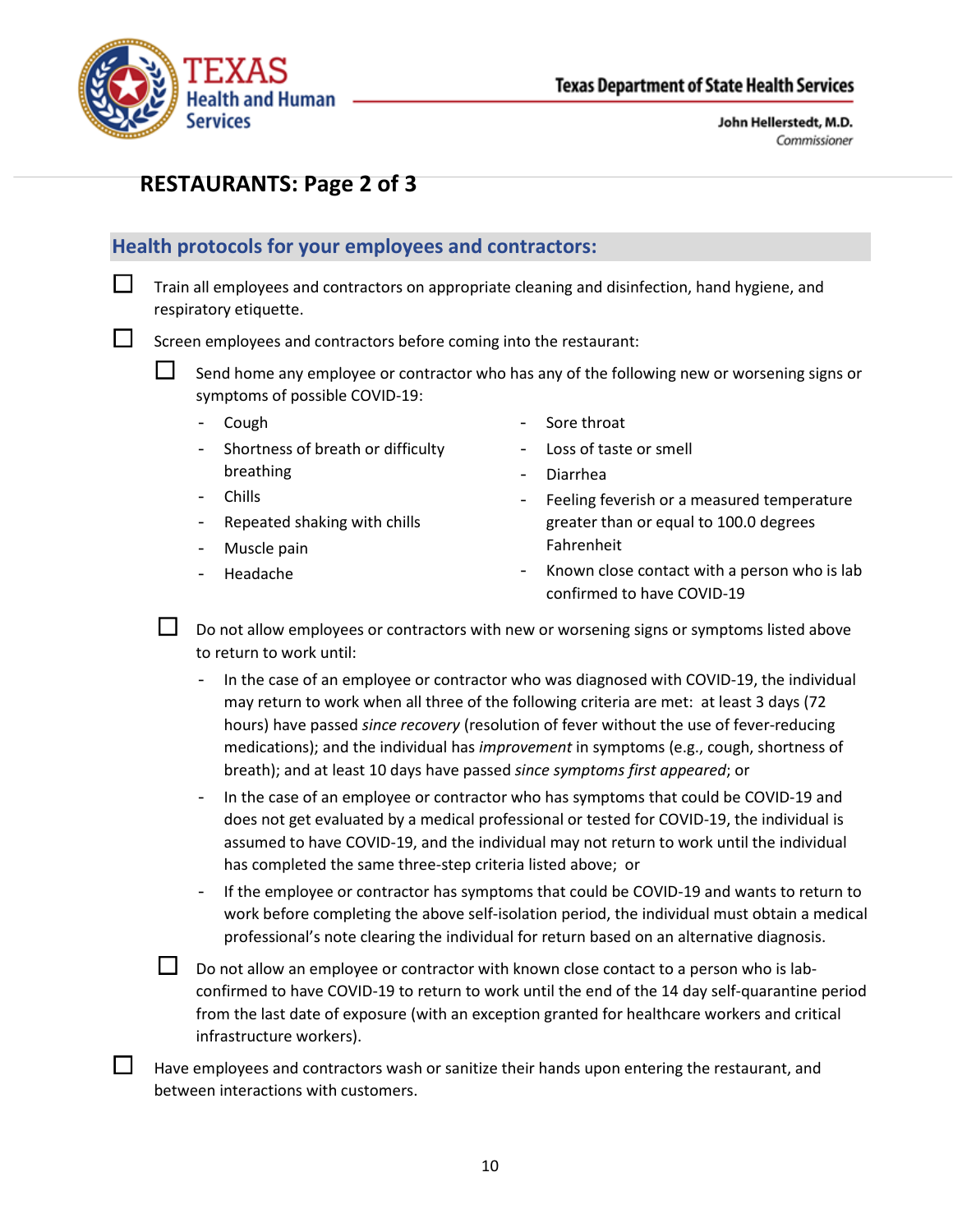



## **RESTAURANTS: Page 3 of 3**

- $\Box$  Have employees and contractors maintain at least 6 feet separation from other individuals. If such distancing is not feasible, measures such as face covering, hand hygiene, cough etiquette, cleanliness, and sanitation should be rigorously practiced
- $\Box$  Consistent with the actions taken by many restaurants across the state, consider having all employees and contractors wear cloth face coverings (over the nose and mouth). If available, employees and contractors should consider wearing non-medical grade face masks.

#### **Health protocols for your facilities:**

- $\Box$  Consider having an employee or contractor manage and control access to the restaurant, including opening doors to prevent patrons from touching door handles.
- $\Box$  Regularly and frequently clean and disinfect any regularly touched surfaces, such as doorknobs, tables, and chairs.
- $\Box$  Regularly and frequently clean restrooms, and document the cleanings.
- $\square$  Disinfect any items that come into contact with customers.
- $\Box$  Make hand sanitizer, disinfecting wipes, soap and water, or similar disinfectant readily available to employees, contractors, and customers.
- $\Box$  Place readily visible signage at the restaurant to remind everyone of best hygiene practices.
- $\Box$  Clean and disinfect the area used for dining (table, etc.) after each group of customers depart, including the disinfecting of tables, chairs, stalls, and countertops.
- $\Box$  Clean and sanitize restaurants daily.
- $\Box$  For restaurants with more than 10 employees and/or contractors present at one time, consider having an individual wholly or partially dedicated to ensuring the health protocols adopted by the restaurant are being successfully implemented and followed.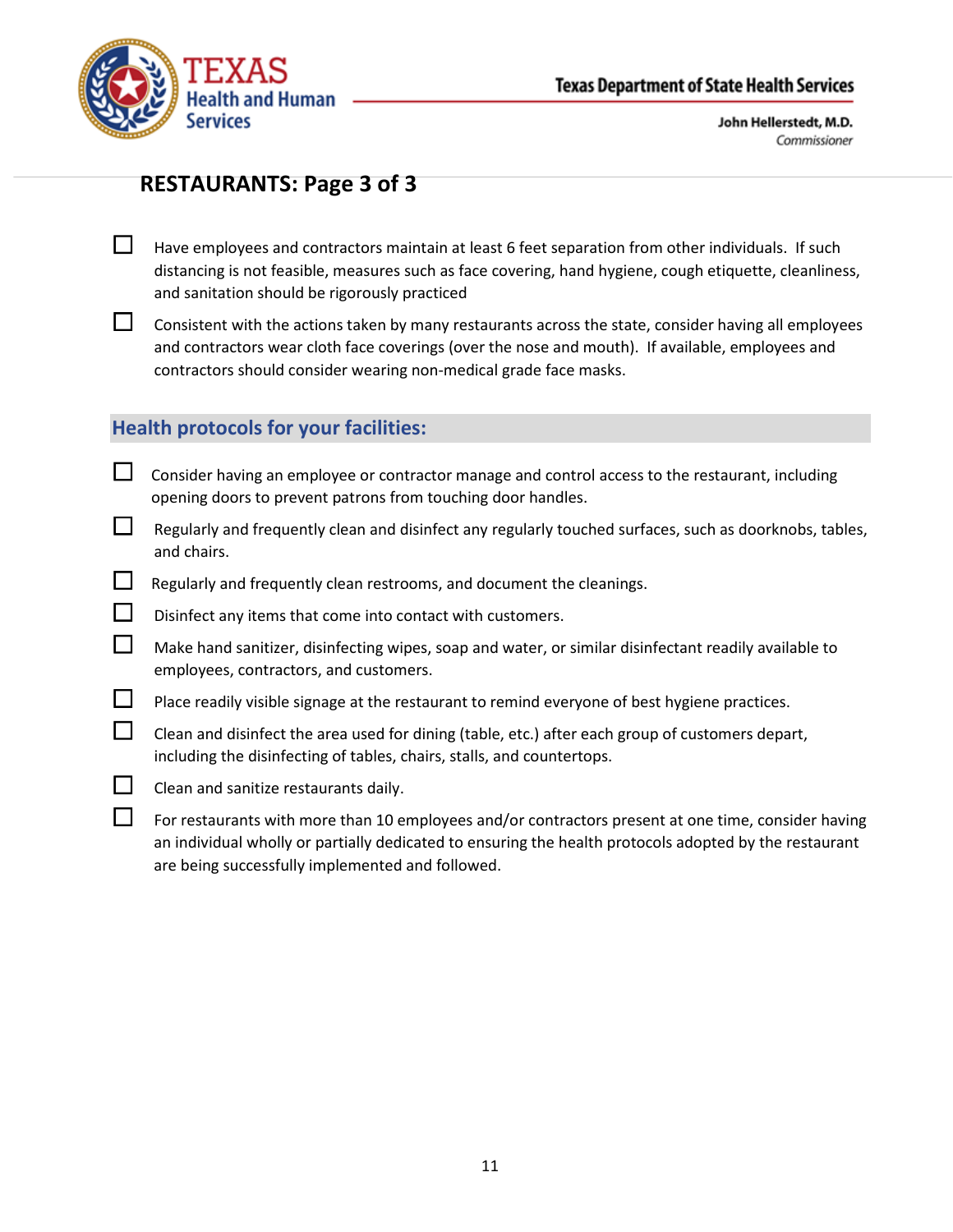

# **CHECKLIST FOR RESTAURANT CUSTOMERS Page 1 of 1**

*The following are the minimum recommended health protocols for all restaurant customers in Texas. These minimum health protocols are not a limit on the health protocols that individuals may adopt. Individuals are encouraged to adopt additional protocols consistent with their specific needs and circumstances to help protect the health and safety of all Texans.*

*The virus that causes COVID-19 can be spread to others by infected persons who have few or no symptoms. Even if an infected person is only mildly ill, the people they spread it to may become seriously ill or even die, especially if that person is 65 or older with pre-existing health conditions that place them at higher risk. Because of the hidden nature of this threat, everyone should rigorously follow the practices specified in these protocols, all of which facilitate a safe and measured reopening of Texas. The virus that causes COVID-19 is still circulating in our communities. We should continue to observe practices that protect everyone, including those who are most vulnerable.*

*Please note, public health guidance cannot anticipate every unique situation. Individuals should stay informed and take actions based on common sense and wise judgment that will protect health and support economic revitalization.*

### **Health protocols for restaurant customers:**

- $\Box$  Maintain at least 6 feet separation from other individuals not within the same party. If such distancing is not feasible, other measures such as face covering when not sitting at the table, hand hygiene, cough etiquette, cleanliness, and sanitation should be rigorously practiced.
	- Self-screen before going into a restaurant for any of the following new or worsening signs or symptoms of possible COVID-19:

| Cough                             | Sore throat                                                                |
|-----------------------------------|----------------------------------------------------------------------------|
| Shortness of breath or difficulty | Loss of taste or smell                                                     |
| breathing                         | <b>Diarrhea</b>                                                            |
| Chills                            | Feeling feverish or a measured temperature                                 |
| Repeated shaking with chills      | greater than or equal to 100.0 degrees                                     |
| Muscle pain                       | Fahrenheit                                                                 |
| Headache                          | Known close contact with a person who is<br>lab confirmed to have COVID-19 |

- $\Box$  Wash or disinfect hands upon entering a restaurant and after any interaction with employees, other customers, or items in the restaurant.
- $\Box$  No tables of more than 6 people.
	- Customers should wash or sanitize their hands after the payment process.
	- Consistent with the actions taken by many individuals across the state, consider wearing cloth face coverings (over the nose and mouth) when not at the table, or when within 6 feet of another person who is not a member of the individual's household. If available, individuals should consider wearing non-medical grade face masks.
- **Individuals aged 65 or older are at a higher risk of COVID-19. To the extent possible, avoid contact within 6 feet with individuals aged 65 and older. Individuals aged 65 and older should stay at home as much as possible**.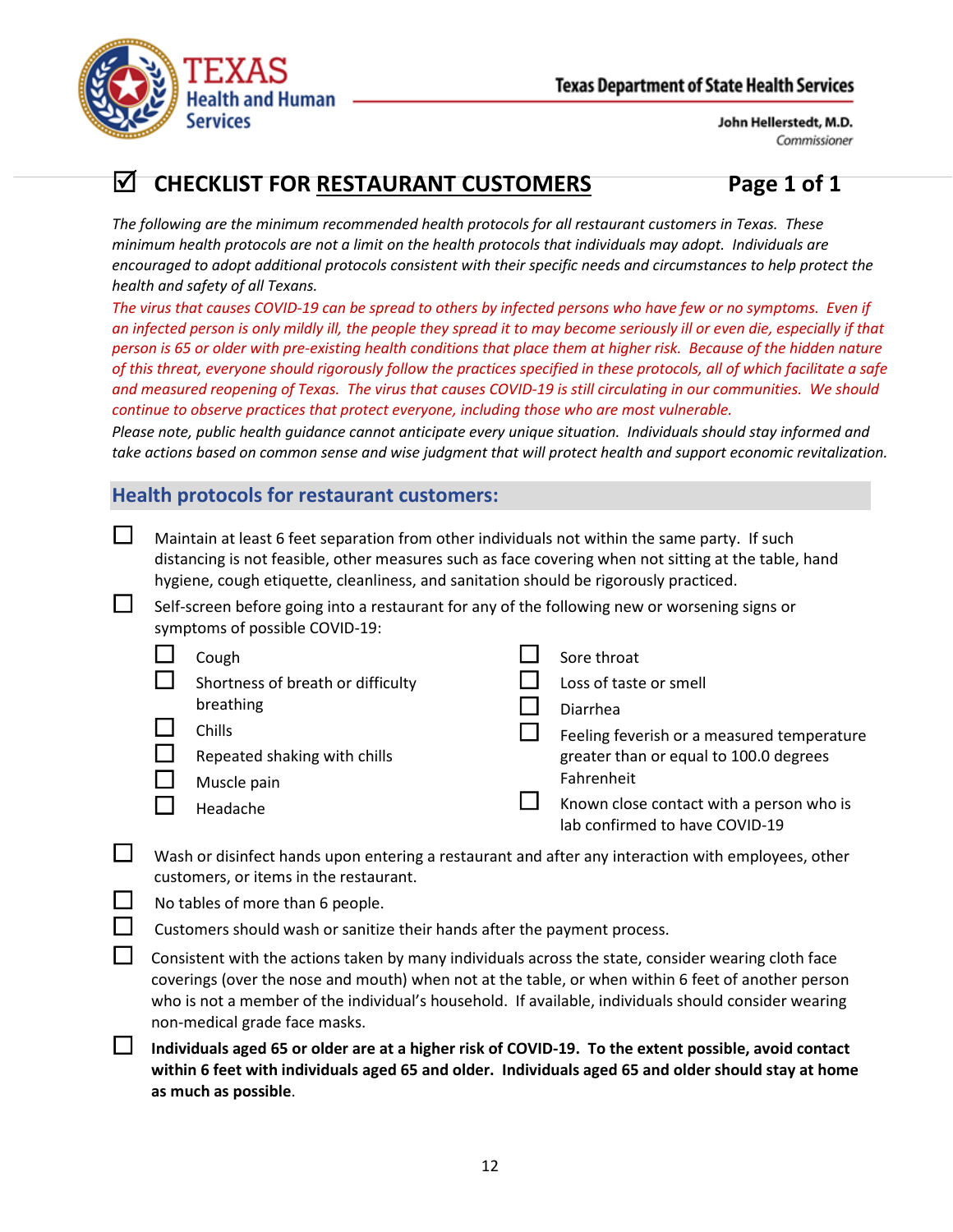

# **CHECKLIST FOR MOVIE THEATERS Page 1 of 3**

*Movie theaters may operate up to 25% of the total listed occupancy of any individual theater for any screening. The movie theater's employees and contractors are not counted towards the 25% occupancy limitation.*

*The following are the minimum recommended health protocols for all movie theaters choosing to operate in Texas. Movie theaters may adopt additional protocols consistent with their specific needs and circumstances to help protect the health and safety of all employees, contractors, and customers.*

*The virus that causes COVID-19 can be spread to others by infected persons who have few or no symptoms. Even if an infected person is only mildly ill, the people they spread it to may become seriously ill or even die, especially if that person is 65 or older with pre-existing health conditions that place them at higher risk. Because of the hidden nature of this threat, everyone should rigorously follow the practices specified in these protocols, all of which facilitate a safe and measured reopening of Texas. The virus that causes COVID-19 is still circulating in our communities. We should continue to observe practices that protect everyone, including those who are most vulnerable.*

*Please note, public health guidance cannot anticipate every unique situation. Movie theaters should stay informed and take actions based on common sense and wise judgment that will protect health and support economic revitalization. Movie theaters should also be mindful of federal and state employment and disability laws, workplace safety standards, and accessibility standards to address the needs of both workers and customers.*

## **Health protocols for serving your customers:**

- $\Box$  Movie theaters are encouraged to utilize remote ticketing options to help manage capacity limitations.
- $\Box$  Ensure proper spacing between patrons in the movie theater:
	- Keep at least two empty seats (or six feet separation) between parties in any row, except as follows:
		- Two or more members of the same household can sit adjacent to one another, with two seats (or six feet separation) empty on either side.
		- Two individuals who are not members of the same household but who are attending together can sit adjacent to one another, with two seats (or six feet separation) empty on either side.



Alternate rows between customers (every other row left empty).



- For movie theaters providing food service to patrons:
	- Do not leave condiments, silverware, flatware, glassware, or other traditional table top items on an unoccupied table.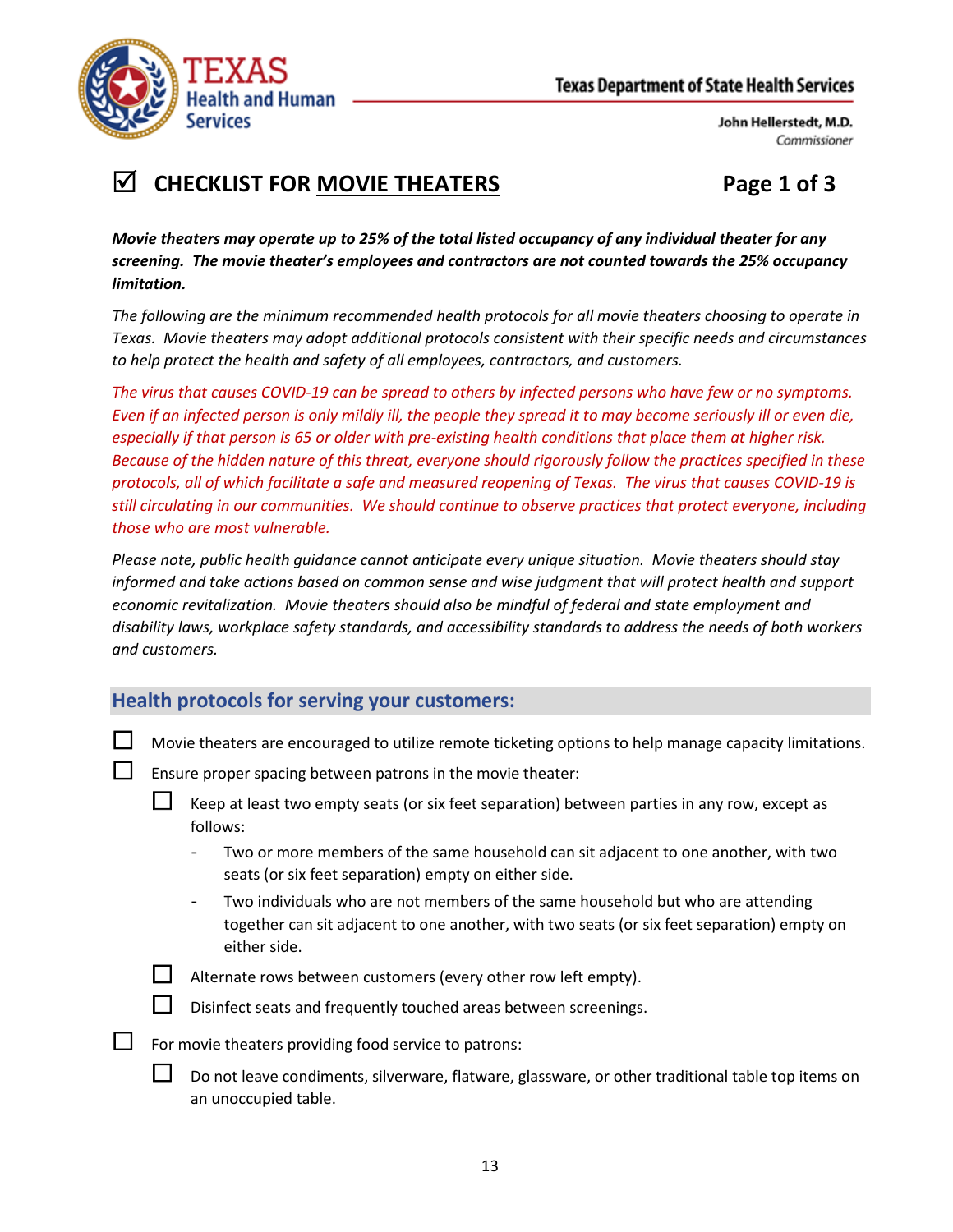

## **MOVIE THEATERS: Page 2 of 3**

|  | $\Box$ Provide condiments only upon request, and in single use (non-reusable) portions. |  |  |  |
|--|-----------------------------------------------------------------------------------------|--|--|--|
|--|-----------------------------------------------------------------------------------------|--|--|--|

 $\Box$  Clean and disinfect the area used for dining (table, etc.) after each group of customers depart the theater.

|  | $\Box$ Use disposable menus (new for each patron). |  |  |  |
|--|----------------------------------------------------|--|--|--|
|--|----------------------------------------------------|--|--|--|

 $\Box$  If the theater allows customers to write down their food orders inside the theater, provide takehome pencils and notepads that cannot be used by other customers.



- $\Box$  Movie theaters with counter food service for patrons:
	- **Provide condiments or flatware only in single use, individually-wrapped items, and provide** condiments only upon request.
	- $\Box$  Have employees and contractors follow proper food-handling protocols.
	- $\Box$  Disinfect any items that come into contact with customers.
- $\Box$  Contactless payment is encouraged. Where not available, contact should be minimized.

## **Health protocols for your theater employees and contractors:**

 $\Box$  Train all employees and contractors on appropriate cleaning and disinfection, hand hygiene, and respiratory etiquette.

Screen employees and contractors before coming into the movie theater:

 Send home any employee or contractor who has any of the following new or worsening signs or symptoms of possible COVID-19:

- Cough
- Shortness of breath or difficulty breathing
- Chills
- Repeated shaking with chills
- Muscle pain
- Headache
- Sore throat
- Loss of taste or smell
- Diarrhea
- Feeling feverish or a measured temperature greater than or equal to 100.0 degrees Fahrenheit
- Known close contact with a person who is lab confirmed to have COVID-19

In the case of an employee or contractor who was diagnosed with COVID-19, the individual may return to work when all three of the following criteria are met: at least 3 days (72

Do not allow employees or contractors with new or worsening signs or symptoms listed above to return to work until: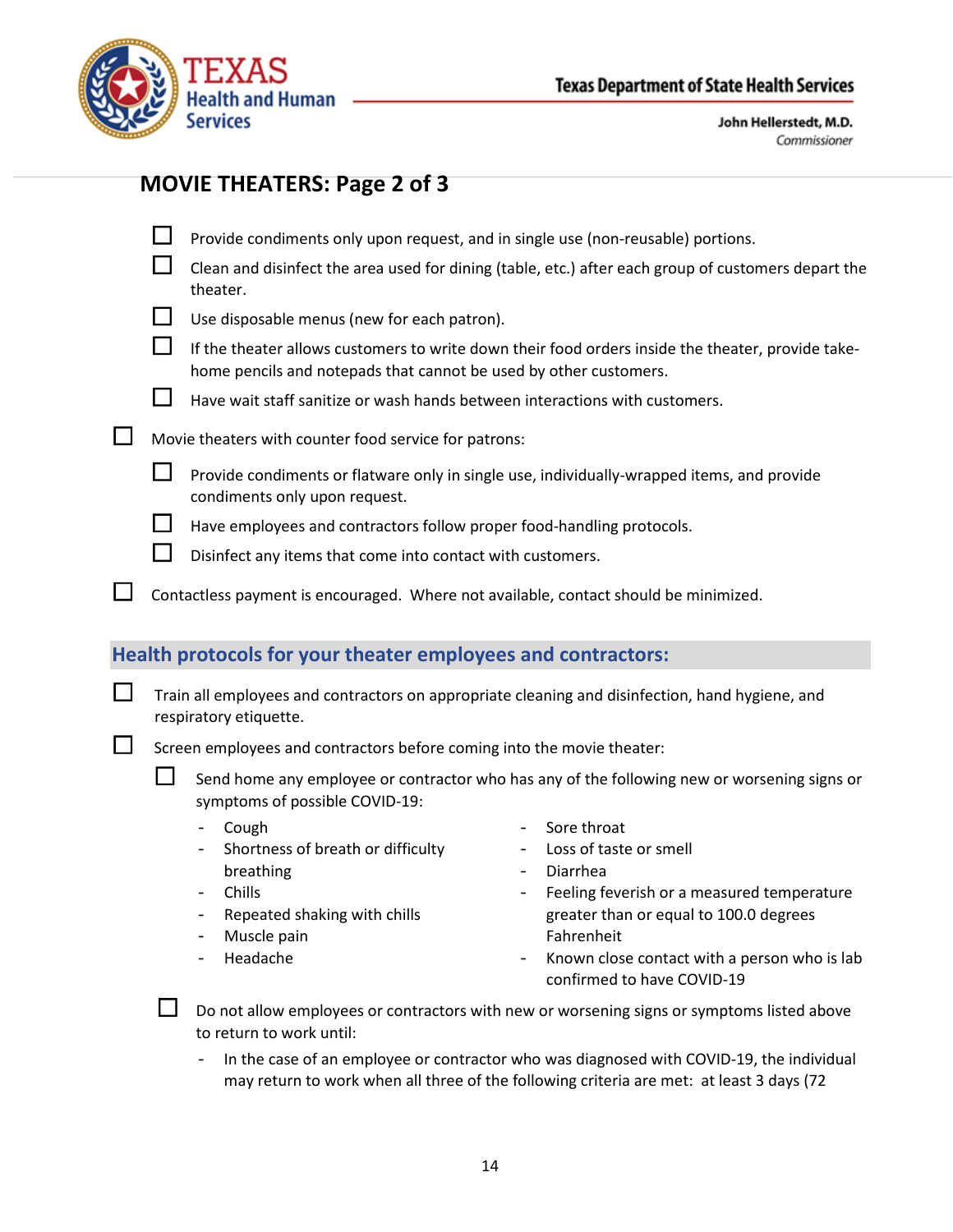

## **MOVIE THEATERS: Page 3 of 3**

hours) have passed *since recovery* (resolution of fever without the use of fever-reducing medications); and the individual has *improvement* in symptoms (e.g., cough, shortness of breath); and at least 10 days have passed *since symptoms first appeared*; or

- In the case of an employee or contractor who has symptoms that could be COVID-19 and does not get evaluated by a medical professional or tested for COVID-19, the individual is assumed to have COVID-19, and the individual may not return to work until the individual has completed the same three-step criteria listed above; or
- If the employee or contractor has symptoms that could be COVID-19 and wants to return to work before completing the above self-isolation period, the individual must obtain a medical professional's note clearing the individual for return based on an alternative diagnosis.

 Do not allow an employee or contractor with known close contact to a person who is labconfirmed to have COVID-19 to return to work until the end of the 14 day self-quarantine period from the last date of exposure (with an exception granted for healthcare workers and critical infrastructure workers).

 $\Box$  Have employees and contractors wash or sanitize their hands upon entering the movie theater, and between interactions with customers.

 $\Box$  Have employees and contractors maintain at least 6 feet separation from other individuals. If such distancing is not feasible, other measures such as face covering, hand hygiene, cough etiquette, cleanliness, and sanitation should be rigorously practiced.

 $\Box$  If a movie theater provides a meal for employees and/or contractors, the movie theater is recommended to have the meal individually packed for each individual.

 $\Box$  Consistent with the actions taken by many businesses across the state, consider having all employees and contractors wear cloth face coverings (over the nose and mouth). If available, employees and contractors should consider wearing non-medical grade face masks.

## **Health protocols for your theater facilities:**

 $\Box$  Regularly and frequently clean and disinfect any regularly touched surfaces, such as doorknobs, tables, chairs, and restrooms.

 $\square$  Disinfect any items that come into contact with customers.

- $\Box$  Make hand sanitizer, disinfecting wipes, soap and water, or similar disinfectant readily available to employees, contractors, and customers.
- Place readily visible signage at the movie theater to remind everyone of best hygiene practices.

 Clean and disinfect the area used for dining (table, etc.) after each group of customers depart, including the disinfecting of tables, chairs, stalls, and countertops.

For movie theaters with more than 10 employees and/or contractors present at one time, consider having an individual wholly or partially dedicated to ensuring the health protocols adopted by the movie theater are being successfully implemented and followed.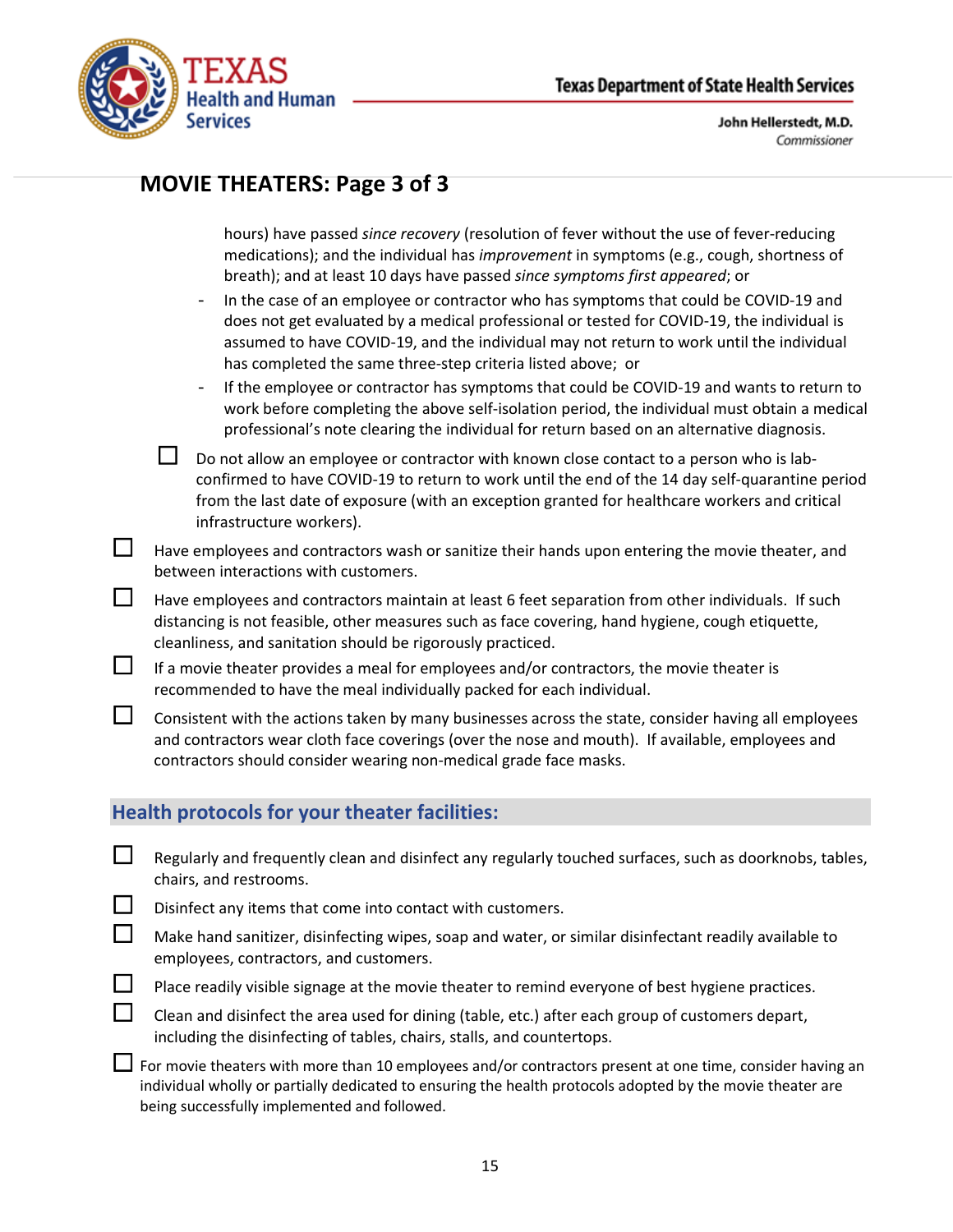

# **CHECKLIST FOR MOVIE THEATER CUSTOMERS Page 1 of 1**

*The following are the minimum recommended health protocols for all movie theater customers. These minimum health protocols are not a limit on the health protocols that individuals may adopt. Individuals are encouraged to adopt additional protocols consistent with their specific needs and circumstances to help protect the health and safety of all Texans.*

*The virus that causes COVID-19 can be spread to others by infected persons who have few or no symptoms. Even if an infected person is only mildly ill, the people they spread it to may become seriously ill or even die, especially if that person is 65 or older with pre-existing health conditions that place them at higher risk. Because of the hidden nature of this threat, everyone should rigorously follow the practices specified in these protocols, all of which facilitate a safe and measured reopening of Texas. The virus that causes COVID-19 is still circulating in our communities. We should continue to observe practices that protect everyone, including those who are most vulnerable.*

*Please note, public health guidance cannot anticipate every unique situation. Individuals should stay informed and take actions based on common sense and wise judgment that will protect health and support economic revitalization.*

## **Health protocols for theater customers:**

| $\mathbf{I}$ | Maintain at least 6 feet separation from other individuals who are not attending the movie together. If |
|--------------|---------------------------------------------------------------------------------------------------------|
|              | such distancing is not feasible, other measures such as face covering, hand hygiene, cough etiquette,   |
|              | cleanliness, and sanitation should be rigorously practiced.                                             |

| Self-screen before going into a movie theater for any of the following new or worsening signs or symptoms |
|-----------------------------------------------------------------------------------------------------------|
| of possible COVID-19:                                                                                     |

| Cough                             | Sore throat                                                                |
|-----------------------------------|----------------------------------------------------------------------------|
| Shortness of breath or difficulty | Loss of taste or smell                                                     |
| breathing                         | Diarrhea                                                                   |
| Chills                            | Feeling feverish or a measured temperature                                 |
| Repeated shaking with chills      | greater than or equal to 100.0 degrees                                     |
| Muscle pain                       | Fahrenheit                                                                 |
| Headache                          | Known close contact with a person who is lab<br>confirmed to have COVID-19 |

 $\Box$  Wash or disinfect hands upon entering a movie theater and after any interaction with employees, other customers, or items in the movie theater.

 $\Box$  Consistent with the actions taken by many individuals across the state, consider wearing cloth face coverings (over the nose and mouth) when entering a movie theater, or when within 6 feet of another person who is not a member of the individual's household. If available, individuals should consider wearing non-medical grade face masks.

 **Individuals aged 65 or older are at a higher risk of COVID-19. To the extent possible, avoid contact within 6 feet with individuals aged 65 and older. Individuals aged 65 and older should stay at home as much as possible**.

Wash or sanitize hands after the payment process.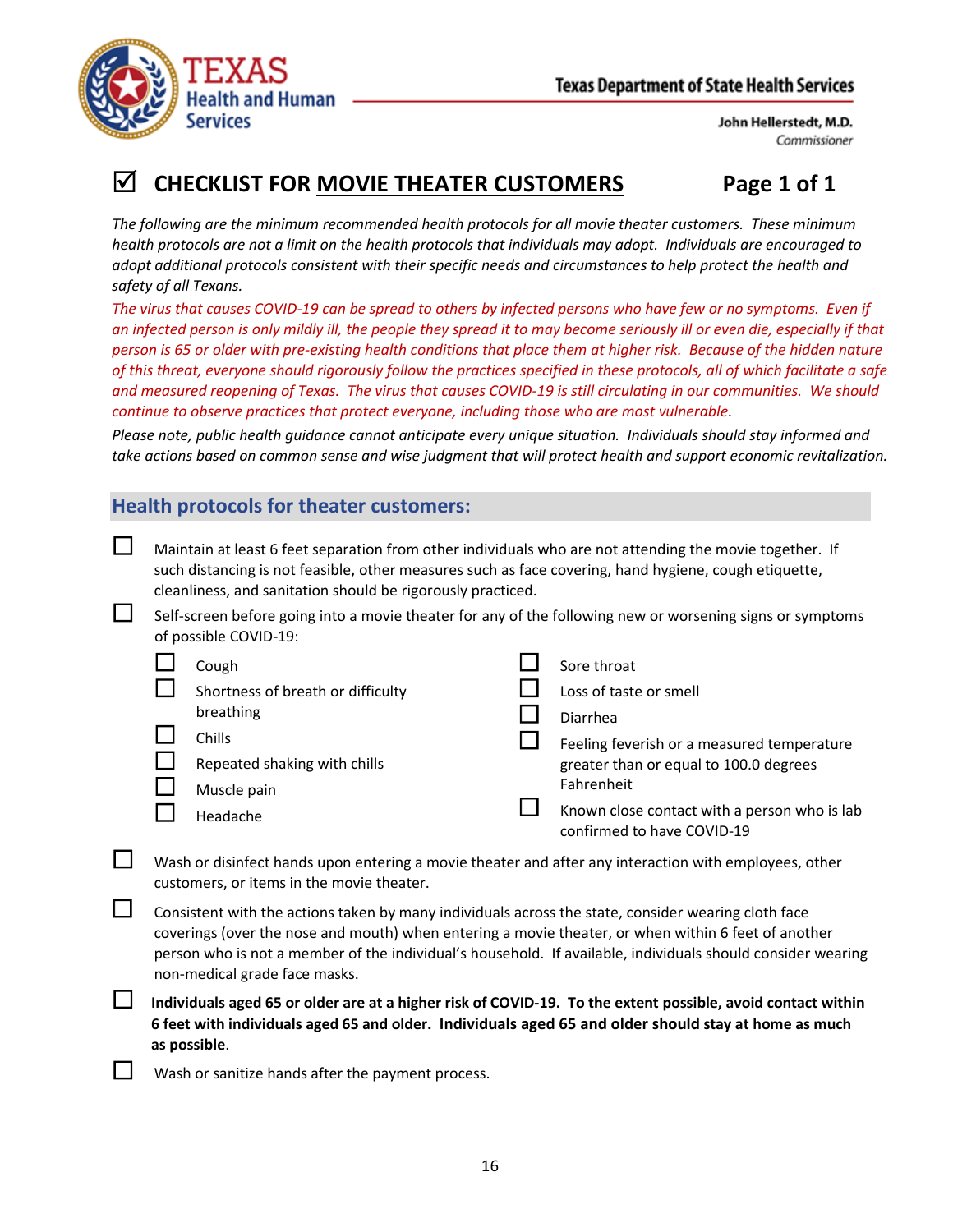



# **CHECKLIST FOR MUSEUMS AND LIBRARIES Page 1 of 3**

*Museums and libraries may operate up to 25% of the total listed occupancy, and must close any components of the museum or library that have interactive functions or exhibits, including child play areas. Local public museums and libraries may operate only if permitted by the local government. Employees and contractors of the museum or library are not counted towards the 25% occupancy limitation*

*The following are the minimum recommended health protocols for all museums and libraries choosing to operate in Texas. Museums and libraries may adopt additional protocols consistent with their specific needs and circumstances to help protect the health and safety of all employees, contractors, volunteers, and customers.*

*The virus that causes COVID-19 can be spread to others by infected persons who have few or no symptoms. Even if an infected person is only mildly ill, the people they spread it to may become seriously ill or even die, especially if that person is 65 or older with pre-existing health conditions that place them at higher risk. Because of the hidden nature of this threat, everyone should rigorously follow the practices specified in these protocols, all of which facilitate a safe and measured reopening of Texas. The virus that causes COVID-19 is still circulating in our communities. We should continue to observe practices that protect everyone, including those who are most vulnerable.*

*Please note, public health guidance cannot anticipate every unique situation. Museums and libraries should stay informed and take actions based on common sense and wise judgment that will protect health and support economic revitalization. Museums and libraries should also be mindful of federal and state employment and disability laws, workplace safety standards, and accessibility standards to address the needs of both workers and customers.*

## **Health protocols for serving your customers:**

 $\Box$  Museums and libraries are encouraged to utilize remote ticketing options to help manage capacity limitations.

For museums and libraries providing food service to visitors:

| $\Box$ Do not leave condiments, silverware, flatware, glassware, or other traditional table top items on |
|----------------------------------------------------------------------------------------------------------|
| an unoccupied table.                                                                                     |

- Provide condiments only upon request, and in single use (non-reusable) portions.
- Clean and disinfect the area used for dining (table, etc.) after each group of customers depart the museum/library.



Use disposable menus (new for each patron).



Have wait staff sanitize or wash hands between interactions with customers.

- $\Box$  Museums and libraries with counter food service for visitors:
	- $\Box$  Provide condiments or flatware only in single use, individually-wrapped items, and provide condiments only upon request.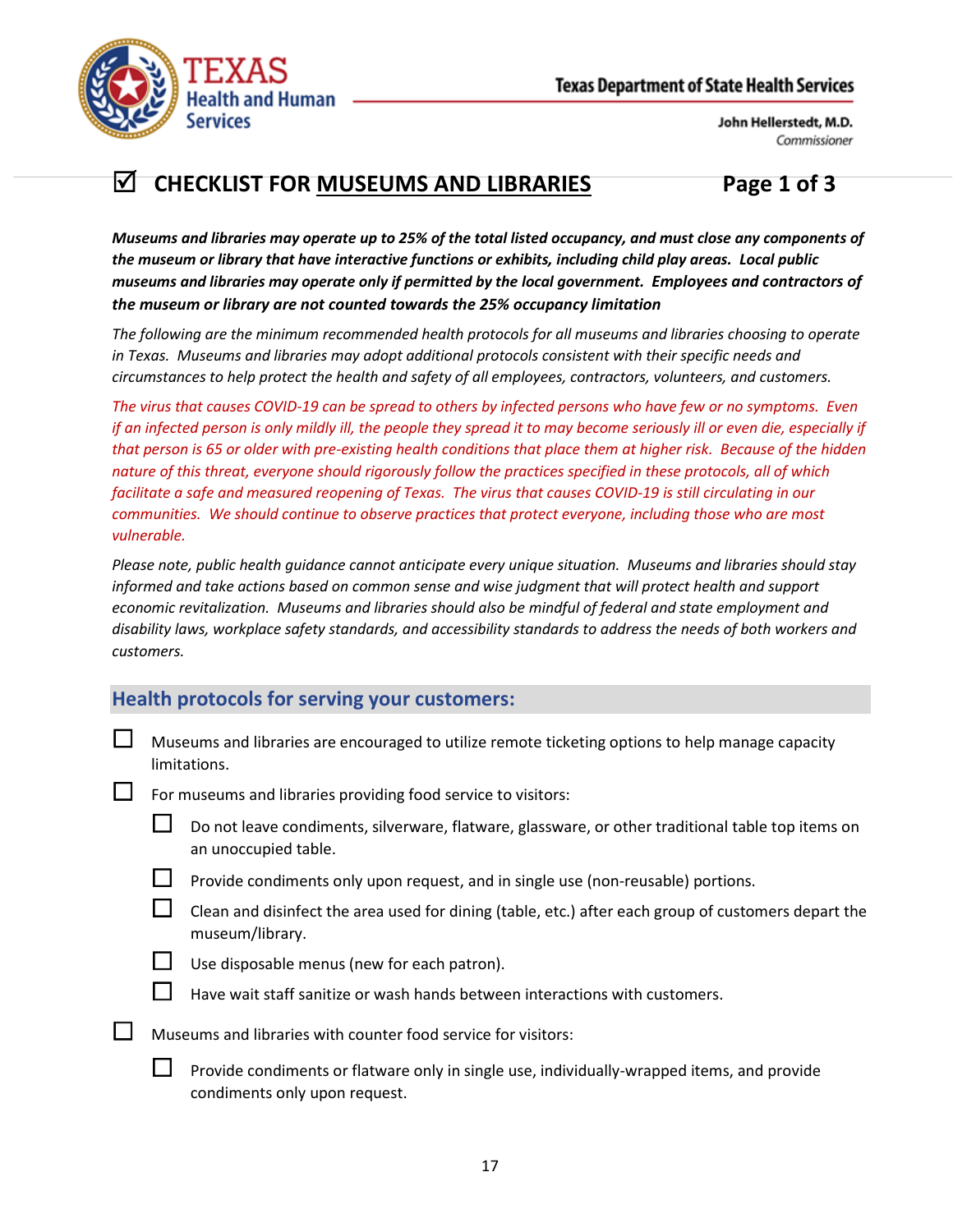

## **MUSEUMS AND LIBRARIES: Page 2 of 3**

 $\Box$  Have employees, volunteers, and contractors follow proper food-handling protocols.

 $\Box$  Disinfect any items that come into contact with customers.

Contactless payment is encouraged. Where not available, contact should be minimized.

## **Health protocols for your employees, contractors, and volunteers:**

**Train all employees, contractors, and volunteers on appropriate cleaning and disinfection, hand** hygiene, and respiratory etiquette.

 $\square$  Screen employees, contractors, and volunteers before coming into the museum or library:

 Send home any employee, contractor, or volunteer who has any of the following new or worsening signs or symptoms of possible COVID-19:

- Cough
- Shortness of breath or difficulty breathing
- Chills
- Repeated shaking with chills
- Muscle pain
- Headache
- Sore throat
- Loss of taste or smell
- Diarrhea
- Feeling feverish or a measured temperature greater than or equal to 100.0 degrees Fahrenheit
- Known close contact with a person who is lab confirmed to have COVID-19

 $\Box$  Do not allow employees, contractors, or volunteers with new or worsening signs or symptoms listed above to return to work until:

- In the case of an employee, contractor, or volunteer who was diagnosed with COVID-19, the individual may return to work when all three of the following criteria are met: at least 3 days (72 hours) have passed *since recovery* (resolution of fever without the use of fever-reducing medications); and the individual has *improvement* in symptoms (e.g., cough, shortness of breath); and at least 10 days have passed *since symptoms first appeared*; or
- In the case of an employee, contractor, or volunteer who has symptoms that could be COVID-19 and does not get evaluated by a medical professional or tested for COVID-19, the individual is assumed to have COVID-19, and the individual may not return to work until the individual has completed the same three-step criteria listed above; or
- If the employee, contractor, or volunteer has symptoms that could be COVID-19 and wants to return to work before completing the above self-isolation period, the individual must obtain a medical professional's note clearing the individual for return based on an alternative diagnosis.

 Do not allow an employee, contractor, or volunteer with known close contact to a person who is lab-confirmed to have COVID-19 to return to work until the end of the 14 day self-quarantine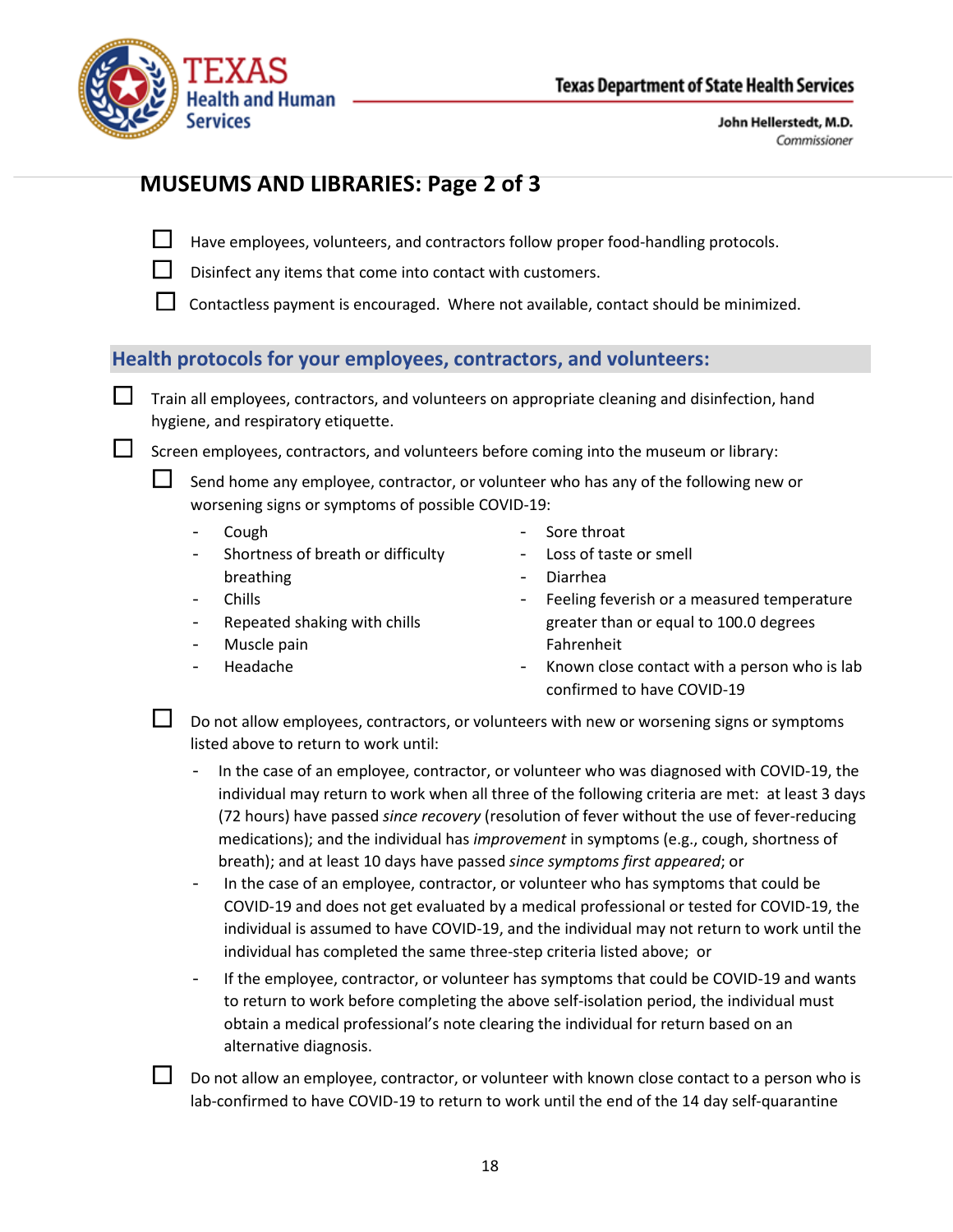

# **MUSEUMS AND LIBRARIES: Page 3 of 3**

period from the last date of exposure (with an exception granted for healthcare workers and critical infrastructure workers).

- $\Box$  Have employees, contractors, and volunteers wash or sanitize their hands upon entering the museum or library, and between interactions with visitors.
- $\Box$  Have employees, contractors, and volunteers maintain at least 6 feet separation from other individuals. If such distancing is not feasible, measures such as face covering, hand hygiene, cough etiquette, cleanliness, and sanitation should be rigorously practiced
- $\Box$  If the museum or library provides a meal for employees, contractors, and/or volunteers, the museum or library is recommended to have the meal individually packed for each individual.

 $\Box$  Consistent with the actions taken by many businesses across the state, consider having all employees, contractors, and volunteers wear cloth face coverings (over the nose and mouth). If available, employees, contractors, and volunteers should consider wearing non-medical grade face masks.

## **Health protocols for your facilities:**

- $\Box$  Block off items of the facility that are frequently touched, such as tabletops and countertops, to prevent the spreading of germs between parties.
- $\Box$  Regularly and frequently clean and disinfect any regularly touched surfaces, such as doorknobs, tables, chairs, handrails, and restrooms.
- $\Box$  Disinfect any items that come into contact with visitors.
- $\Box$  Make hand sanitizer, disinfecting wipes, soap and water, or similar disinfectant readily available to employees and visitors.
- $\Box$  Place readily visible signage at the facility to remind everyone of best hygiene practices.
- $\Box$  For facilities with more than 10 employees, contractors, and/or volunteers present at one time, consider having an individual wholly or partially dedicated to ensuring the health protocols adopted by the facility are being successfully implemented and followed.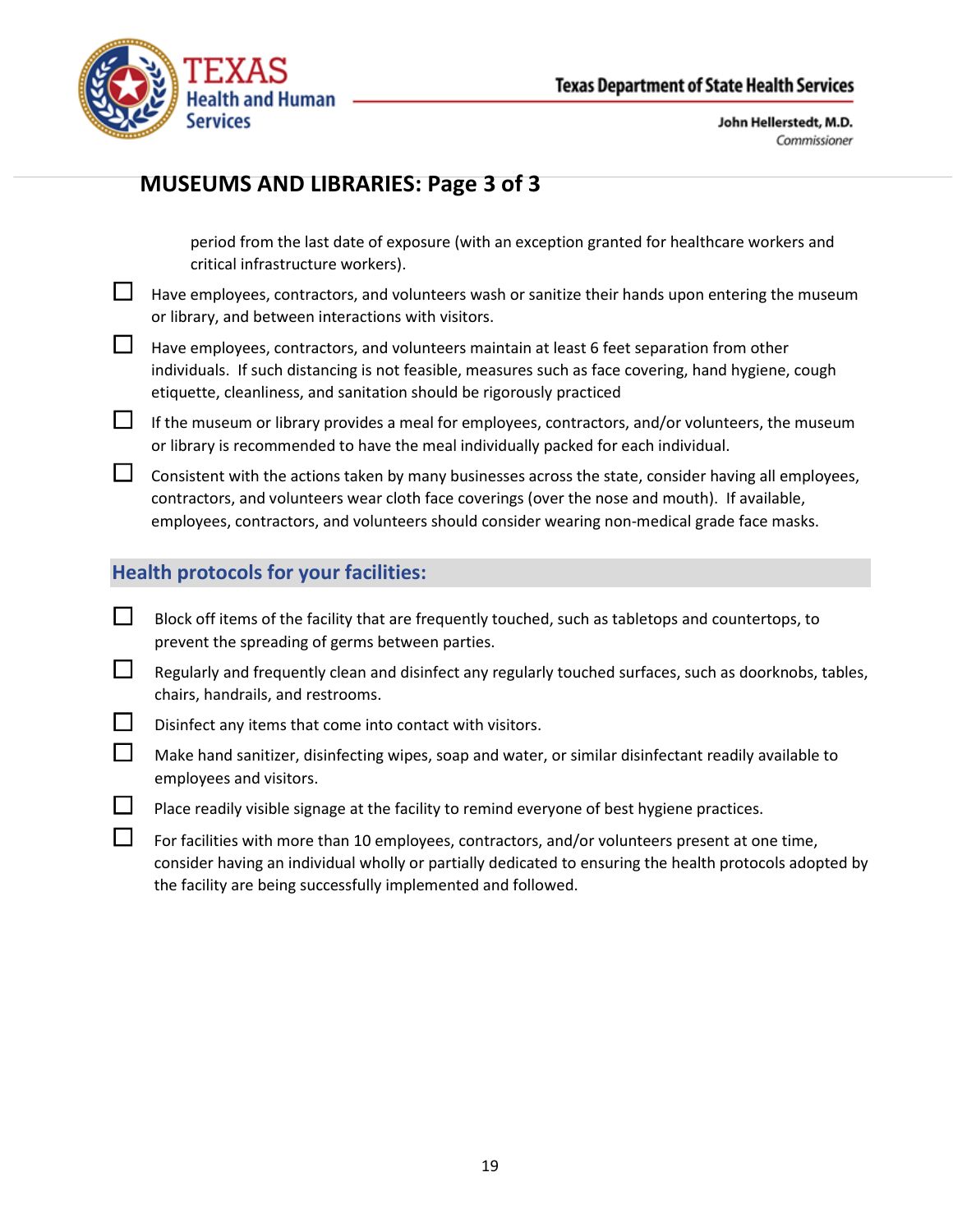

# **CHECKLIST FOR ALL MUSEUM AND LIBRARY VISITORS Page 1 of 1**

*The following are the minimum recommended health protocols for all museum and library visitors in Texas. These minimum health protocols are not a limit on the health protocols that individuals may adopt. Individuals are encouraged to adopt additional protocols consistent with their specific needs and circumstances to help protect the health and safety of all Texans.*

*The virus that causes COVID-19 can be spread to others by infected persons who have few or no symptoms. Even if an infected person is only mildly ill, the people they spread it to may become seriously ill or even die, especially if that person is 65 or older with pre-existing health conditions that place them at higher risk. Because of the hidden nature of this threat, everyone should rigorously follow the practices specified in these protocols, all of which facilitate a safe and measured reopening of Texas. The virus that causes COVID-19 is still circulating in our communities. We should continue to observe practices that protect everyone, including those who are most vulnerable.*

*Please note, public health guidance cannot anticipate every unique situation. Individuals should stay informed and take actions based on common sense and wise judgment that will protect health and support economic revitalization.*

#### **Health protocols for museum and library visitors:**

 $\Box$  Maintain at least 6 feet separation from other individuals not attending the museum or library together. If such distancing is not feasible, other measures such as face covering, hand hygiene, cough etiquette, cleanliness, and sanitation should be rigorously practiced.

 Self-screen before going into a museum or library for any of the following, new or worsening signs or symptoms of possible COVID-19:

| Cough                             | Sore throat                                                                |
|-----------------------------------|----------------------------------------------------------------------------|
| Shortness of breath or difficulty | Loss of taste or smell                                                     |
| breathing                         | Diarrhea                                                                   |
| Chills                            | Feeling feverish or a measured temperature                                 |
| Repeated shaking with chills      | greater than or equal to 100.0 degrees                                     |
| Muscle pain                       | Fahrenheit.                                                                |
| Headache                          | Known close contact with a person who is lab<br>confirmed to have COVID-19 |

- Wash or disinfect hands upon entering a museum or library and after any interaction with employees, contractors, volunteers, other visitors, or items in the museum or library.
- $\Box$  Consistent with the actions taken by many individuals across the state, consider wearing cloth face coverings (over the nose and mouth) when entering a museum or library, or when within 6 feet of another person who is not a member of the individual's household. If available, individuals should consider wearing non-medical grade face masks.
	- **Individuals aged 65 or older are at a higher risk of COVID-19. To the extent possible, avoid contact within 6 feet with individuals aged 65 and older. Individuals aged 65 and older should stay at home as much as possible**.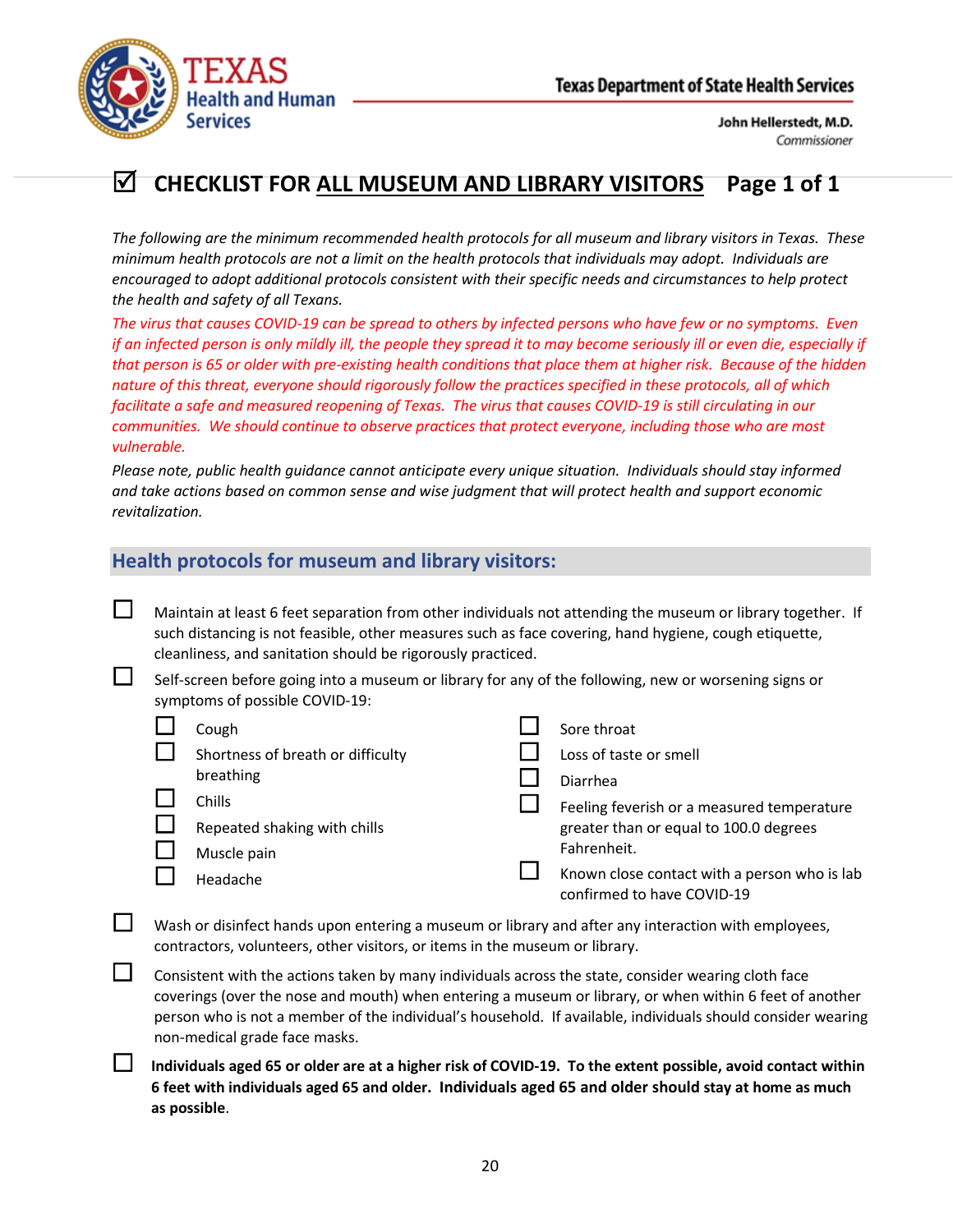

# **CHECKLIST FOR OUTDOOR SPORTS PARTICIPANTS Page 1 of 1**

*Individuals may engage in outdoor sports, provided that the sports do not include contact with other participants, and no more than four participants play the sport at any time.* 

*The following are the minimum recommended health protocols for all individuals engaging in outdoor sports in Texas. These minimum health protocols are not a limit on the health protocols that individuals may adopt. Individuals are encouraged to adopt additional protocols consistent with their specific needs and circumstances to help protect the health and safety of all Texans.*

*The virus that causes COVID-19 can be spread to others by infected persons who have few or no symptoms. Even if an infected person is only mildly ill, the people they spread it to may become seriously ill or even die, especially if that person is 65 or older with pre-existing health conditions that place them at higher risk. Because of the hidden nature of this threat, everyone should rigorously follow the practices specified in these protocols, all of which facilitate a safe and measured reopening of Texas. The virus that causes COVID-19 is still circulating in our communities. We should continue to observe practices that protect everyone, including those who are most vulnerable.*

*Please note, public health guidance cannot anticipate every unique situation. Individuals should stay informed and take actions based on common sense and wise judgment that will protect health and support economic revitalization.*

#### **Health protocols for outdoor sports participants:**

| $\blacksquare$ Self-screen before playing in an outdoor sport for any of the following, new or worsening signs or |
|-------------------------------------------------------------------------------------------------------------------|
| symptoms of possible COVID-19:                                                                                    |

| Cough                             | Sore throat                                                                |
|-----------------------------------|----------------------------------------------------------------------------|
| Shortness of breath or difficulty | Loss of taste or smell                                                     |
| breathing                         | Diarrhea                                                                   |
| Chills                            | Feeling feverish or a measured temperature                                 |
| Repeated shaking with chills      | greater than or equal to 100.0 degrees                                     |
| Muscle pain                       | Fahrenheit                                                                 |
| Headache                          | Known close contact with a person who is<br>lab confirmed to have COVID-19 |

- $\Box$  Special consideration for golf courses:
	- Clean and sanitize golf carts and push carts between uses.
	- Except for members of the same household, no more than one individual per golf cart.
	- Clean and disinfect driving range golf balls between use.
	- Ensure separation of at least 6 feet between golfers on the driving range.
- **Individuals aged 65 or older are at a higher risk of COVID-19. To the extent possible, avoid contact within 6 feet with individuals aged 65 and older. Individuals aged 65 and older should stay at home as much as possible**.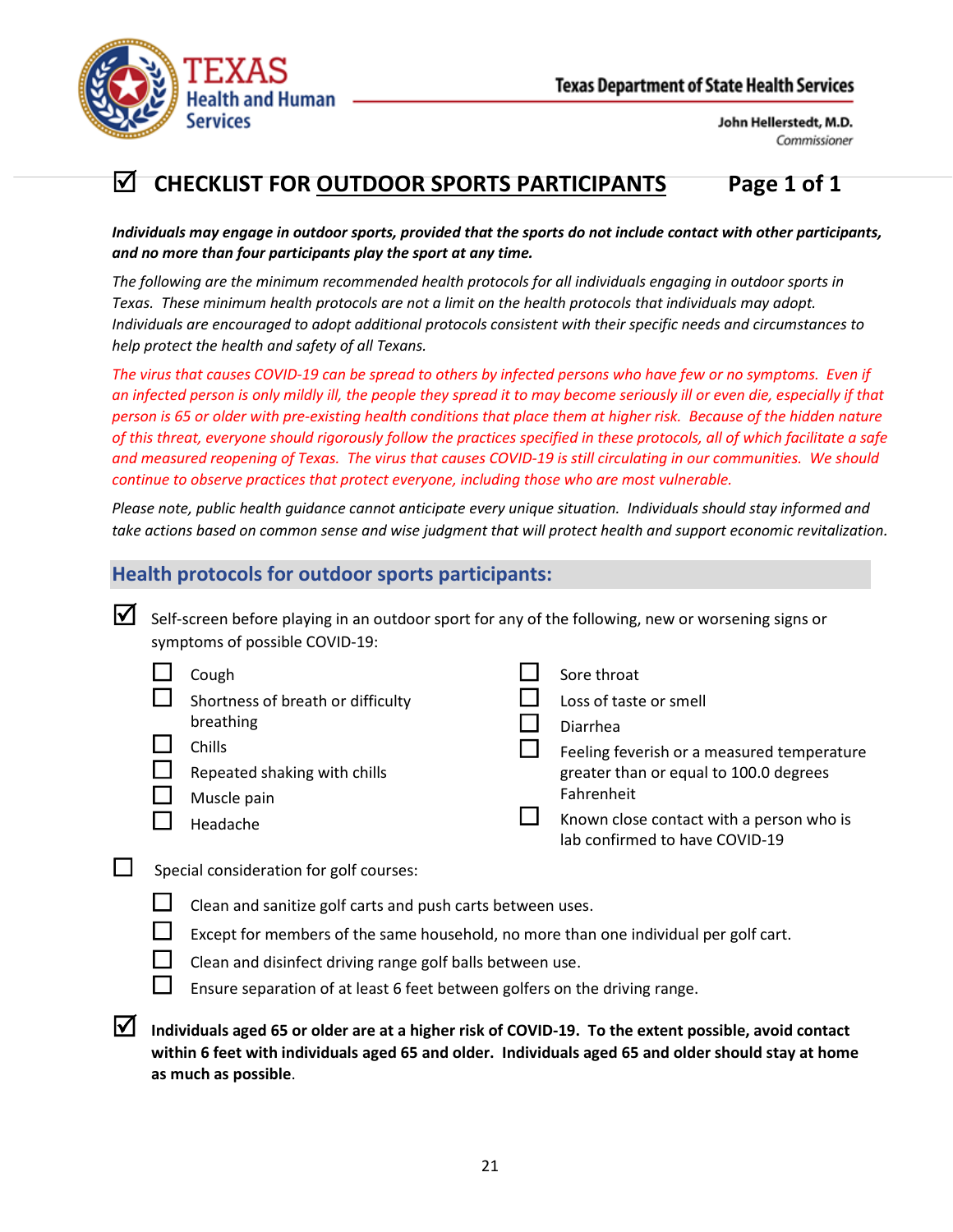

# **CHECKLIST FOR CHURCHES/PLACES OF WORSHIP Page 1 of 3**

*The Office of the Attorney General and the Office of the Governor have been providing joint guidance regarding the effect of executive orders on religious services conducted in churches, congregations, and places of worship. Below is adapted from the latest joint guidance. The same minimum standard health protocols would apply to funeral services, burials, and memorials.*

*The following are the minimum recommended health protocols for all churches, congregations, and places of worship in Texas. Churches, congregations, and places of worship may adopt additional protocols consistent with their specific needs and circumstances to help protect the health and safety of all Texans. The same minimum standard health protocols would apply to funeral services, burials, and memorials.*

*We know now that the virus that causes COVID-19 can be spread to others by infected persons who have few or no symptoms. Even if an infected person is only mildly ill, the people they spread it to may become seriously ill or even die, especially if that person is 65 or older with pre-existing health conditions that place them at higher risk. Because of the hidden nature of this threat, everyone should rigorously follow the practices specified in these protocols, all of which facilitate a safe and measured reopening of Texas. The virus that causes COVID-19 is still circulating in our communities. We should continue to observe practices that protect everyone, including those who are most vulnerable.*

*Please note, public health guidance cannot anticipate every unique situation. Churches, congregations, and places of worship should stay informed and take actions based on common sense and wise judgment that will protect health and support economic revitalization. Churches, congregations, and places of worship should also be mindful of federal and state employment and disability laws, workplace safety standards, and accessibility standards to address the needs of both workers and customers.*

## **Health protocols for serving your attendees:**

- Strongly encourage the at-risk population<sup>[2](#page-21-0)</sup> to watch or participate in the service remotely.
- Designate an area inside the facility reserved for the at-risk population, or offer a service for at-risk population attendees only.
- **L** Ensure proper spacing between attendees:
	- $\Box$  Keep at least two empty seats (or six feet separation) between parties in any row, except as follows:
		- Two or more members of the same household can sit adjacent to one another, with two seats (or six feet separation) empty on either side.

<span id="page-21-0"></span><sup>&</sup>lt;sup>2</sup> At-risk population are those who are 65 or older, especially those with chronic lung disease; moderate to severe asthma; chronic heart disease; severe obesity; diabetes; chronic kidney disease undergoing dialysis; liver disease; or weakened immune system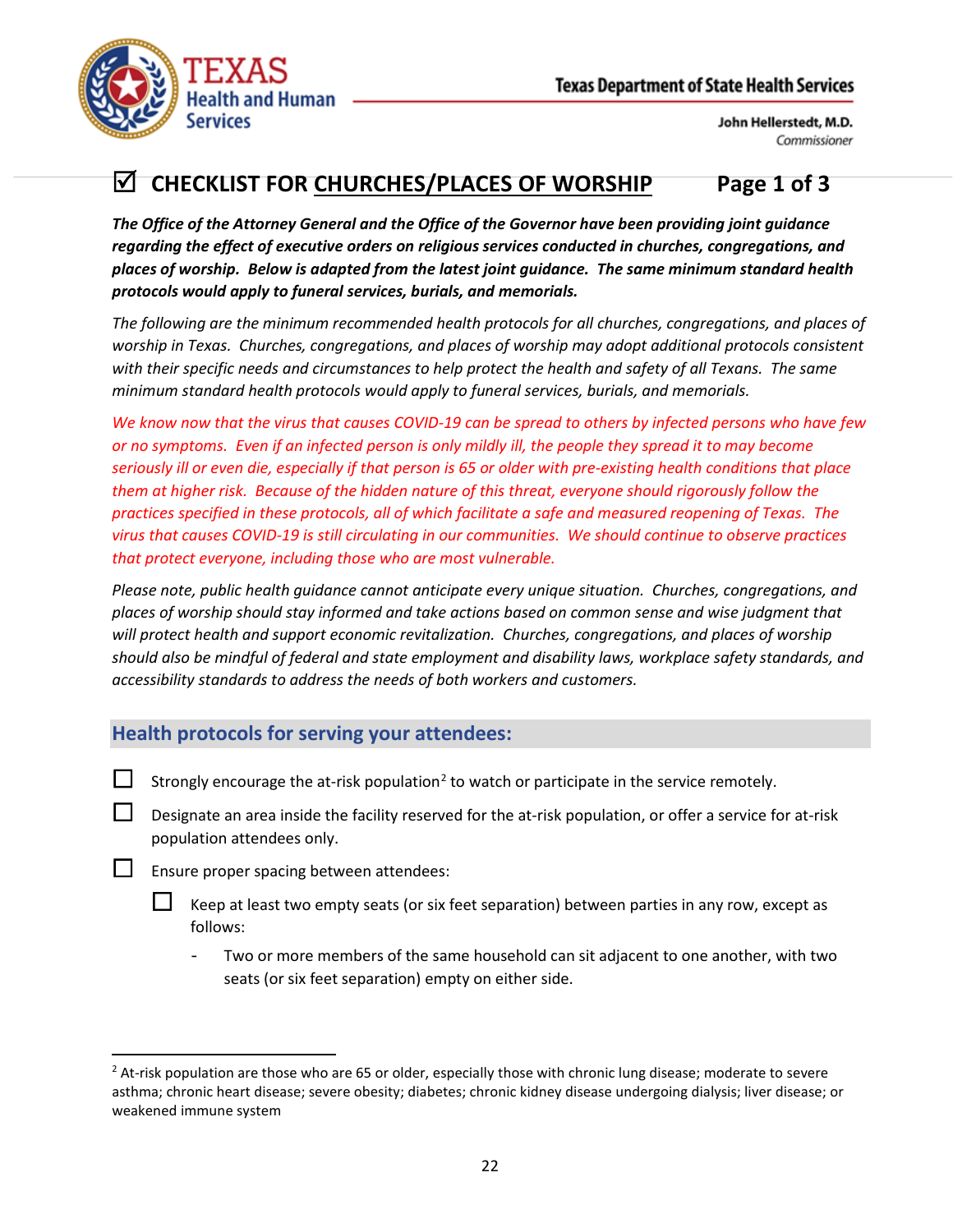

# **CHURCHES/PLACES OF WORSHIP: Page 2 of 3**

Two individuals who are not members of the same household but who are attending together can sit adjacent to one another, with two seats (or six feet separation) empty on either side.

 $\Box$  Alternate rows between attendees (every other row left empty).

### **Health protocols for your employees and volunteers:**

**Train all employees and volunteers on appropriate cleaning and disinfection, hand hygiene, and** respiratory etiquette.

 $\Box$  Screen employees and volunteers before coming into the church, congregation, or place of worship:

 $\Box$  Send home any employee or volunteer who has any of the following new or worsening signs or symptoms of possible COVID-19:

- Cough

- Chills

Shortness of breath or difficulty breathing

Repeated shaking with chills

- Sore throat
- Loss of taste or smell
- Diarrhea
- Feeling feverish or a measured temperature greater than or equal to 100.0 degrees Fahrenheit
- Muscle pain
- Headache

Known close contact with a person who is lab confirmed to have COVID-19

 Do not allow employees or volunteers with new or worsening signs or symptoms listed above to return to work until:

- In the case of an employee or volunteer who was diagnosed with COVID-19, the individual may return to work when all three of the following criteria are met: at least 3 days (72 hours) have passed *since recovery* (resolution of fever without the use of fever-reducing medications); and the individual has *improvement* in symptoms (e.g., cough, shortness of breath); and at least 10 days have passed *since symptoms first appeared*; or
- In the case of an employee or volunteer who has symptoms that could be COVID-19 and does not get evaluated by a medical professional or tested for COVID-19, the individual is assumed to have COVID-19, and the individual may not return to work until the individual has completed the same three-step criteria listed above; or
- If the employee or volunteer has symptoms that could be COVID-19 and wants to return to work before completing the above self-isolation period, the individual must obtain a medical professional's note clearing the individual for return based on an alternative diagnosis.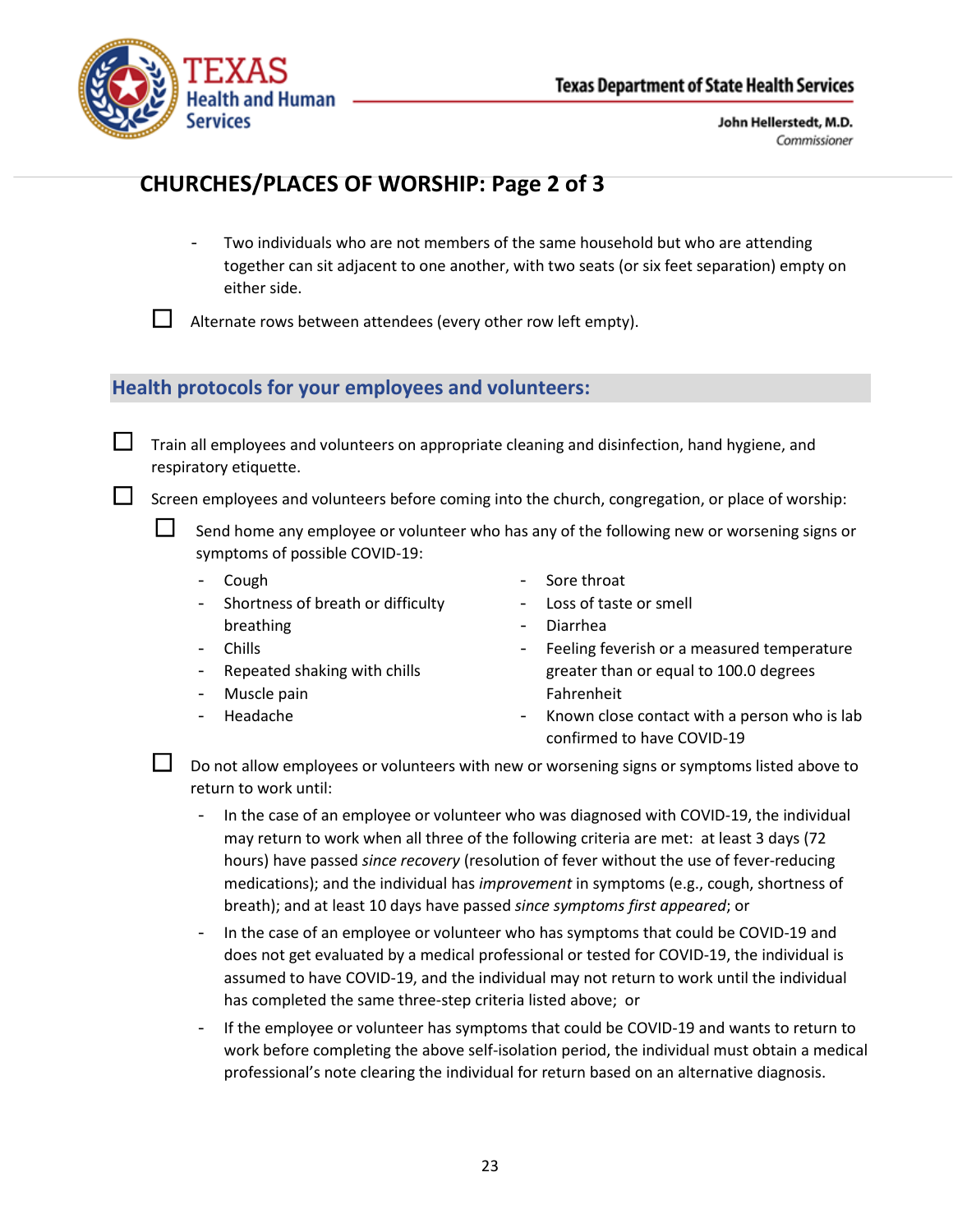

# **CHURCHES/PLACES OF WORSHIP: Page 3 of 3**

- $\square$  Do not allow an employee or volunteer with known close contact to a person who is labconfirmed to have COVID-19 to return to work until the end of the 14 day self-quarantine period from the last date of exposure (with an exception granted for healthcare workers and critical infrastructure workers).
- Have employees or volunteers wash or sanitize their hands upon entering.
- $\Box$  Have employees or volunteers maintain at least 6 feet separation from other individuals. If such distancing is not feasible, then other measures including face covering, hand hygiene, cough etiquette, cleanliness, and sanitation should be rigorously practiced.
- $\Box$  Consistent with the actions taken by many churches, congregations, and places of worship across the state, consider having employees, volunteers, and attendees wear cloth face coverings (over the nose and mouth). If available, they should consider wearing non-medical grade face masks.

### **Health protocols for your facilities:**

- $\Box$  Regularly and frequently clean and disinfect any regularly touched surfaces, such as doorknobs, tables, chairs, and restrooms.
- $\Box$  Disinfect seats between services.
- $\Box$  Disinfect any items that come into contact with attendees.
- $\Box$  Make hand sanitizer, disinfecting wipes, soap and water, or similar disinfectant readily available.
	- Place readily visible signage to remind everyone of best hygiene practices.
- $\Box$  If a church or place of worship provides meals for employees, volunteers, or attendees, they are recommended to have the meals individually packed for each employee, volunteer, or attendee.
	- Maintain rigorous sanitation practices like disinfection, handwashing, and cleanliness when preparing or serving anything edible.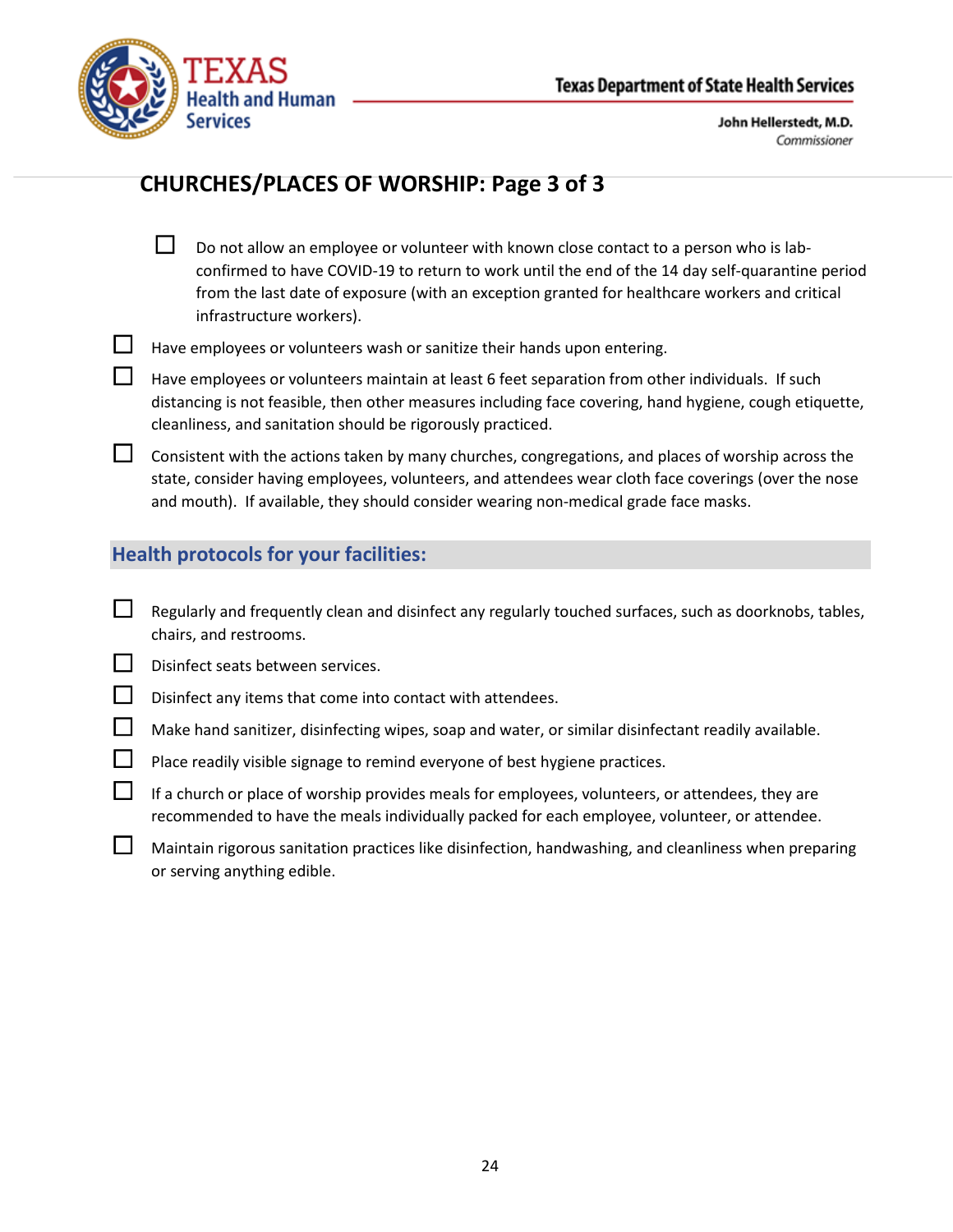

# **CHECKLIST FOR CHURCH/WORSHIP ATTENDEES Page 1 of 2**

*Below is adapted from the latest joint guidance provided by the Office of the Attorney General and the Office of the Governor for religious services conducted in churches, congregations, and places of worship. The same minimum standard health protocols would apply to funeral services, burials, and memorials.*

*The following are the minimum recommended health protocols for all individuals attending churches, congregations, and places of worship in Texas. These minimum health protocols are not a limit on the health protocols that individuals may adopt. Individuals are encouraged to adopt additional protocols consistent with their specific needs and circumstances to help protect the health and safety of all Texans.*

*The virus that causes COVID-19 can be spread to others by infected persons who have few or no symptoms. Even if an infected person is only mildly ill, the people they spread it to may become seriously ill or even die, especially if that person is 65 or older with pre-existing health conditions that place them at higher risk. Because of the hidden nature of this threat, everyone should rigorously follow the practices specified in these protocols, all of which facilitate a safe and measured reopening of Texas. The virus that causes COVID-19 is still circulating in our communities. We should continue to observe practices that protect everyone, including those who are most vulnerable.*

*Please note, public health guidance cannot anticipate every unique situation. Individuals should stay informed and take actions based on common sense and wise judgment that will protect health and support economic revitalization.*

## **Health protocols for individuals:**

| Maintain at least 6 feet separation from other individuals not within the same household. If such |
|---------------------------------------------------------------------------------------------------|
| distancing is not feasible, other measures such as face covering, hand hygiene, cough etiquette,  |
| cleanliness, and sanitation should be rigorously practiced.                                       |

Keep at least two empty seats (or six feet separation) between parties in any row, except as follows:

- Two or more members of the same household can sit adjacent to one another, with two seats (or six feet separation) empty on either side.
- Two individuals who are not members of the same household but who are attending together can sit adjacent to one another, with two seats (or six feet separation) empty on either side
- Self-screen before going into a church, congregation, or place of worship for any of the following new or worsening signs or symptoms of possible COVID-19:

| Cough                             | Sore throat                                                                |
|-----------------------------------|----------------------------------------------------------------------------|
| Shortness of breath or difficulty | Loss of taste or smell                                                     |
| breathing                         | Diarrhea                                                                   |
| <b>Chills</b>                     | Feeling feverish or a measured temperature                                 |
| Repeated shaking with chills      | greater than or equal to 100.0 degrees                                     |
| Muscle pain                       | Fahrenheit                                                                 |
| Headache                          | Known close contact with a person who is lab<br>confirmed to have COVID-19 |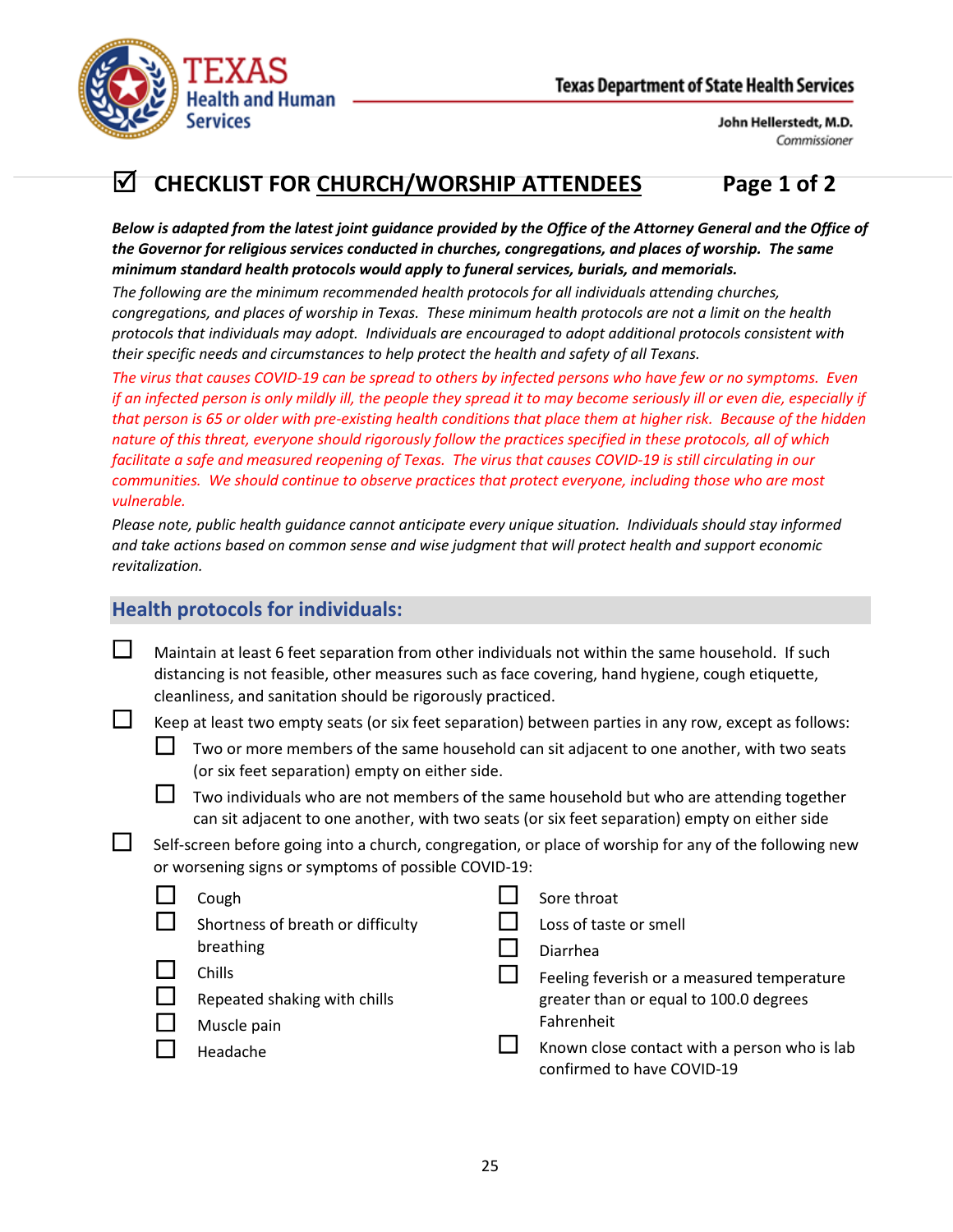

# **CHURCH/WORSHIP ATTENDEES: Page 2 of 2**

- $\Box$  Wash or disinfect hands upon entering a church, congregation, or place of worship and after any interaction with employees, volunteers, other customers, or items in the church, congregation, or place of worship.
- 

 $\Box$  Consistent with the actions taken by many individuals across the state, consider wearing cloth face coverings (over the nose and mouth) when entering a church, congregation, or place of worship, or when within 6 feet of another person who is not a member of the individual's household. If available, individuals should consider wearing non-medical grade face masks.

 **Individuals aged 65 or older are at a higher risk of COVID-19. To the extent possible, avoid contact within 6 feet with individuals aged 65 and older. Individuals aged 65 and older should stay at home as much as possible**.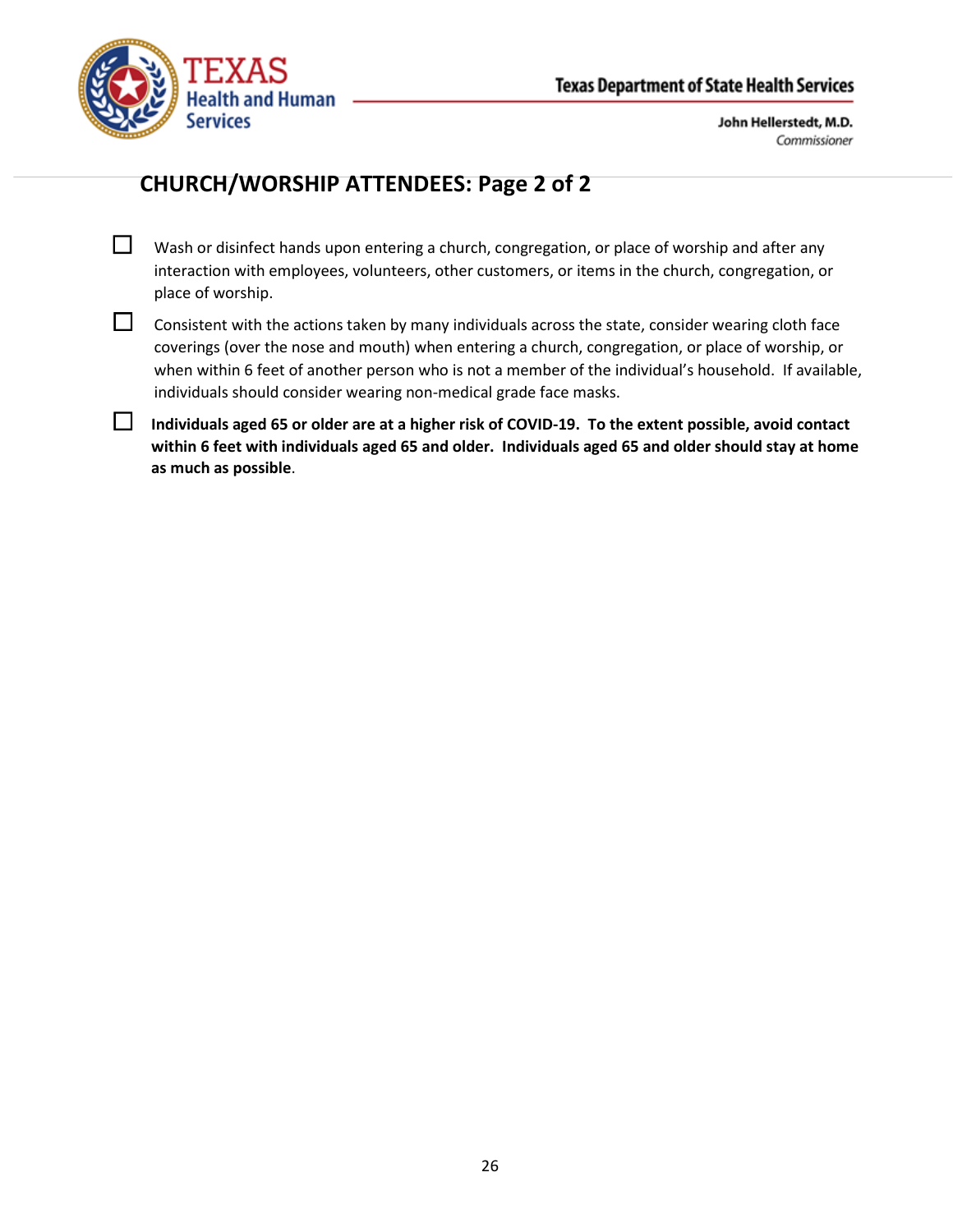



# **CHECKLIST FOR SINGLE-PERSON OFFICES Page 1 of 2**

*Individuals working alone in an office may operate. On May 18, 2020, an expanded list of reopened services becomes effective. The expanded list will encompass employers operating offices with up to the greater of 5 individuals or 25% of the employer's total workforce. On May 18, 2020, the expanded reopening will supersede this single-person office provision.*

*The following are the minimum recommended health protocols for all single-person offices. Employers may adopt additional protocols consistent with their specific needs and circumstances to help protect the health and safety of all employees and customers.*

*The virus that causes COVID-19 can be spread to others by infected persons who have few or no symptoms. Even if an infected person is only mildly ill, the people they spread it to may become seriously ill or even die, especially if that person is 65 or older with pre-existing health conditions that place them at higher risk. Because of the hidden nature of this threat, everyone should rigorously follow the practices specified in these protocols, all of which facilitate a safe and measured reopening of Texas. The virus that causes COVID-19 is still circulating in our communities. We should continue to observe practices that protect everyone, including those who are most vulnerable.*

*Please note, public health guidance cannot anticipate every unique situation. Businesses should stay informed and take actions based on common sense and wise judgment that will protect health and support economic revitalization. Businesses should also be mindful of federal and state employment and disability laws, workplace safety standards, and accessibility standards to address the needs of both workers and customers.*

## **Health protocols for single-person offices:**

 $\Box$  Be trained on all appropriate cleaning and disinfection, hand hygiene, and respiratory etiquette.

Self-screen before coming into the office:

 $\Box$  Do not go into the office with new or worsening signs or symptoms of possible COVID-19:

- **Cough**
- Shortness of breath or difficulty breathing
- **Chills**
- Repeated shaking with chills
- Muscle pain
- Headache
- Sore throat
- Loss of taste or smell
- Diarrhea
- Feeling feverish or a measured temperature greater than or equal to 100.0 degrees Fahrenheit
- Known close contact with a person who is lab confirmed to have COVID-19

 Do not allow employees or contractors with new or worsening signs or symptoms listed above to return to work until:

In the case of an individual who was diagnosed with COVID-19, the individual may return to work when all three of the following criteria are met: at least 3 days (72 hours) have passed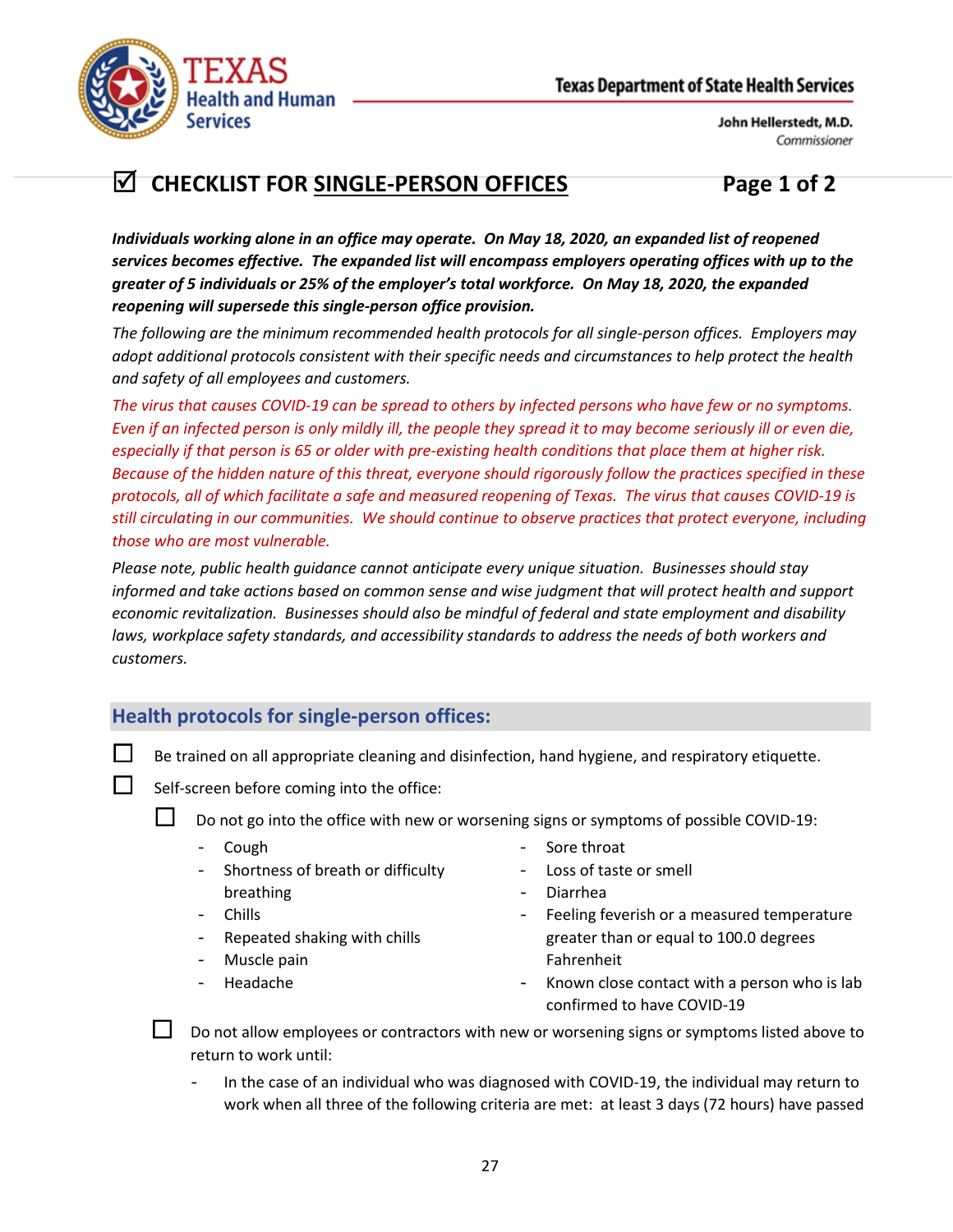

|  | SINGLE-PERSON OFFICES: Page 2 of 2                                                                                                                                                                                                                                                                                                                     |
|--|--------------------------------------------------------------------------------------------------------------------------------------------------------------------------------------------------------------------------------------------------------------------------------------------------------------------------------------------------------|
|  | since recovery (resolution of fever without the use of fever-reducing medications); and the<br>individual has improvement in symptoms (e.g., cough, shortness of breath); and at least 10 days<br>have passed since symptoms first appeared; or                                                                                                        |
|  | In the case of an individual who has symptoms that could be COVID-19 and does not get<br>$\qquad \qquad -$<br>evaluated by a medical professional or tested for COVID-19, the individual is assumed to have<br>COVID-19, and the individual may not return to work until the individual has completed the<br>same three-step criteria listed above; or |
|  | If the individual has symptoms that could be COVID-19 and wants to return to work before<br>$\qquad \qquad -$<br>completing the above self-isolation period, the individual must obtain a medical professional's<br>note clearing the individual for return based on an alternative diagnosis.                                                         |
|  | Do not allow an individual with known close contact to a person who is lab-confirmed to have<br>COVID-19 to return to work until the end of the 14 day self-quarantine period from the last date of<br>exposure (with an exception granted for healthcare workers and critical infrastructure workers).                                                |
|  | Wash or sanitize hands upon entering the business.                                                                                                                                                                                                                                                                                                     |
|  | Maintain at least 6 feet separation from other individuals. If such distancing is not feasible, other<br>measures such as face covering, hand hygiene, cough etiquette, cleanliness, and sanitation should be<br>rigorously practiced.                                                                                                                 |
|  | Consistent with the actions taken by many businesses across the state, consider wearing a cloth face<br>covering (over the nose and mouth) upon entering the premises and when using common areas,<br>including elevators, restrooms, break rooms, or stairs. If available, you should consider wearing non-<br>medical grade face masks.              |
|  | <b>Health protocols for your facilities:</b>                                                                                                                                                                                                                                                                                                           |

### $\Box$  Regularly and frequently clean and disinfect any regularly touched surfaces, such as doorknobs, tables, chairs, and restrooms.

- $\Box$  Disinfect any items that come into contact with customers.
- $\Box$  Make hand sanitizer, disinfecting wipes, soap and water, or similar disinfectant readily available to employees and customers.
- $\Box$  Place readily visible signage at the business to remind everyone of best hygiene practices.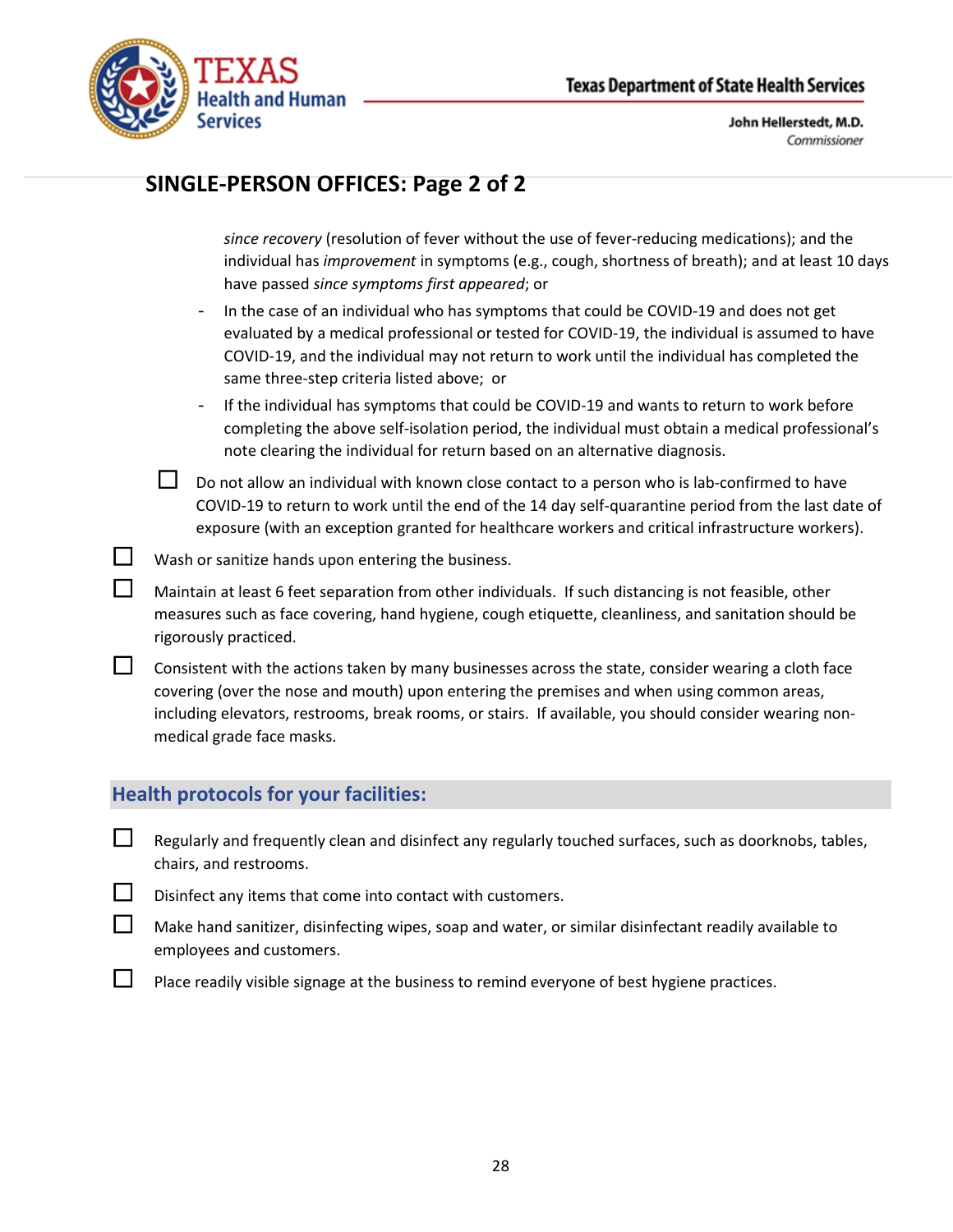

# **CHECKLIST FOR MANUFACTURERS Page 1 of 2**

#### *Effective May 18, 2020, non-essential manufacturing facilities may operate up to 25% of the facility's total listed occupancy.*

*The following are the minimum recommended health protocols for all manufacturers choosing to operate in Texas. Manufacturers may adopt additional protocols consistent with their specific needs and circumstances to help protect the health and safety of all employees, contractors, and customers.*

*The virus that causes COVID-19 can be spread to others by infected persons who have few or no symptoms. Even if an infected person is only mildly ill, the people they spread it to may become seriously ill or even die, especially if that person is 65 or older with pre-existing health conditions that place them at higher risk. Because of the hidden nature of this threat, everyone should rigorously follow the practices specified in these protocols, all of which facilitate a safe and measured reopening of Texas. The virus that causes COVID-19 is still circulating in our communities. We should continue to observe practices that protect everyone, including those who are most vulnerable.*

*Please note, public health guidance cannot anticipate every unique situation. Manufacturers should stay informed and take actions based on common sense and wise judgment that will protect health and support economic revitalization. Manufacturers should also be mindful of federal and state employment and disability laws, workplace safety standards, and accessibility standards to address the needs of both workers and customers.*

## **Health protocols for your employees and contractors:**

 Train all employees and contractors on appropriate cleaning and disinfection, hand hygiene, and respiratory etiquette.

Screen employees and contractors before coming into the manufacturing facility:

- Send home any employee or contractor who has any of the following new or worsening signs or symptoms of possible COVID-19:
	- Cough
	- Shortness of breath or difficulty breathing
	- Chills
	- Repeated shaking with chills
	- Muscle pain
	- Headache
- Sore throat
- Loss of taste or smell
- Diarrhea
- Feeling feverish or a measured temperature greater than or equal to 100.0 degrees Fahrenheit
- Known close contact with a person who is lab confirmed to have COVID-19

 Do not allow employees or contractors with new or worsening signs or symptoms listed above to return to work until:

In the case of an employee or contractor who was diagnosed with COVID-19, the individual may return to work when all three of the following criteria are met: at least 3 days (72 hours) have passed *since recovery* (resolution of fever without the use of fever-reducing medications); and the individual has *improvement* in symptoms (e.g., cough, shortness of breath); and at least 10 days have passed *since symptoms first appeared*; or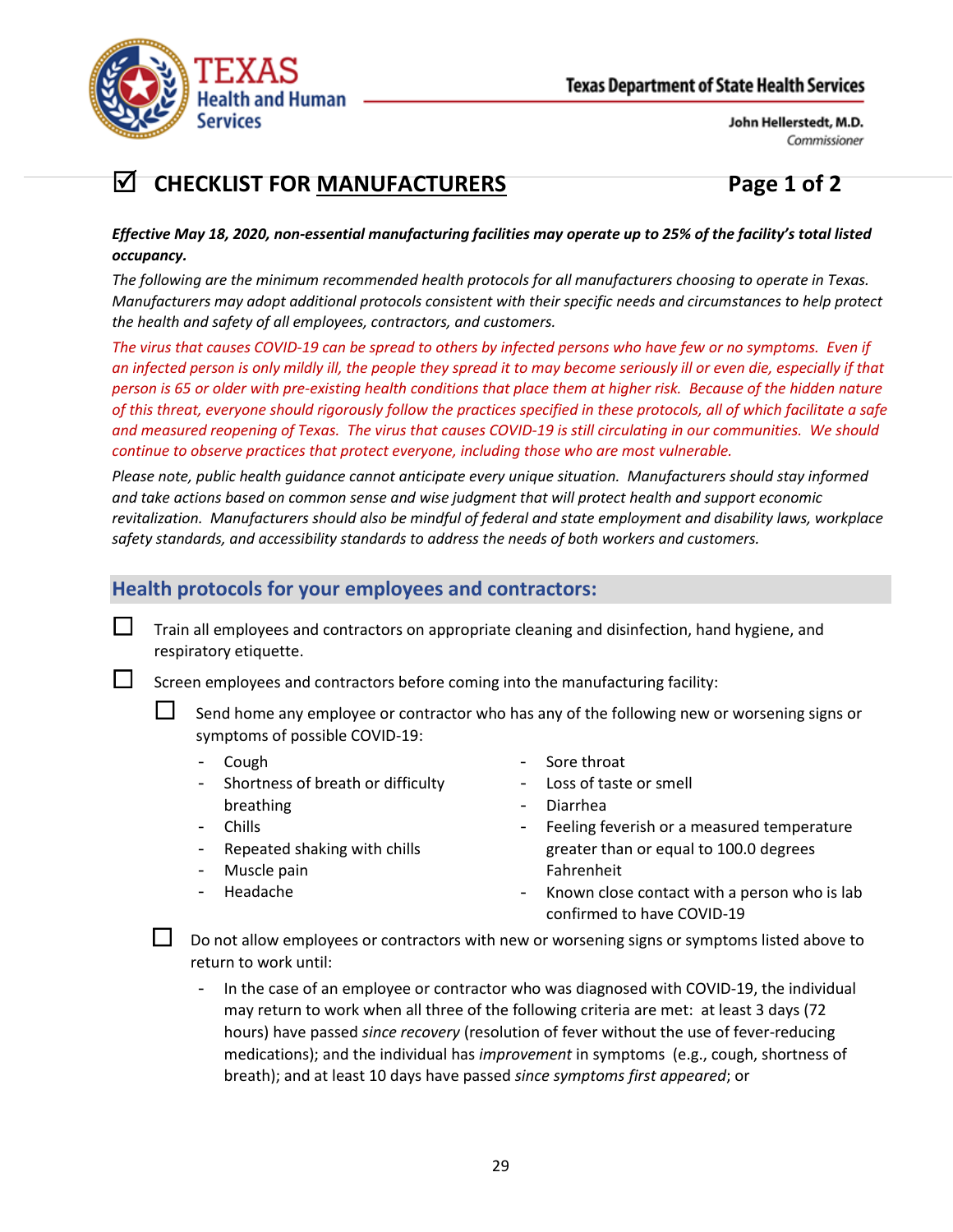



## **MANUFACTURERS: Page 2 of 2**

- In the case of an employee or contractor who has symptoms that could be COVID-19 and does not get evaluated by a medical professional or tested for COVID-19, the individual is assumed to have COVID-19, and the individual may not return to work until the individual has completed the same three-step criteria listed above; or
- If the employee or contractor has symptoms that could be COVID-19 and wants to return to work before completing the above self-isolation period, the individual must obtain a medical professional's note clearing the individual for return based on an alternative diagnosis.

 $\square$  Do not allow an employee or contractor with known close contact to a person who is lab-confirmed to have COVID-19 to return to work until the end of the 14 day self-quarantine period from the last date of exposure (with an exception granted for healthcare workers and critical infrastructure workers).

 $\Box$  Have employees and contractors wash or sanitize their hands upon entering the manufacturing facility.

 Have employees and contractors maintain at least 6 feet separation from other individuals. If such distancing is not feasible, other measures such as face covering, hand hygiene, cough etiquette, cleanliness, and sanitation should be rigorously practiced.

 $\Box$  If a manufacturer provides a meal for employees and/or contractors, the manufacturer is recommended to have the meal individually packed for each individual.

 $\Box$  Stagger schedules for employees to minimize close contact:

 $\Box$  Stagger break time schedules to minimize interactions between employees and/or contractors.

Stagger start and end times for employees and/or contractors in each shift.

 Consistent with the actions taken by many manufacturers across the state, consider having all employees and contractors wear cloth face coverings (over the nose and mouth). If available, employees should consider wearing non-medical grade face masks.

#### **Health protocols for your facilities:**

- $\Box$  Regularly and frequently clean and disinfect any regularly touched surfaces, such as doorknobs, tables, chairs, and restrooms.
	- Disinfect any items that come into contact with customers.
- If 6 feet of separation is not available for employees and/or contractors in the manufacturing facility, consider the use of engineering controls, such as dividers between individuals, to minimize the chances of transmission of COVID-19
- $\Box$  Make hand sanitizer, disinfecting wipes, soap and water, or similar disinfectant readily available to employees, contractors, and customers.
	- Place readily visible signage at the manufacturing facility to remind everyone of best hygiene practices.
	- For manufacturing facilities with more than 10 employees and/or contractors present at one time, consider having an individual wholly or partially dedicated to ensuring the health protocols adopted by the manufacturing facility are being successfully implemented and followed.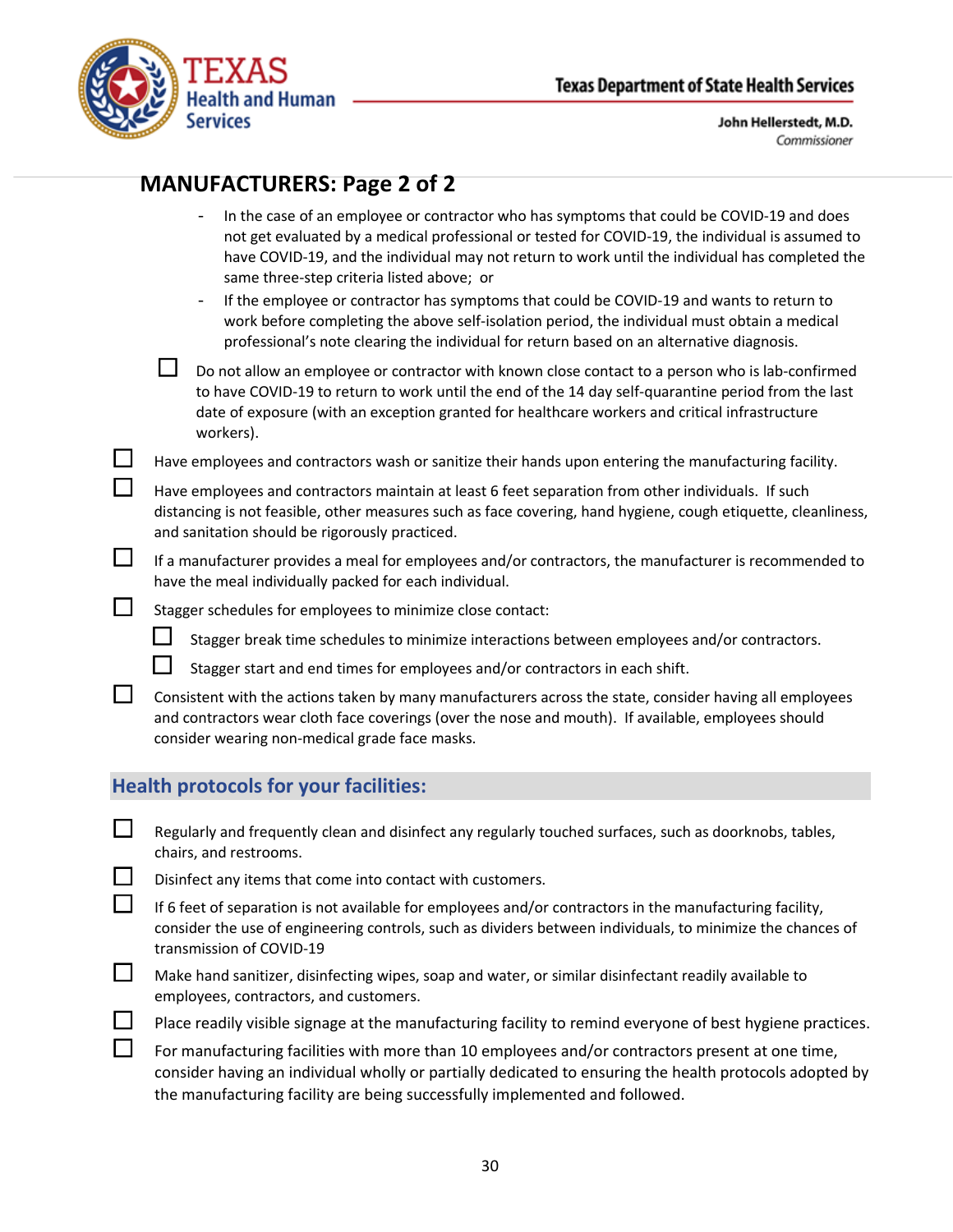

# **CHECKLIST FOR NAIL SALONS/SHOPS Page 1 of 4**

*Effective May 8, 2020, nail salons/shops may operate provided they can ensure at least 6 feet social distancing between operating work stations. Because of the proximity between individuals in these facilities, stringent compliance with these protocols is strongly recommended.*

*The following are the minimum recommended health protocols for nail salons/shops choosing to operate in Texas. Nail salons/shops may adopt additional protocols consistent with their specific needs and circumstances to help protect the health and safety of all employees, independent contractors, and customers.*

*The virus that causes COVID-19 can be spread to others by infected persons who have few or no symptoms. Even if an infected person is only mildly ill, the people they spread it to may become seriously ill or even die, especially if that person is 65 or older with pre-existing health conditions that place them at higher risk. Because of the hidden nature of this threat, everyone should rigorously follow the practices specified in these protocols, all of which facilitate a safe and measured reopening of Texas. The virus that causes COVID-19 is still circulating in our communities. We should continue to observe practices that protect everyone, including those who are most vulnerable.*

*Please note, public health guidance cannot anticipate every unique situation. Nail salons/shops should stay informed and take actions based on common sense and wise judgment that will protect health and support economic revitalization. Nail salons/shops should also be mindful of federal and state employment and disability laws, workplace safety standards, and accessibility standards to address the needs of both workers and customers.*

## **Getting nail salon/shop, employees, and contractors ready to open:**

 $\Box$  Notify employees and contractors of all COVID-19 processes and procedures and require them to sign a statement acknowledging they understand and will adhere to the guidelines.

Screen employees and contractors before coming into the nail salon:

- Send home any employee or contractor who has any of the following new or worsening signs or symptoms of possible COVID-19:
	- Cough
	- Shortness of breath or difficulty breathing
	- **Chills**
	- Repeated shaking with chills
	- Muscle pain
	- Headache
- Sore throat
- Loss of taste or smell
- Diarrhea
- Feeling feverish or a measured temperature greater than or equal to 100.0 degrees Fahrenheit
- Known close contact with a person who is lab confirmed to have COVID-19

 Do not allow employees or contractors with new or worsening signs or symptoms listed above to return to work until: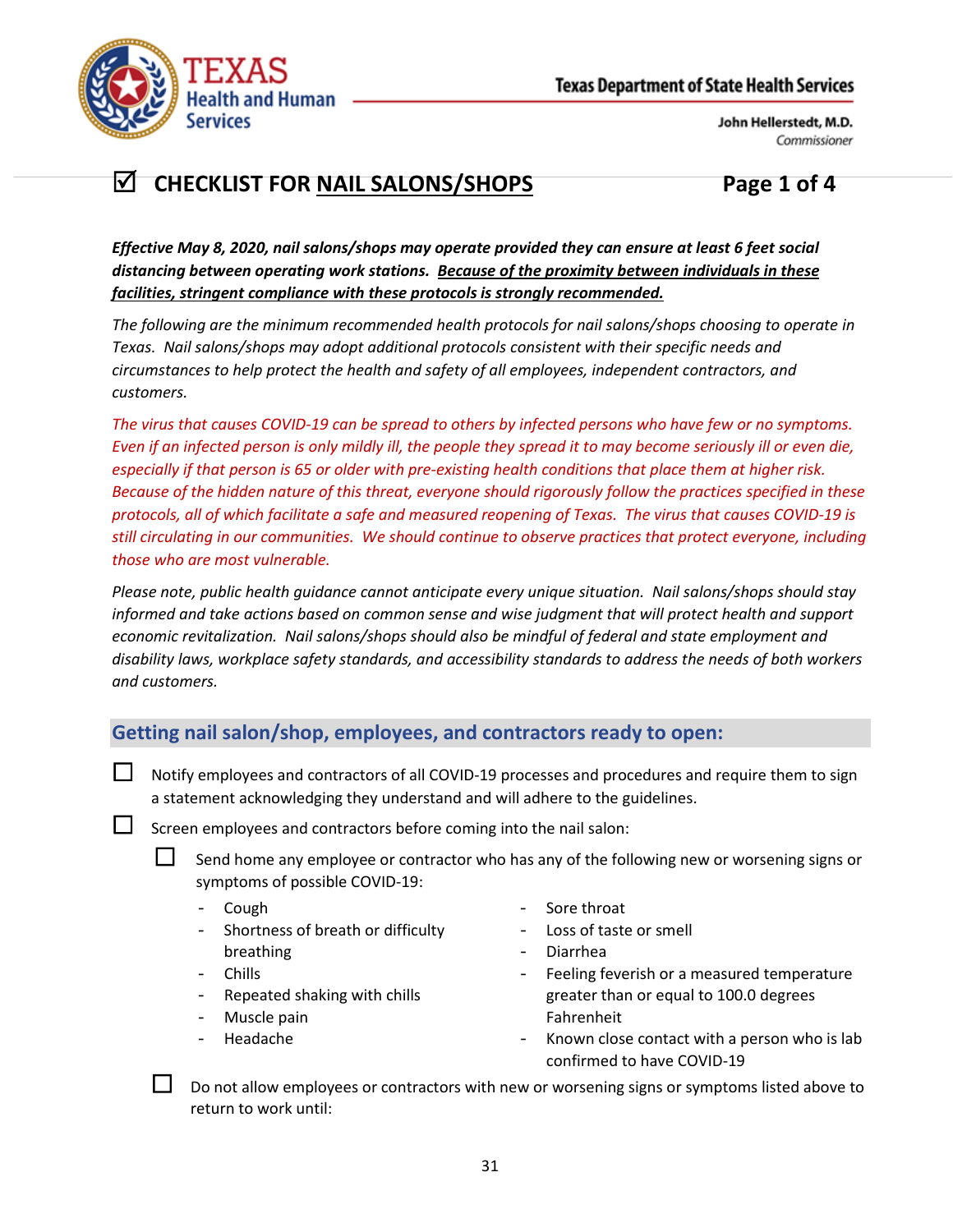

## **NAIL SALONS: Page 2 of 4**

- In the case of an employee or contractor who was diagnosed with COVID-19, the individual may return to work when all three of the following criteria are met: at least 3 days (72 hours) have passed *since recovery* (resolution of fever without the use of fever-reducing medications); and the individual has *improvement* in symptoms (e.g., cough, shortness of breath); and at least 10 days have passed *since symptoms first appeared*; or
- In the case of an employee or contractor who has symptoms that could be COVID-19 and does not get evaluated by a medical professional or tested for COVID-19, the individual is assumed to have COVID-19, and the individual may not return to work until the individual has completed the same three-step criteria listed above; or
- If the employee or contractor has symptoms that could be COVID-19 and wants to return to work before completing the above self-isolation period, the individual must obtain a medical professional's note clearing the individual for return based on an alternative diagnosis.
- Do not allow an employee or contractor with known close contact to a person who is labconfirmed to have COVID-19 to return to work until the end of the 14 day self-quarantine period from the last date of exposure (with an exception granted for health care workers and critical infrastructure workers).
- $\Box$  Consider implementing a similar policy for clients.
	- For temperature checks, the preferred method is a no-contact thermometer, such as a forehead thermometer, if possible.
	- $\Box$  Do not use a contact thermometer on multiple persons without disposable guards or disinfection between persons.
- $\Box$  Provide resources and a work environment that promote personal hygiene. For example, provide tissues, hand soap, alcohol-based hand sanitizers containing at least 60 percent alcohol, disinfectants, and disposable towels for licensees to clean their work surfaces.
- Disinfectants must come from this list: [https://www.epa.gov/pesticide-registration/list-n](https://www.epa.gov/pesticide-registration/list-n-disinfectants-use-against-sars-cov-2)[disinfectants-use-against-sars-cov-2](https://www.epa.gov/pesticide-registration/list-n-disinfectants-use-against-sars-cov-2)
	- Provide a place to wash hands with both hot and cold water with hand soap, disposable towels, and a no-touch trash can.

#### **Before an appointment:**

- Appointments should be scheduled to limit the amount of people in the salon/shop.
- Walk-in clients should wait either in their own cars or outside with at least six feet separation between individuals.
- Do not allow clients to bring extra people to the appointment, such as children.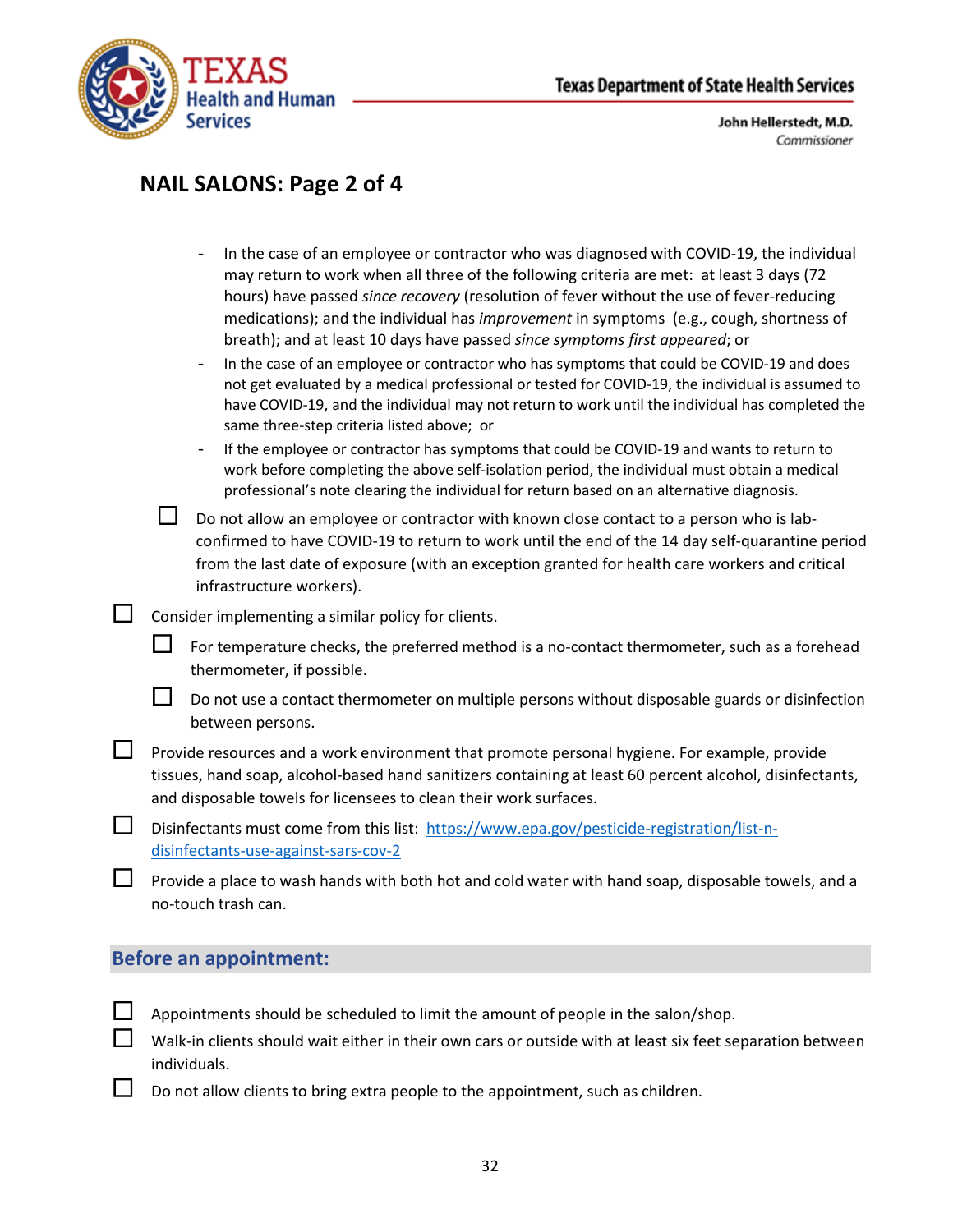

## **NAIL SALONS: Page 3 of 4**

- Only schedule the number of clients that will allow for social distancing of at least six feet from others.
	- A sign should be posted at the entrance to the salon/shop with a phone number that clients should call to schedule an appointment when they arrive outside the salon/shop.
- $\Box$  Only bring clients into the building when the licensee is ready for them, to eliminate anyone needing to spend any time in the lobby or waiting area.
- $\Box$  Remove all unnecessary items such as magazines from the lobby or waiting area.
	- Contactless payment is encouraged. Where not available, contact should be minimized.
- $\Box$  Signs should be posted at each entrance and eye-level at stations notifying clients that people with symptoms of COVID-19 or who have recently been exposed to someone with symptoms must reschedule their appointment.
- $\square$  Do not provide services to a client if you have reason to believe that they are sick or have a contagious condition.

### **Once inside the nail salon/shop:**

- $\Box$  Do not let clients touch/handle retail supplies, such as nail polish when selecting colors.
	- Require all clients to wash their hands upon entering the salon/shop and before each treatment.
	- Take measures to ensure that clients do not interact with each other in the salon/shop.
- Face masks or fabric face coverings should always be worn by employers, employees, contractors, and clients while inside the salon/shop, even if individuals are practicing social distancing

#### **Providing services:**

- If gloves cannot be worn for a service, then hands must be washed with soap and water prior to providing services. Hands must be washed for a minimum of 20 seconds.
- $\Box$  If at any time an employee or contractor touches their face, nose, eyes, cell phone, door, credit card machine or any surface they have not sanitized, they must immediately change their gloves or rewash hands with soap and water.
	- Use disposable supplies to keep from having to handle and disinfect multi-use supplies.
	- Use disposable towels when possible and dispose of them after use.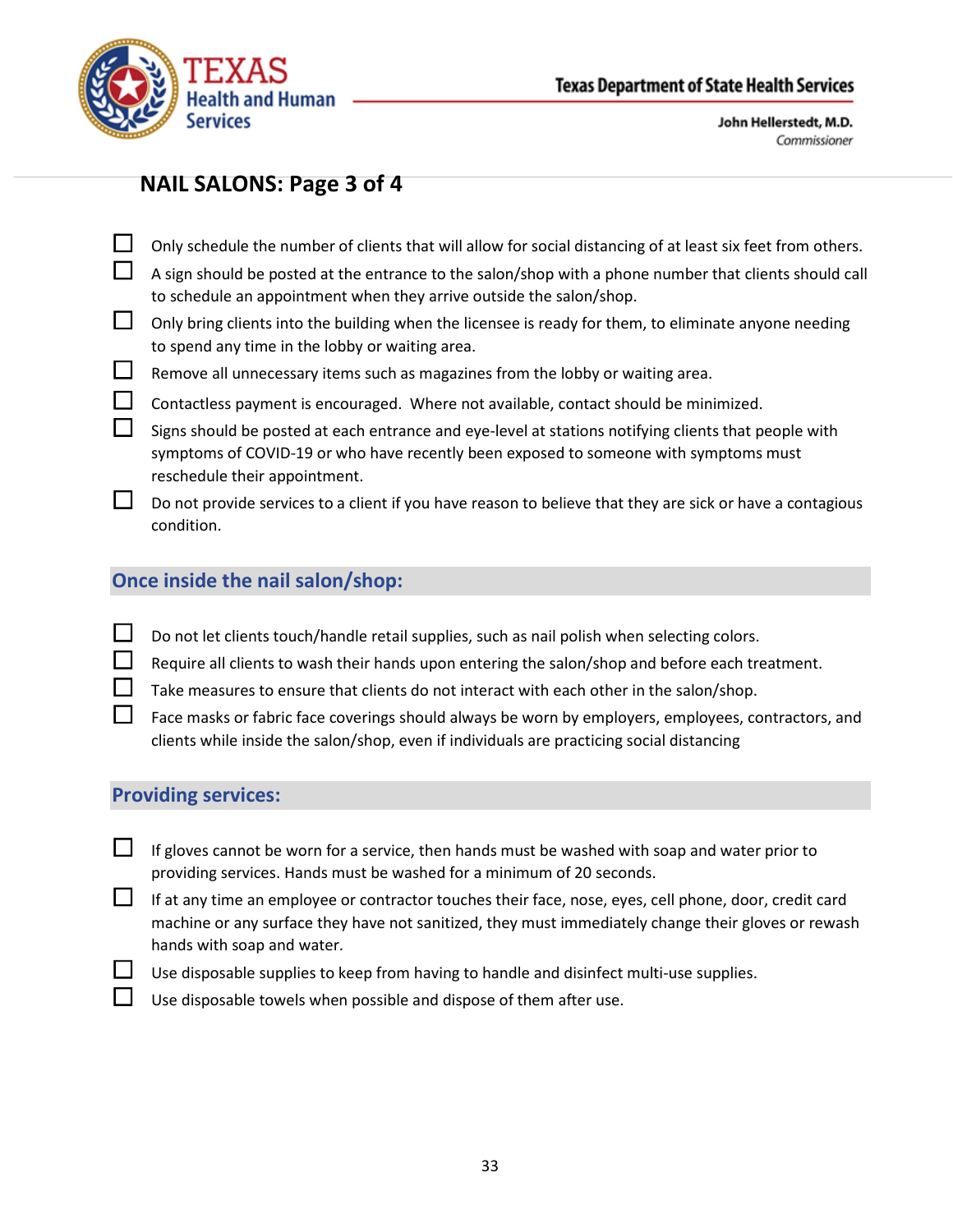

## **NAIL SALONS: Page 4 of 4**

## **Continue to service clients with the cleaning and sanitation you already practice:**

| $\Box$   | If gloves are worn, they must be removed and properly disposed of immediately upon completion of<br>the service.                                                                                                                                                                             |
|----------|----------------------------------------------------------------------------------------------------------------------------------------------------------------------------------------------------------------------------------------------------------------------------------------------|
| $\Box$   | All surfaces must be wiped down and sanitized between use including computers, landline phones, etc.                                                                                                                                                                                         |
| $\Box$   | Full sanitization of workstations, chairs, etc., must occur after each client. This includes a complete<br>wipe down with disinfectant cleaners or wipes of all surfaces touched and products used.                                                                                          |
| $\Box$   | Multi-use equipment and tools must be cleaned and disinfected before use on each client.                                                                                                                                                                                                     |
| $\Box$   | Single-use equipment and tools must be discarded after use on a single client.                                                                                                                                                                                                               |
| $\Box$   | Electrical equipment that cannot be immersed in liquid shall be wiped clean and disinfected before use<br>on each client.                                                                                                                                                                    |
| $\sqcup$ | All clean and disinfected tools and materials shall be stored in a clean, dry, debris free environment<br>when not in use.                                                                                                                                                                   |
| $\Box$   | Clean and disinfected tools and materials must be stored separate from soiled tools and materials.<br>Ultraviolet electrical sanitizers are acceptable for use as a dry storage container. Non-cosmetology or<br>barbering related supplies must be stored in separate drawers or locations. |
| Ц        | Manicure tables shall be disinfected prior to use for each client.                                                                                                                                                                                                                           |
| $\Box$   | Floors shall be thoroughly cleaned each day.                                                                                                                                                                                                                                                 |
| $\Box$   | All trash containers must be emptied daily and kept clean by washing or using plastic liners.                                                                                                                                                                                                |
| $\Box$   | Non-disposable towels used during services must be immediately removed and placed in a disposable<br>laundry receptacle (such as a bag that is discarded after use) at the conclusion of the service.                                                                                        |
| $\Box$   | If the salon/shop uses a laundry basket or reusable bag, it must be sanitized between uses and should<br>never be used for clean towels/capes.                                                                                                                                               |
| $\sqcup$ | Towels must be washed in hot water and chlorine bleach and only clean towels shall be used on<br>clients.                                                                                                                                                                                    |
| ப        | Clean towels should only be handled by someone who has cleaned their hands immediately before<br>touching the towels or someone who has a fresh pair of gloves.                                                                                                                              |

 $\Box$  All on-site laundry rooms or laundry storage rooms must be fully sanitized daily.

### **Additional items:**

If an employee or contractor tests positive for COVID-19, immediately report that to the local health authority and provide notification to employees, contractors, and clients. The notification may be made via phone call, e-mail, or text. The notification to the local health authority and to employees, contractors, and clients must occur no later than 24 hours of receiving information of a positive test result.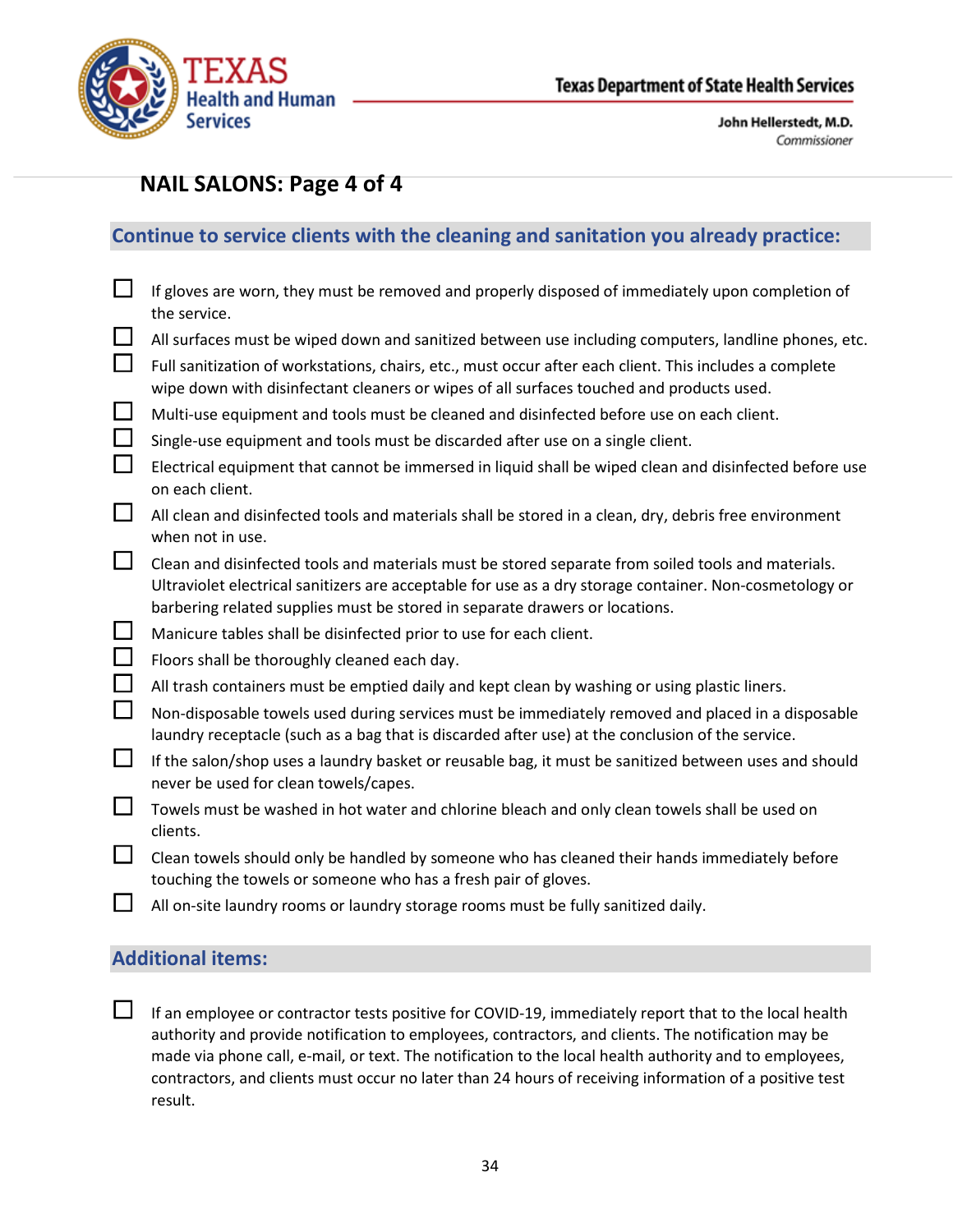

# **CHECKLIST FOR NAIL SALON CUSTOMERS Page 1 of 1**

*The following are the minimum recommended health protocols for all nail salon customers. These minimum health protocols are not a limit on the health protocols that individuals may adopt. Individuals are encouraged to adopt additional protocols consistent with their specific needs and circumstances to help protect the health and safety of all Texans.*

*The virus that causes COVID-19 can be spread to others by infected persons who have few or no symptoms. Even if an infected person is only mildly ill, the people they spread it to may become seriously ill or even die, especially if that person is 65 or older with pre-existing health conditions that place them at higher risk. Because of the hidden nature of this threat, everyone should rigorously follow the practices specified in these protocols, all of which facilitate a safe and measured reopening of Texas. The virus that causes COVID-19 is still circulating in our communities. We should continue to observe practices that protect everyone, including those who are most vulnerable.*

*Please note, public health guidance cannot anticipate every unique situation. Individuals should stay informed and take actions based on common sense and wise judgment that will protect health and support economic revitalization.*

## **Health protocols for customers:**

- **Consistent with the actions taken by many individuals across the state, and because of the close proximity between individuals inside nail salons, consider wearing cloth face coverings (over the nose and mouth) except when it interferes with the service being provided. If available, individuals should consider wearing non-medical grade face masks. Wearing a mask is of utmost importance because of the close proximity between individuals in these settings.**
- $\Box$  Maintain at least 6 feet separation from other individuals. If such distancing is not feasible, other measures such as face covering, hand hygiene, cough etiquette, cleanliness, and sanitation should be rigorously practiced.
- $\Box$  Self-screen before going into a nail salon for any of the following new or worsening signs or symptoms of possible COVID-19:

| Cough                             | Sore throat                                                                 |
|-----------------------------------|-----------------------------------------------------------------------------|
| Shortness of breath or difficulty | Loss of taste or smell                                                      |
| breathing                         | Diarrhea                                                                    |
| Chills                            | $\Box$ Feeling feverish or a measured temperature                           |
| Repeated shaking with chills      | greater than or equal to 100.0 degrees                                      |
| Muscle pain                       | Fahrenheit                                                                  |
| Headache                          | Known close contact with a person who is lab<br>confirmed to have COVID-19. |
|                                   |                                                                             |

- $\Box$  Wash or disinfect hands upon entering a nail salon and after any interaction with employees, contractors, other customers, or items in the nail salon.
	- Wash or sanitize hands after the payment process.
	- **Individuals aged 65 or older are at a higher risk of COVID-19. To the extent possible, avoid contact within 6 feet with individuals aged 65 and older. Individuals aged 65 and older should stay at home as much as possible**.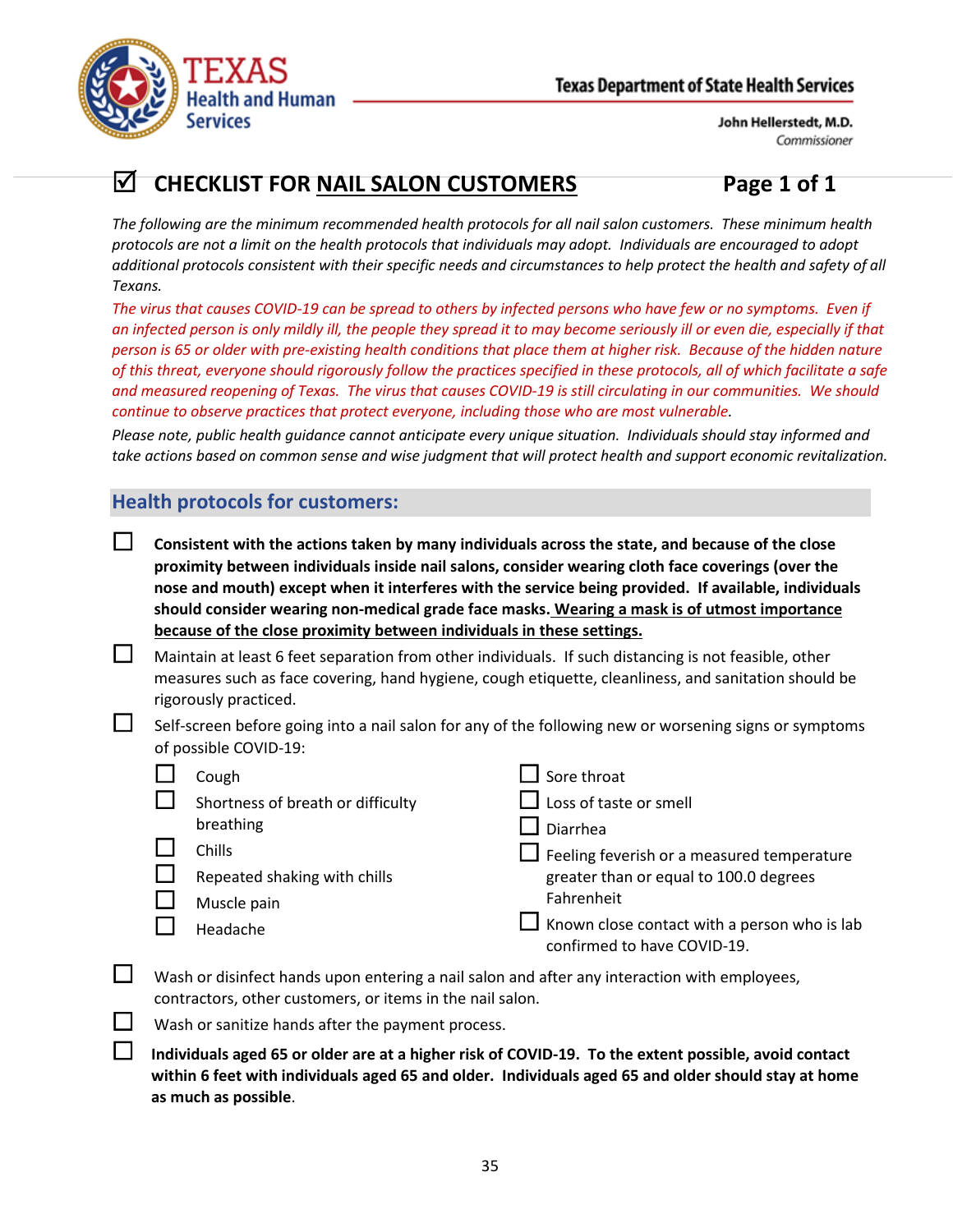



# **CHECKLIST FOR ALL OFFICE-BASED EMPLOYEES Page 1 of 1**

*The following are the minimum recommended health protocols for all office-based employees in Texas. These minimum health protocols are not a limit on the health protocols that individuals may adopt. Individuals are encouraged to adopt additional protocols consistent with their specific needs and circumstances to help protect the health and safety of all Texans.*

*The virus that causes COVID-19 can be spread to others by infected persons who have few or no symptoms. Even if an infected person is only mildly ill, the people they spread it to may become seriously ill or even die, especially if that person is 65 or older with pre-existing health conditions that place them at higher risk. Because of the hidden nature of this threat, everyone should rigorously follow the practices specified in these protocols, all of which facilitate a safe and measured reopening of Texas. The virus that causes COVID-19 is still circulating in our communities. We should continue to observe practices that protect everyone, including those who are most vulnerable.*

*Please note, public health guidance cannot anticipate every unique situation. Individuals should stay informed and take actions based on common sense and wise judgment that will protect health and support economic revitalization.*

## **Health protocols for individuals:**

 $\Box$  Maintain at least 6 feet separation from other individuals not within the same household. If such distancing is not feasible, other measures such as face covering, hand hygiene, cough etiquette, cleanliness, and sanitation should be rigorously practiced.

 $\Box$  Self-screen before going into an office for any of the following new or worsening signs or symptoms of possible COVID-19:

| Cough                                       | Sore throat                                  |
|---------------------------------------------|----------------------------------------------|
| Shortness of breath or difficulty breathing | Loss of taste or smell                       |
| Chills                                      | Diarrhea                                     |
| Repeated shaking with chills                | Feeling feverish or a measured temperature   |
| Muscle pain                                 | greater than or equal to 100.0 degrees       |
| Headache                                    | Fahrenheit                                   |
|                                             | Known close contact with a person who is lab |
|                                             | confirmed to have COVID-19                   |

 Wash or disinfect hands upon entering an office and after any interaction with employees, contractors, customers, or items in the office.

 **Limit the use of standard-size elevators to four individuals at a time, each located at a different corner of the elevator, to avoid close contact. In elevators, masks should be worn. For individuals not wishing to ride an elevator, ensure stairways are available for use. As appropriate, individuals subject to the Americans with Disabilities Act may ride the elevator alone or accompanied by the individual's caregiver.**

 $\Box$  Consistent with the actions taken by many individuals across the state, consider wearing a cloth face covering (over the nose and mouth) upon entering the premises and when using common areas, including elevators, restrooms, break rooms, or stairs, or when within 6 feet of another person who is not a member of the individual's household. If available, you should consider wearing non-medical grade face masks.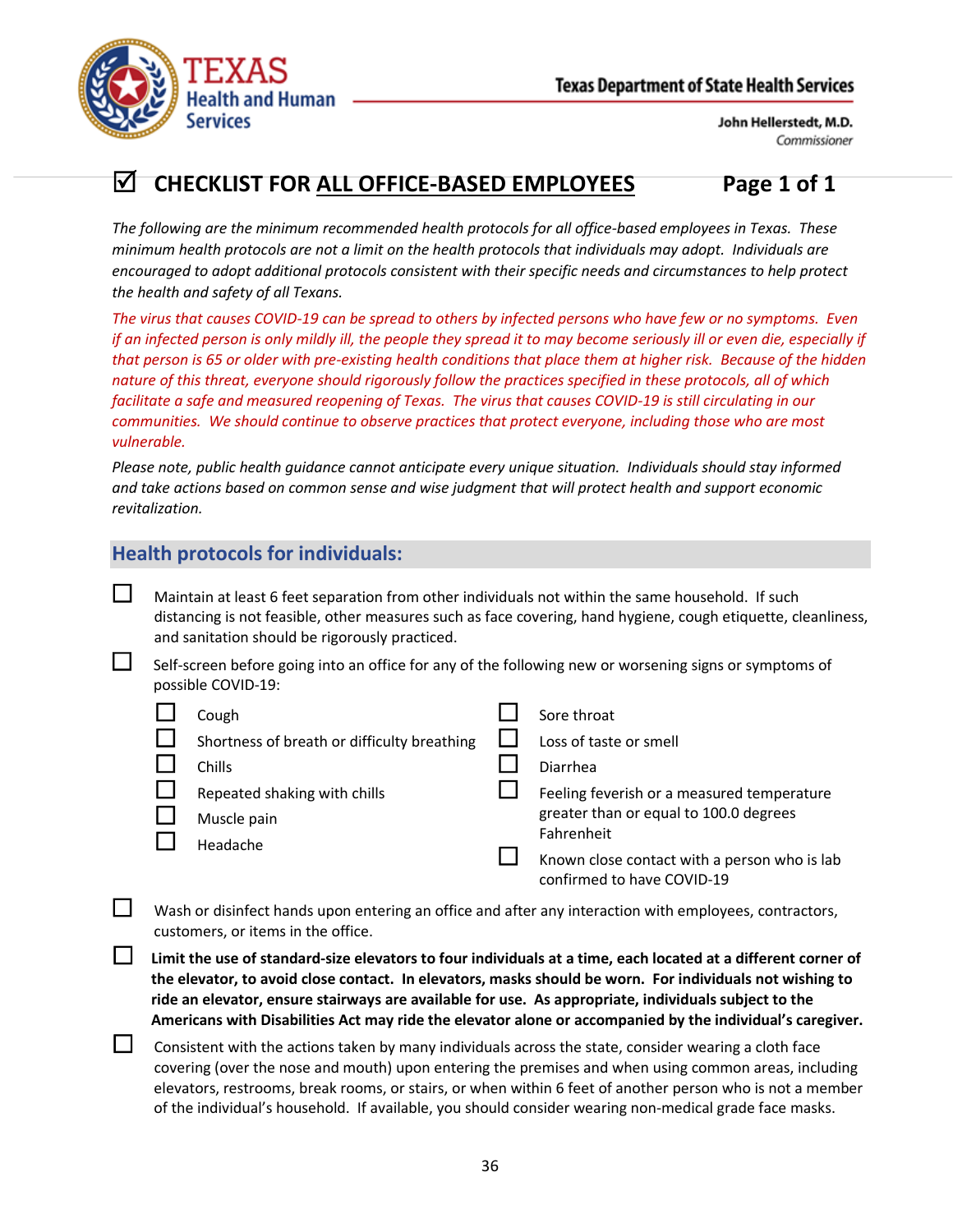

# **CHECKLIST FOR OFFICE-BASED EMPLOYERS Page 1 of 3**

*Effective May 18, 2020, employers may operate their offices with up to the greater of 5 individuals or 25% of the total office workforce, provided the individuals maintain appropriate social distancing.*

*The following are the minimum recommended health protocols for all office work employers choosing to operate in Texas. Office work employers may adopt additional protocols consistent with their specific needs and circumstances to help protect the health and safety of all employees, contractors, and customers.*

*The virus that causes COVID-19 can be spread to others by infected persons who have few or no symptoms. Even if an infected person is only mildly ill, the people they spread it to may become seriously ill or even die, especially if that person is 65 or older with pre-existing health conditions that place them at higher risk. Because of the hidden nature of this threat, everyone should rigorously follow the practices specified in these protocols, all of which facilitate a safe and measured reopening of Texas. The virus that causes COVID-19 is still circulating in our communities. We should continue to observe practices that protect everyone, including those who are most vulnerable.*

*Please note, public health guidance cannot anticipate every unique situation. Office work employers should stay informed and take actions based on common sense and wise judgment that will protect health and support economic revitalization. Employers should also be mindful of federal and state employment and disability laws, workplace safety standards, and accessibility standards to address the needs of both workers and customers.*

## **Health protocols for your employees and contractors:**

 $\Box$  Train all employees and contractors on appropriate cleaning and disinfection, hand hygiene, and respiratory etiquette.

Screen employees and contractors before coming into the office:

 Send home any employee or contractor who has any of the following new or worsening signs or symptoms of possible COVID-19:

- Cough
- Shortness of breath or difficulty breathing
- Chills
- Repeated shaking with chills
- Muscle pain
- Headache
- Sore throat
- Loss of taste or smell
- Diarrhea
- Feeling feverish or a measured temperature greater than or equal to 100.0 degrees Fahrenheit
- Known close contact with a person who is lab confirmed to have COVID-19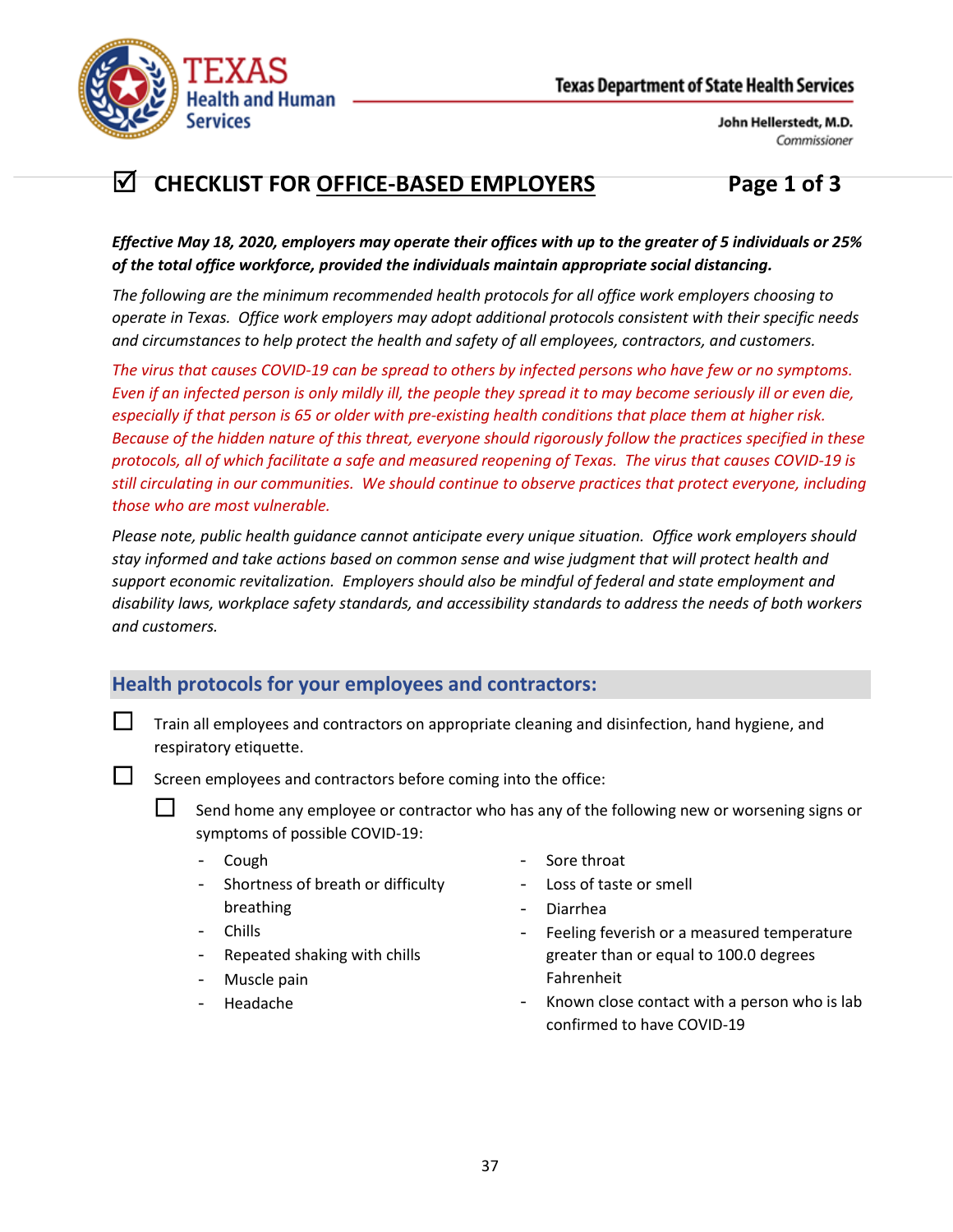

# **OFFICE-BASED EMPLOYERS: Page 2 of 3**

| └┘ | Do not allow employees with new or worsening signs or symptoms listed above to return to work |
|----|-----------------------------------------------------------------------------------------------|
|    | until:                                                                                        |

- In the case of an employee or contractor who was diagnosed with COVID-19, the individual may return to work when all three of the following criteria are met: at least 3 days (72 hours) have passed *since recovery* (resolution of fever without the use of fever-reducing medications); and the individual has *improvement* in symptoms (e.g., cough, shortness of breath); and at least 10 days have passed *since symptoms first appeared*; or
- In the case of an employee or contractor who has symptoms that could be COVID-19 and does not get evaluated by a medical professional or tested for COVID-19, the individual is assumed to have COVID-19, and the individual may not return to work until the individual has completed the same three-step criteria listed above; or
- If the employee or contractor has symptoms that could be COVID-19 and wants to return to work before completing the above self-isolation period, the individual must obtain a medical professional's note clearing the individual for return based on an alternative diagnosis.
- Do not allow an employee or contractor with known close contact to a person who is lab-confirmed to have COVID-19 to return to work until the end of the 14 day self-quarantine period from the last date of exposure (with an exception granted for healthcare workers and critical infrastructure workers).

Have employees and contractors wash or sanitize their hands upon entering the office.

| $\mathbf{L}$ | Have employees and contractors maintain at least 6 feet separation from other individuals. If such |
|--------------|----------------------------------------------------------------------------------------------------|
|              | distancing is not feasible, other measures such as face covering, hand hygiene, cough etiquette,   |
|              | cleanliness, and sanitation should be rigorously practiced.                                        |

- $\Box$  Consider implementing a staggered workforce, such as alternating days or weeks for different groups of employees and/or contractors coming into the workplace.
- $\Box$  Continue to encourage individuals to work remotely if possible.

| If an employer provides a meal for employees and/or contractors, the employer is recommended to have |
|------------------------------------------------------------------------------------------------------|
| the meal individually packed for each individual.                                                    |

 $\Box$  Consistent with the actions taken by many employers across the state, consider having all employees and contractors wear cloth face coverings (over the nose and mouth). If available, employees should consider wearing non-medical grade face masks.

## **Health protocols for your facilities:**

 Regularly and frequently clean and disinfect any regularly touched surfaces, such as doorknobs, tables, chairs, and restrooms.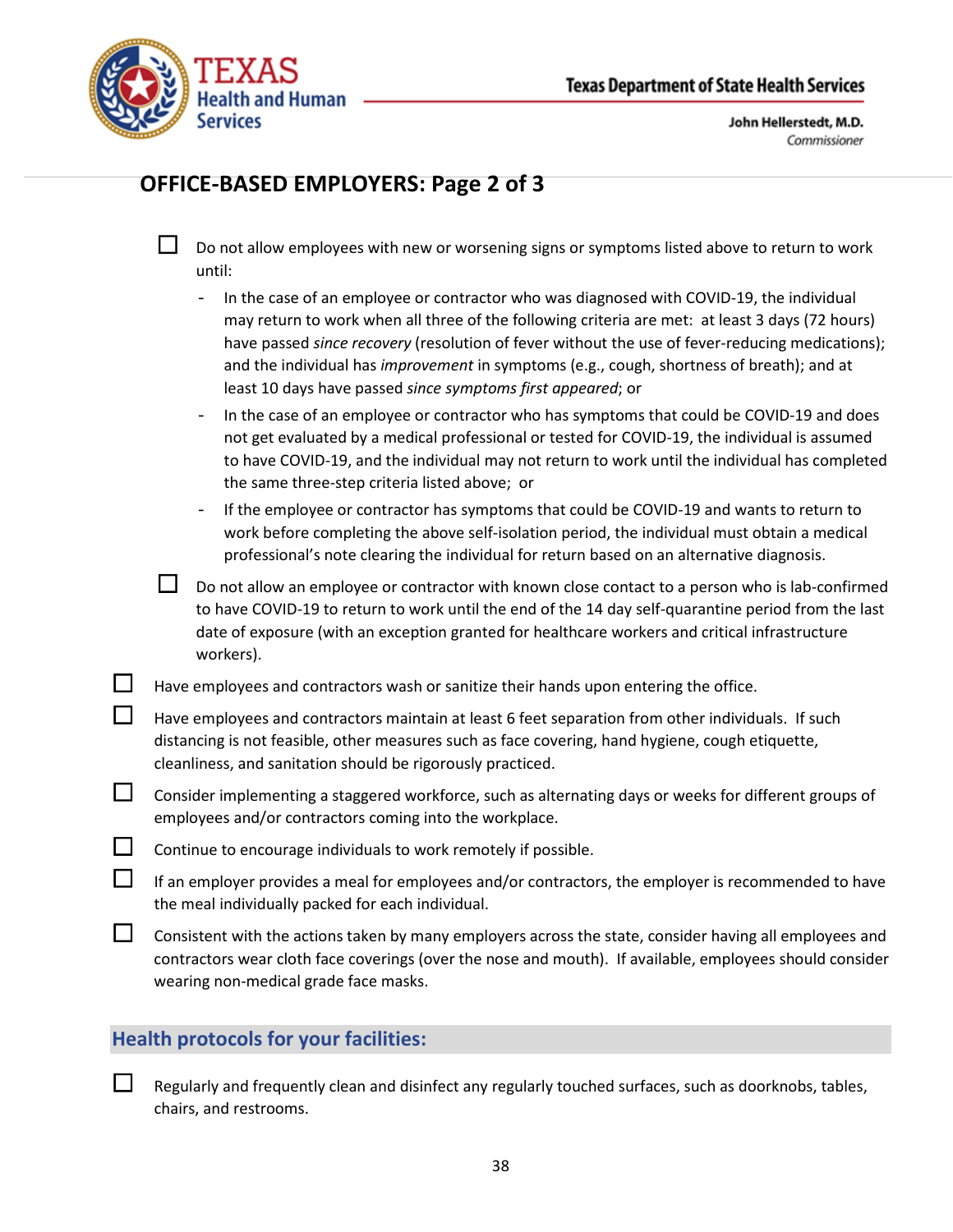

# **OFFICE-BASED EMPLOYERS: Page 3 of 3**

- **Limit the use of standard-size elevators to four individuals at a time, each located at a different corner of the elevator to avoid close contact. Masks should be worn in elevators. Utilize touchpoint cleaning and nanoseptic button covers if appropriate. For individuals not wishing to ride an elevator, ensure stairways are available for use. As appropriate, individuals subject to the Americans with Disabilities Act may ride the elevator alone or accompanied by the individual's caregiver.**
- $\Box$  Disinfect any items that come into contact with customers.
- $\Box$  Make hand sanitizer, disinfecting wipes, soap and water, or similar disinfectant readily available to employees, contractors, and customers.
- $\Box$  Place readily visible signage at the office to remind everyone of best hygiene practices.
- $\Box$  For offices with more than 10 employees and/or contractors present at one time, consider having an individual wholly or partially dedicated to ensuring the health protocols adopted by the office are being successfully implemented and followed.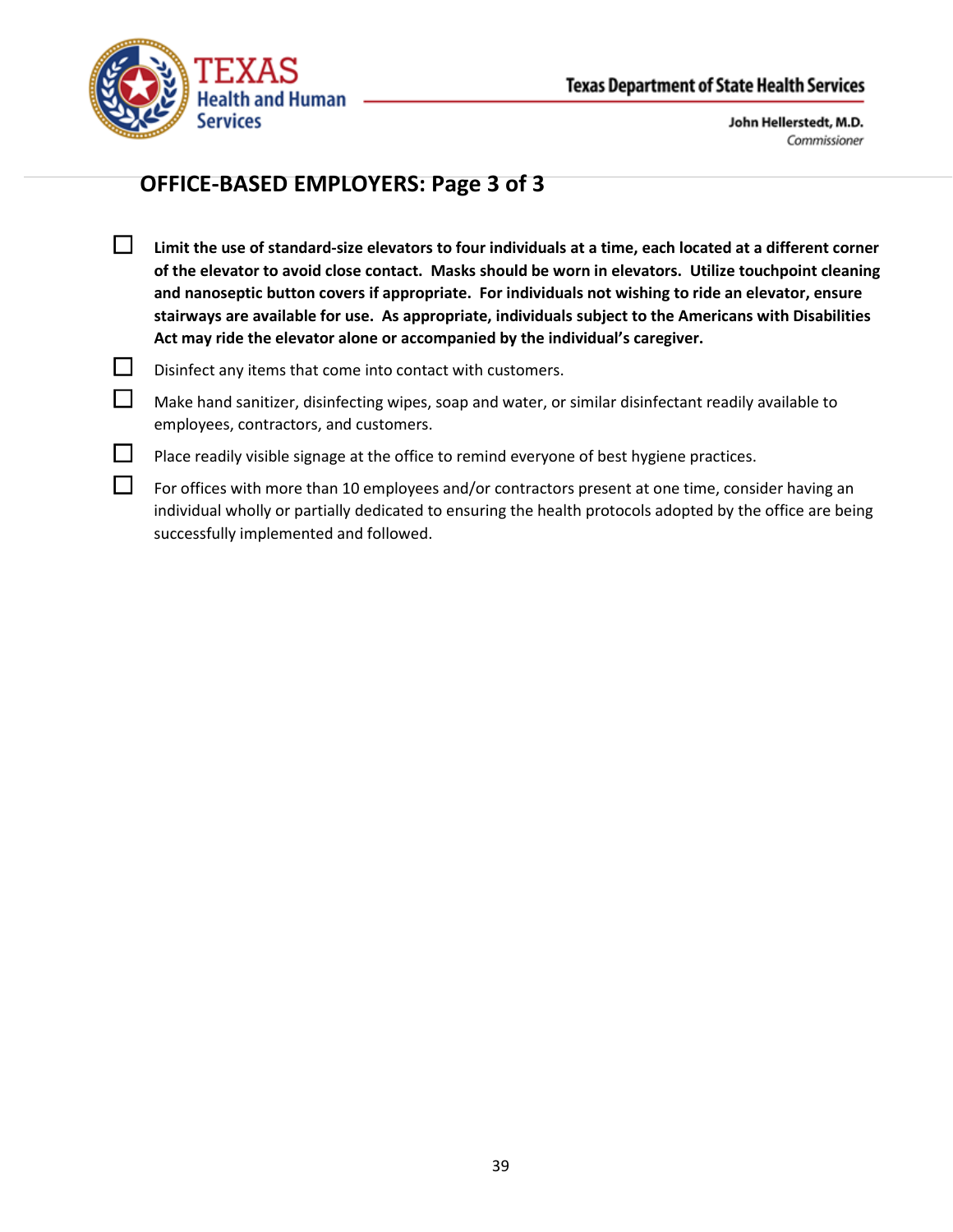

# **CHECKLIST FOR PARKS/BEACHES/BODIES OF WATER Page 1 of 2**

*While parks, beaches, rivers, and lakes may be open, effective May 8, 2020, indoor swimming pools may operate up to 25% of the total listed occupancy of the swimming pool facility and outdoor swimming pools may operate up to 25% of the normal operating limits as determined by the swimming pool operator. Local public swimming pools may so operate only if permitted by the local government. People shall continue to avoid visiting interactive amusement venues, such as water parks and splash pads.*

*The following are the minimum recommended health protocols for all individuals visiting parks and engaging in water activities, such as visiting beaches, rivers, and lakes. These minimum health protocols are not a limit on the health protocols that individuals may adopt. Individuals are encouraged to adopt additional protocols consistent with their specific needs and circumstances to help protect the health and safety of all Texans.*

*The virus that causes COVID-19 can be spread to others by infected persons who have few or no symptoms. Even if an infected person is only mildly ill, the people they spread it to may become seriously ill or even die, especially if that person is 65 or older with pre-existing health conditions that place them at higher risk. Because of the hidden nature of this threat, everyone should rigorously follow the practices specified in these protocols, all of which facilitate a safe and measured reopening of Texas. The virus that causes COVID-19 is still circulating in our communities. We should continue to observe practices that protect everyone, including those who are most vulnerable.*

*Please note, public health guidance cannot anticipate every unique situation. Individuals should stay informed and take actions based on common sense and wise judgment that will protect health and support economic revitalization.*

#### **Health protocols for individuals:**

 $\Box$  Maintain at least 6 feet separation from others not within the individual's group at the park, beach, river, or lake. The individual's group may not exceed the greater of the individual's household or up to 5 individuals who go to the park, beach, river, or lake together. If such distancing is not feasible, other measures such as face covering, hand hygiene, cough etiquette, cleanliness, and sanitation should be rigorously practiced.

 $\Box$  Self-screen before going to a park, beach, or other public open space for any of the following new or worsening signs or symptoms of possible COVID-19:

| Cough                                       | Sore throat                                  |
|---------------------------------------------|----------------------------------------------|
| Shortness of breath or difficulty breathing | Loss of taste or smell                       |
| Chills                                      | Diarrhea                                     |
| Repeated shaking with chills                | Feeling feverish or a measured temperature   |
| Muscle pain                                 | greater than or equal to 100.0 degrees       |
| Headache                                    | Fahrenheit                                   |
|                                             | Known close contact with a person who is lab |
|                                             | confirmed to have COVID-19                   |

 Wash or disinfect hands after any interaction with employees, other customers, or items in the park, beach, river, or lake.

 Consistent with the actions taken by many individuals across the state, consider wearing cloth face coverings (over the nose and mouth) at a park, beach, river, or lake when within 6 feet of another person who is not a member of the individual's group. The individual's group may not exceed the greater of the individual's household or up to 5 individuals who arrived at the park, beach, river, or lake together. If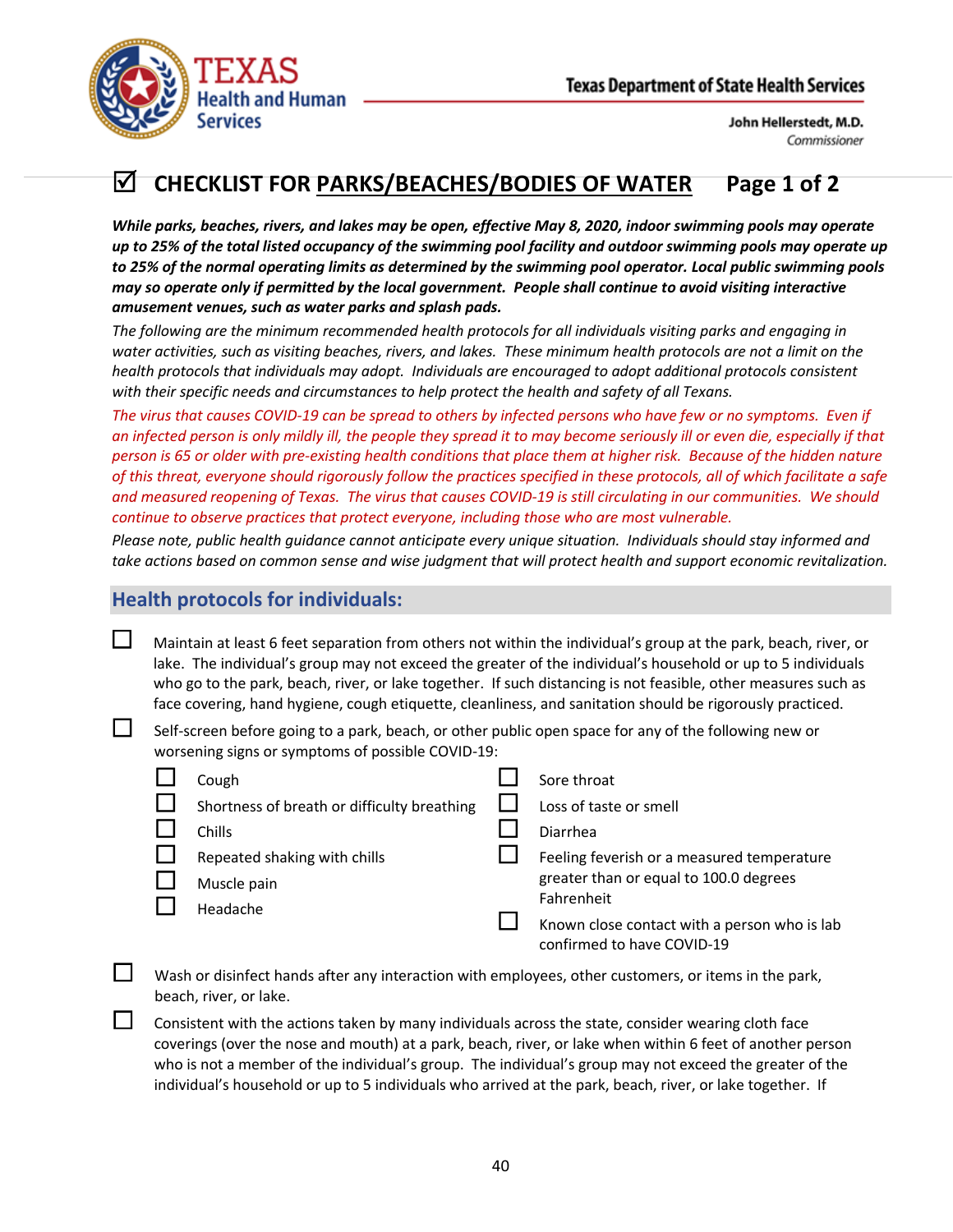

# **PARKS/BEACHES/BODIES OF WATER: Page 2 of 2**

available, individuals should consider wearing non-medical grade face masks. Face coverings may not be feasible while in the water.

 $\Box$  Clean and sanitize recreational water equipment before and after use.

**Special consideration for river rafting and similar activities:**

- $\Box$  Any vehicle used to transport individuals between places along the river must be cleaned and disinfected between uses.
- If such a vehicle is a bus, alternate rows should be used.
- $\Box$  Individuals should not sit within 6 feet of any other person not with the individual's group.
- $\Box$  Individuals should sanitize hands before getting onto such a vehicle.
- $\Box$  Face coverings are strongly recommended while on the vehicle.
- **Individuals aged 65 or older are at a higher risk of COVID-19. To the extent possible, avoid contact within 6 feet with individuals aged 65 and older. Individuals aged 65 and older should stay at home as much as possible**.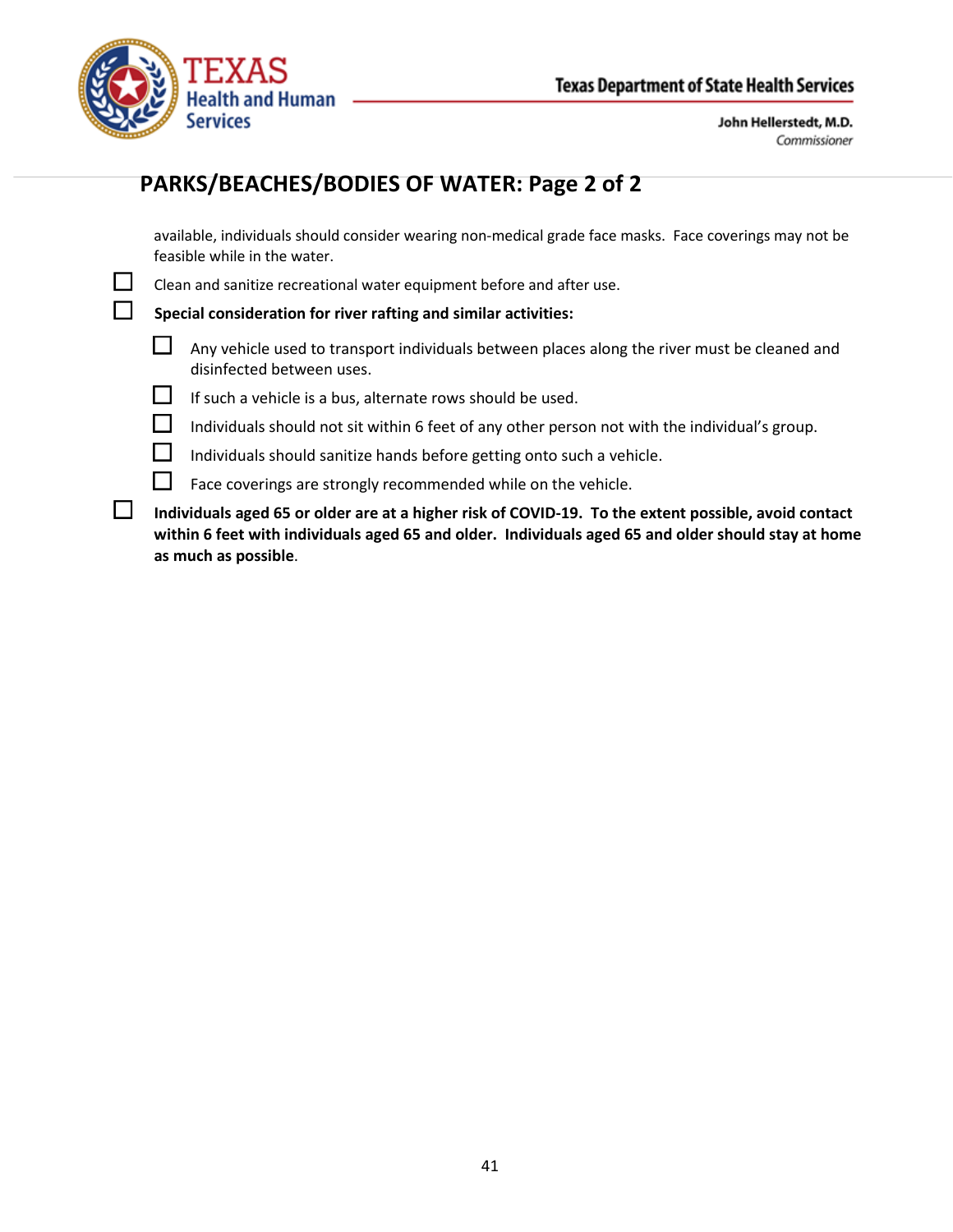

# **CHECKLIST FOR TANNING SALONS Page 1 of 4**

*Effective May 8, 2020, tanning salons may operate provided they can ensure at least 6 feet social distancing between operating work stations. Because of the proximity between individuals in these facilities, stringent compliance with these protocols is strongly recommended.*

*The following are the minimum recommended health protocols for tanning salons choosing to operate in Texas. Tanning salons may adopt additional protocols consistent with their specific needs and circumstances to help protect the health and safety of all employees, independent contractors, and customers.*

*The virus that causes COVID-19 can be spread to others by infected persons who have few or no symptoms. Even if an infected person is only mildly ill, the people they spread it to may become seriously ill or even die, especially if that person is 65 or older with pre-existing health conditions that place them at higher risk. Because of the hidden nature of this threat, everyone should rigorously follow the practices specified in these protocols, all of which*  facilitate a safe and measured reopening of Texas. The virus that causes COVID-19 is still circulating in our *communities. We should continue to observe practices that protect everyone, including those who are most vulnerable.*

*Please note, public health guidance cannot anticipate every unique situation. Tanning salons should stay informed and take actions based on common sense and wise judgment that will protect health and support economic revitalization. Tanning salons should also be mindful of federal and state employment and disability*  laws, workplace safety standards, and accessibility standards to address the needs of both workers and *customers.*

## **Getting tanning salon, employees, and contractors ready to open:**

 $\Box$  Notify staff of all COVID-19 processes and procedures and require them to sign a statement acknowledging they understand and will adhere to the guidelines.

 $\Box$  Screen employees and contractors before coming into the nail salon:

 $\square$  Send home any employee or contractor who has any of the following new or worsening signs or symptoms of possible COVID-19:

- Cough
- Shortness of breath or difficulty breathing
- Chills
- Repeated shaking with chills
- Muscle pain
- Headache
- Sore throat
- Loss of taste or smell
- Diarrhea
- Feeling feverish or a measured temperature greater than or equal to 100.0 degrees Fahrenheit
- Known close contact with a person who is lab confirmed to have COVID-19



 $\Box$  Do not allow employees or contractors with new or worsening signs or symptoms listed above to return to work until:

In the case of an employee or contractor who was diagnosed with COVID-19, the individual may return to work when all three of the following criteria are met: at least 3 days (72 hours) have passed *since recovery* (resolution of fever without the use of fever-reducing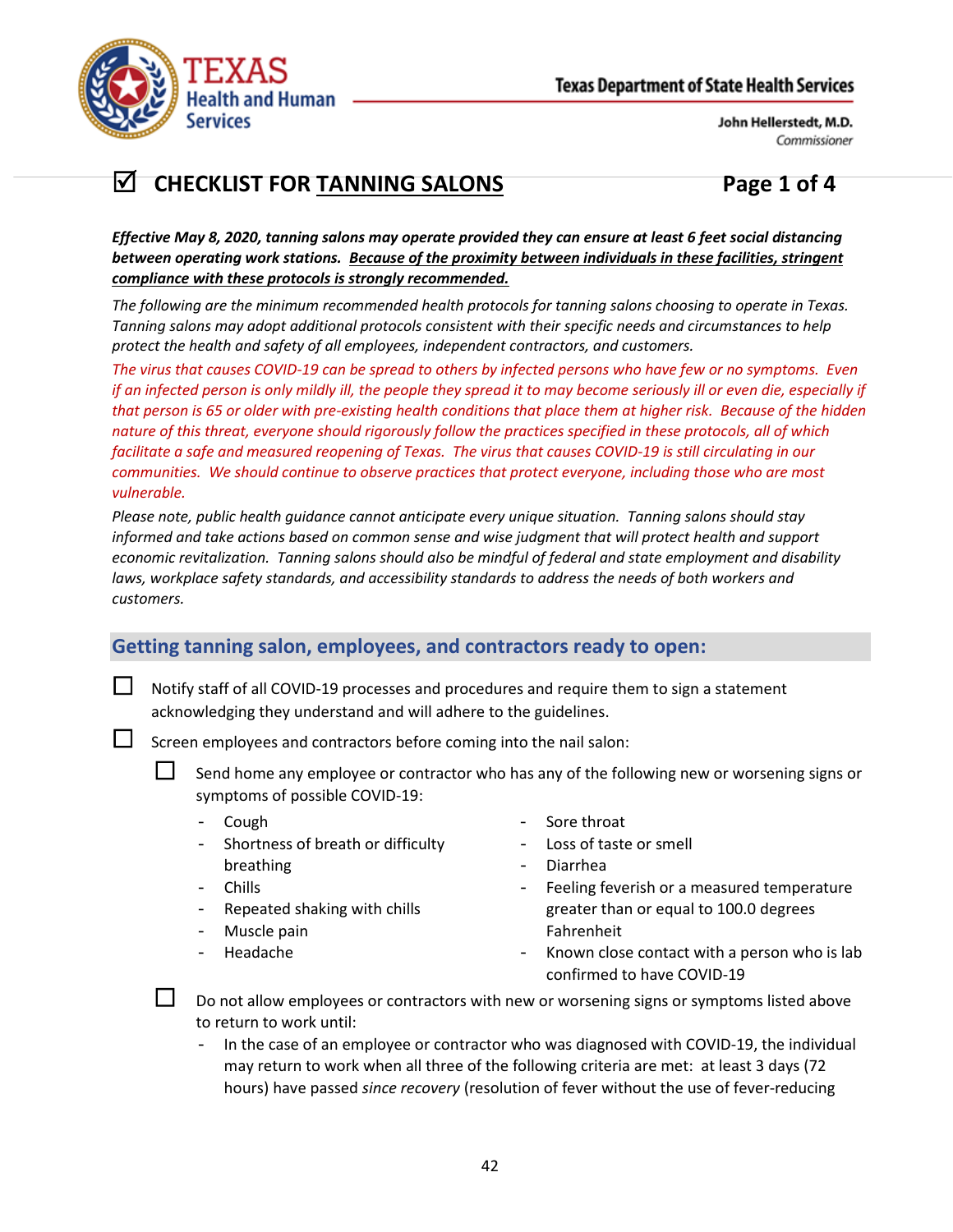

## **TANNING SALONS: Page 2 of 4**

medications); and the individual has *improvement* in symptoms (e.g., cough, shortness of breath); and at least 10 days have passed *since symptoms first appeared*; or

- In the case of an employee or contractor who has symptoms that could be COVID-19 and does not get evaluated by a medical professional or tested for COVID-19, the individual is assumed to have COVID-19, and the individual may not return to work until the individual has completed the same three-step criteria listed above; or
- If the employee or contractor has symptoms that could be COVID-19 and wants to return to work before completing the above self-isolation period, the individual must obtain a medical professional's note clearing the individual for return based on an alternative diagnosis.

 $\Box$  Do not allow an employee or contractor with known close contact to a person who is lab-confirmed to have COVID-19 to return to work until the end of the 14 day self-quarantine period from the last date of exposure (with an exception granted for health care workers and critical infrastructure workers).

- $\Box$  Consider implementing a similar policy for clients.
	- For temperature checks, the preferred method is a no-contact thermometer, such as a forehead thermometer, if possible.
	- $\Box$  Do not use a contact thermometer on multiple persons without disposable guards or disinfection between persons.
- $\Box$  Provide resources and a work environment that promote personal hygiene. For example, provide tissues, hand soap, alcohol-based hand sanitizers containing at least 60 percent alcohol, disinfectants, and disposable towels for licensees to clean their work surfaces.
- Disinfectants must come from this list: [https://www.epa.gov/pesticide-registration/list-n-disinfectants](https://www.epa.gov/pesticide-registration/list-n-disinfectants-use-against-sars-cov-2)[use-against-sars-cov-2](https://www.epa.gov/pesticide-registration/list-n-disinfectants-use-against-sars-cov-2)
	- Provide a place to wash hands with both hot and cold water with hand soap, disposable towels, and a notouch trash can.

#### **Before an appointment:**

- Appointments should be scheduled to limit the amount of people in the salon.
- Walk-in clients should wait either in their own cars or outside with at least six feet separation between individuals.
- Do not allow clients to bring extra people to the appointment, such as children.
- Only schedule the number of clients that will allow for social distancing of at least six feet from others.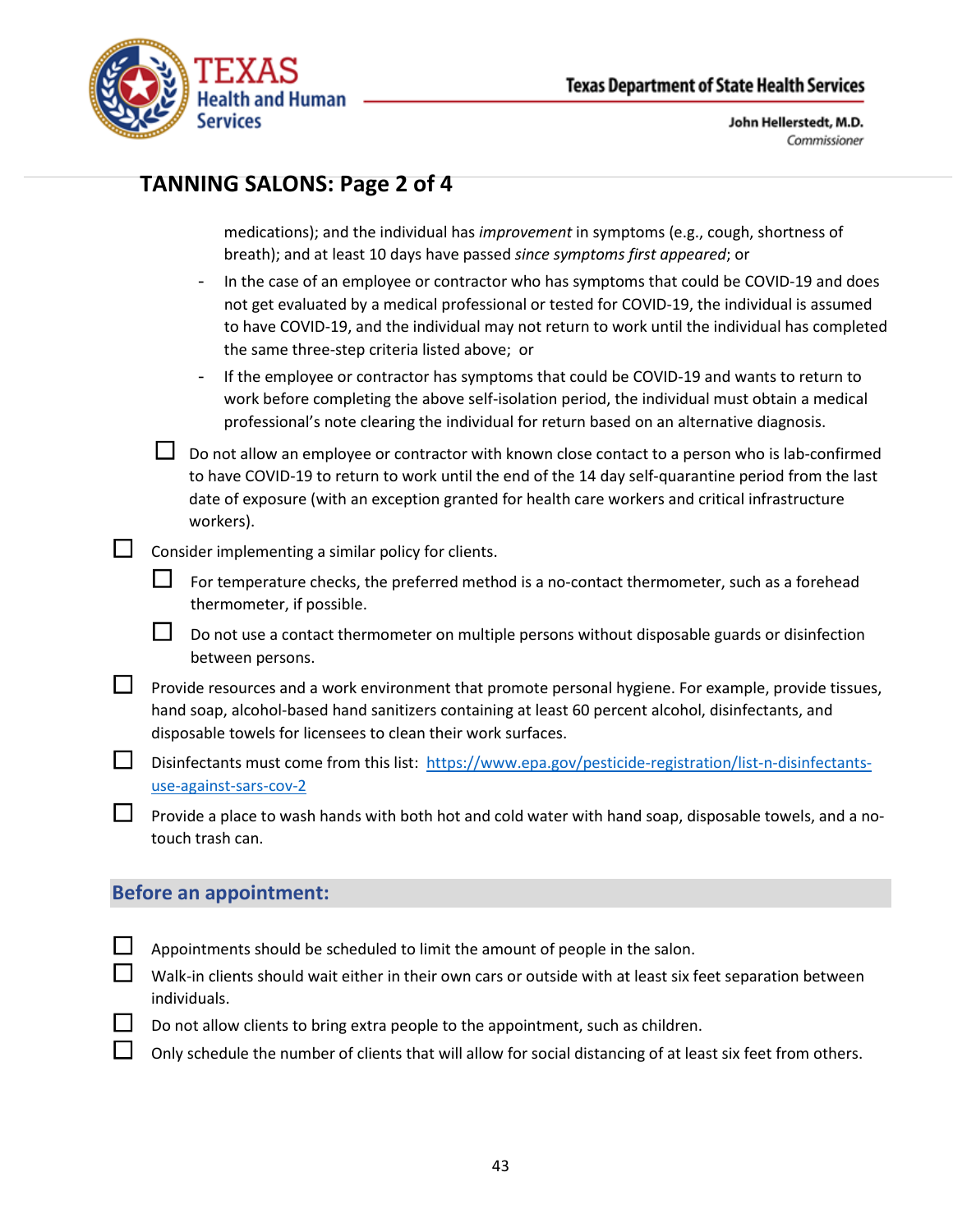

# **TANNING SALONS: Page 3 of 4**

- $\Box$  A sign should be posted at the entrance to the salon with a phone number that clients should call to schedule an appointment when they arrive outside the salon.
- $\Box$  Only bring clients into the building when the licensee is ready for them, to eliminate anyone needing to spend any time in the lobby or waiting area.
- $\Box$  Remove all unnecessary items such as magazines from the lobby or waiting area.
	- Contactless payment is encouraged. Where not available, contact should be minimized.
	- Signs should be posted at each entrance and eye-level at stations notifying clients that people with symptoms of COVID-19 or who have recently been exposed to someone with symptoms must reschedule their appointment.
- $\Box$  Do not provide services to a client if you have reason to believe that they are sick or have a contagious condition.
- $\Box$  If possible, provide face coverings for clients or ask them to wear one if services can be provided with it on.

## **Once inside the tanning salon:**

- $\Box$  Do not let clients touch/handle retail supplies.
	- Require all clients to wash their hands upon entering the salon and before each treatment.
- $\Box$  Take measures to ensure that clients do not interact with each other in the salon.
- Face masks or fabric face coverings should always be worn by employers, employees, contractors, and clients while inside the salon/shop, even if individuals are practicing social distancing.
- $\Box$  Clients receiving services for which a mask may not be worn should wear a mask or face covering before and after they receive the service.

## **Providing services:**

- $\Box$  If gloves cannot be worn for a service, then hands must be washed with soap and water prior to providing services. Hands must be washed for a minimum of 20 seconds.
- If at any time an employee or contractor touches their face, nose, eyes, cell phone, door, credit card machine or any surface they have not sanitized, they must immediately change their gloves or rewash hands with soap and water.
	- Use disposable supplies to keep from having to handle and disinfect multi-use supplies.
	- Use disposable towels when possible and dispose of them after use.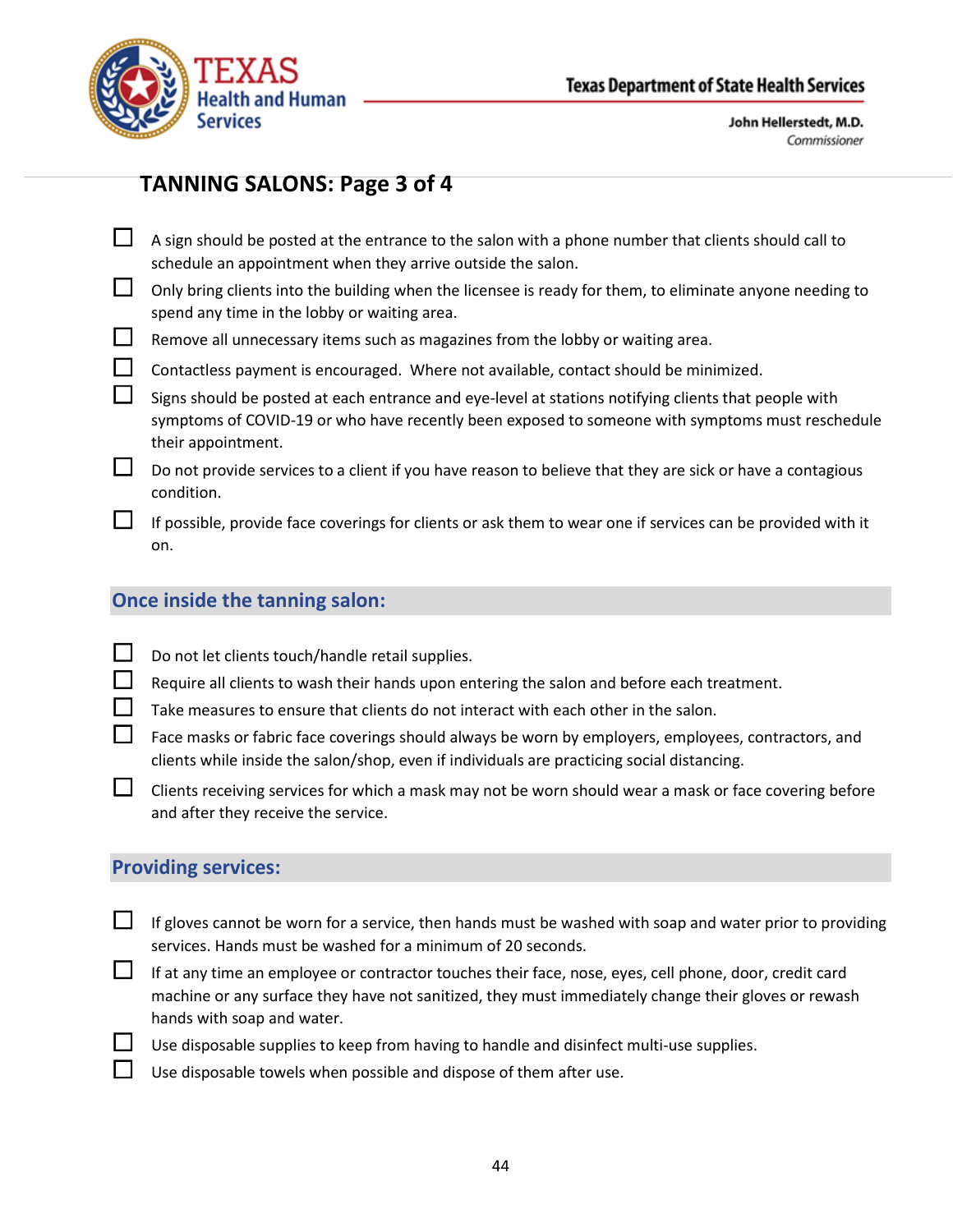

# **TANNING SALONS: Page 4 of 4**

## **Continue to service clients with the cleaning and sanitation you already practice:**

| $\Box$ | If gloves are worn, they must be removed and properly disposed of immediately upon completion of the<br>service.                                                                                      |
|--------|-------------------------------------------------------------------------------------------------------------------------------------------------------------------------------------------------------|
| $\Box$ | All surfaces must be wiped down and sanitized between use including computers, landline phones, etc.                                                                                                  |
| $\Box$ | Full sanitization of workstations, chairs, etc., must occur after each client. This includes a complete wipe<br>down with disinfectant cleaners or wipes of all surfaces touched and products used.   |
| $\Box$ | Multi-use equipment and tools must be cleaned and disinfected before use on each client.                                                                                                              |
| $\Box$ | Single-use equipment and tools must be discarded after use on a single client.                                                                                                                        |
| $\Box$ | Electrical equipment that cannot be immersed in liquid shall be wiped clean and disinfected before use on<br>each client.                                                                             |
| $\Box$ | All clean and disinfected tools and materials shall be stored in a clean, dry, debris free environment when<br>not in use.                                                                            |
| $\Box$ | Clean and disinfected tools and materials must be stored separate from soiled tools and materials.                                                                                                    |
|        | Ultraviolet electrical sanitizers are acceptable for use as a dry storage container. Non-tanning related<br>supplies must be stored in separate drawers or locations.                                 |
| Ш      | Floors shall be thoroughly cleaned each day.                                                                                                                                                          |
| $\Box$ | All trash containers must be emptied daily and kept clean by washing or using plastic liners.                                                                                                         |
| $\Box$ | Non-disposable towels used during services must be immediately removed and placed in a disposable<br>laundry receptacle (such as a bag that is discarded after use) at the conclusion of the service. |
| $\Box$ | If the salon uses a laundry basket or reusable bag, it must be sanitized between uses and should never be<br>used for clean towels.                                                                   |
| $\Box$ | Towels must be washed in hot water and chlorine bleach and only clean towels shall be used on clients.                                                                                                |
| $\Box$ | Clean towels should only be handled by someone who has cleaned their hands immediately before<br>touching the towels or someone who has a fresh pair of gloves.                                       |
| ⊔      | All on-site laundry rooms or laundry storage rooms must be fully sanitized daily.                                                                                                                     |

## **Additional items:**

 $\Box$  If an employee or contractor tests positive for COVID-19, immediately report that to the local health authority and provide notification to employees, contractors, and clients. The notification may be made via phone call, e-mail, or text. The notification to the local health authority and to employees, contractors, and clients must occur no later than 24 hours of receiving information of a positive test result.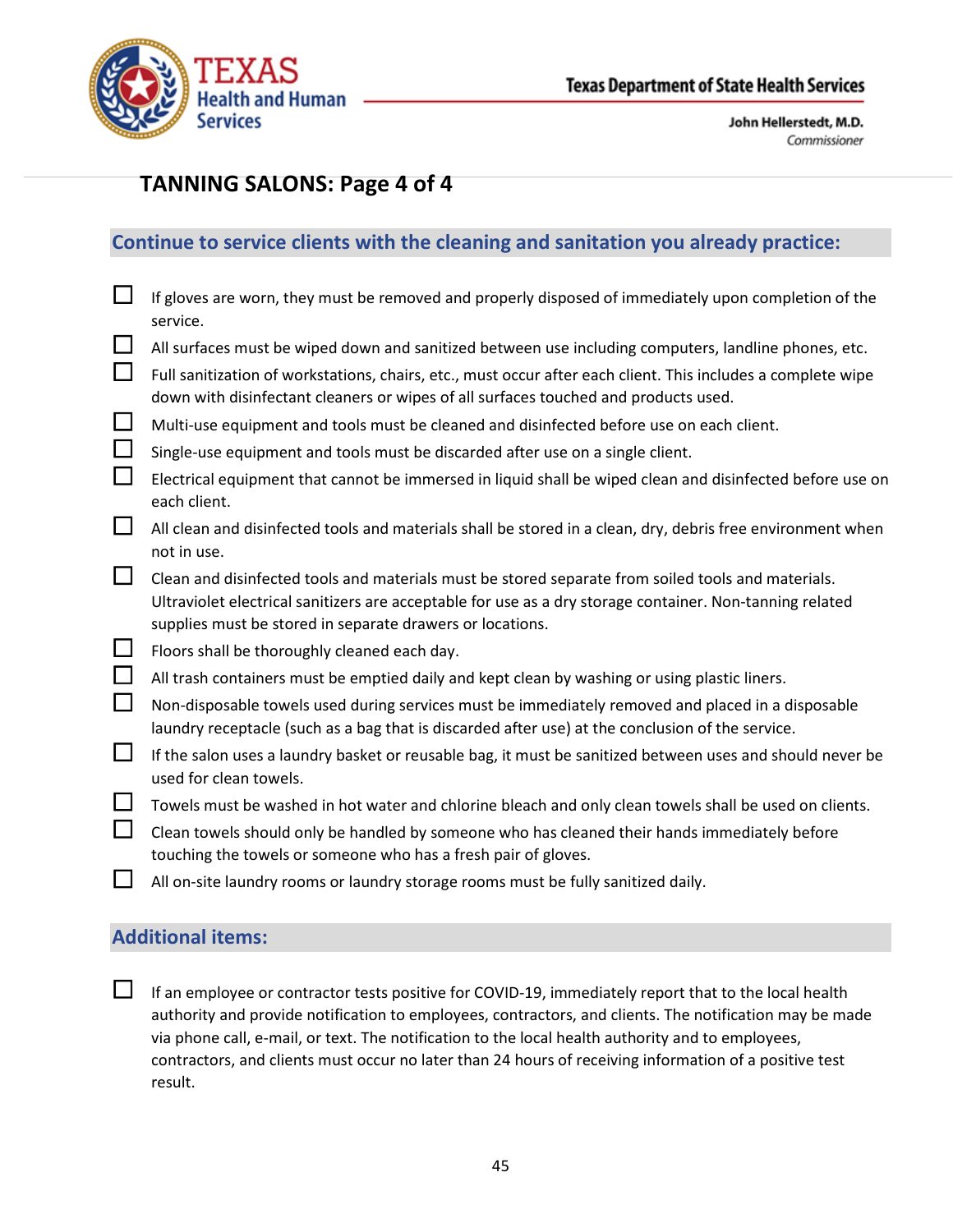

# **CHECKLIST FOR TANNING SALON CUSTOMERS Page 1 of 1**

*The following are the minimum recommended health protocols for all tanning salon customers. These minimum health protocols are not a limit on the health protocols that individuals may adopt. Individuals are encouraged to adopt additional protocols consistent with their specific needs and circumstances to help protect the health and safety of all Texans.*

*The virus that causes COVID-19 can be spread to others by infected persons who have few or no symptoms. Even if an infected person is only mildly ill, the people they spread it to may become seriously ill or even die, especially if that person is 65 or older with pre-existing health conditions that place them at higher risk. Because of the hidden nature of this threat, everyone should rigorously follow the practices specified in these protocols, all of which facilitate a safe and measured reopening of Texas. The virus that causes COVID-19 is still circulating in our communities. We should continue to observe practices that protect everyone, including those who are most vulnerable.*

*Please note, public health guidance cannot anticipate every unique situation. Individuals should stay informed and take actions based on common sense and wise judgment that will protect health and support economic revitalization.*

## **Health protocols for customers:**

- **Consistent with the actions taken by many individuals across the state, and because of the close proximity between individuals inside tanning salons, consider wearing cloth face coverings (over the nose and mouth) except when it interferes with the service being provided. If available, individuals should consider wearing non-medical grade face masks. Wearing a mask is of utmost importance because of the close proximity between individuals in these settings.**
- $\Box$  Maintain at least 6 feet separation from other individuals. If such distancing is not feasible, other measures such as face covering, hand hygiene, cough etiquette, cleanliness, and sanitation should be rigorously practiced.
- Self-screen before going into a tanning salon for any of the following new or worsening signs or symptoms of possible COVID-19:

| Cough                             | Sore throat                                                                |
|-----------------------------------|----------------------------------------------------------------------------|
| Shortness of breath or difficulty | Loss of taste or smell                                                     |
| breathing                         | Diarrhea                                                                   |
| Chills                            | Feeling feverish or a measured temperature                                 |
| Repeated shaking with chills      | greater than or equal to 100.0 degrees                                     |
| Muscle pain                       | Fahrenheit                                                                 |
| Headache                          | Known close contact with a person who is lab<br>confirmed to have COVID-19 |

- $\Box$  Wash or disinfect hands upon entering a tanning salon and after any interaction with employees, contractors, other customers, or items in the tanning salon.
	- Wash or sanitize hands after the payment process.
	- **Individuals aged 65 or older are at a higher risk of COVID-19. To the extent possible, avoid contact within 6 feet with individuals aged 65 and older. Individuals aged 65 and older should stay at home as much as possible**.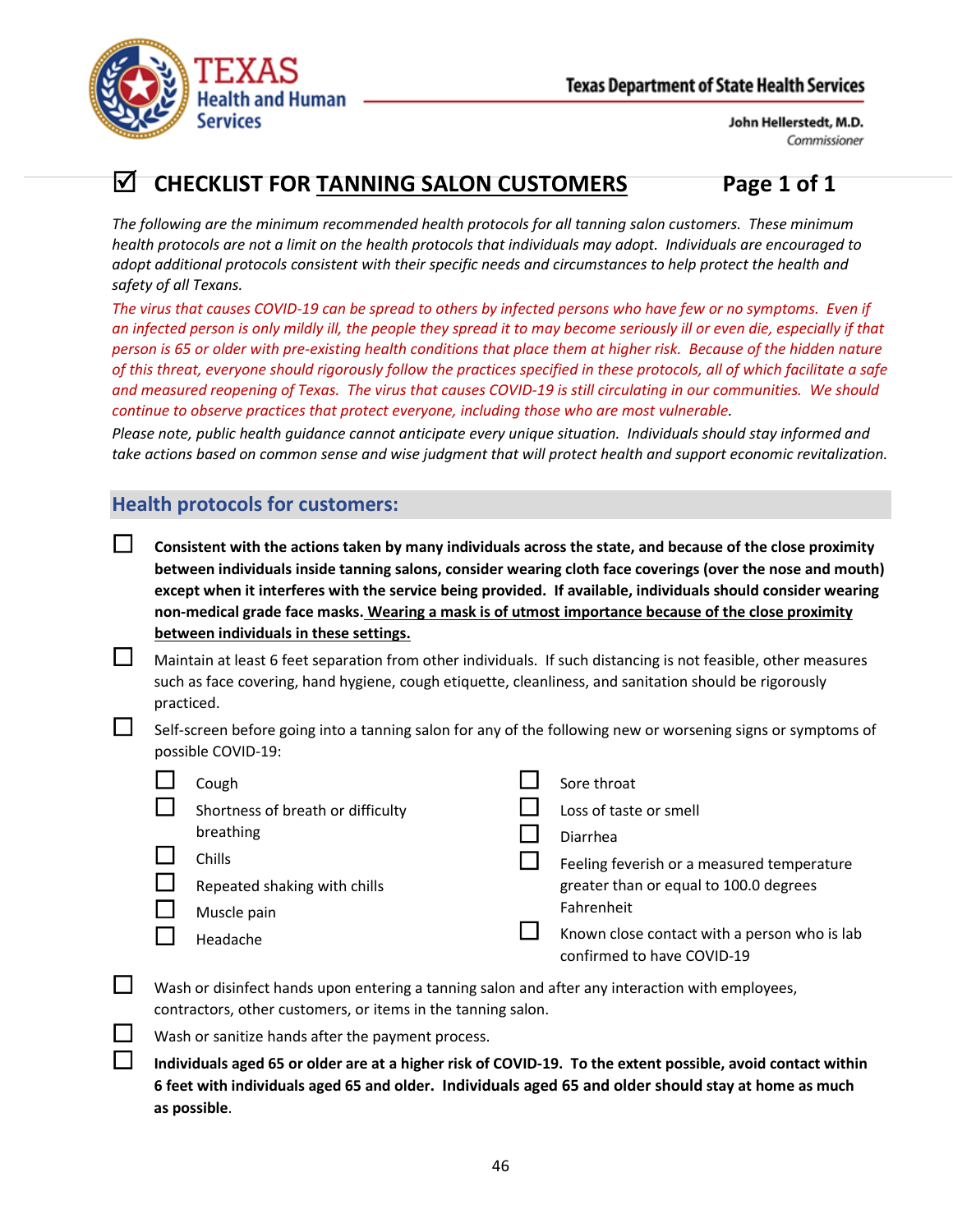

# **CHECKLIST FOR WEDDING RECEPTION VENUES Page 1 of 3**

*A wedding reception held in a restaurant should follow the restaurant protocols. Wedding reception services held at other indoor locations are limited to 25% of the facility's total listed occupancy. Wedding receptions held outside are strongly recommended and are not subject to an occupancy limit. Employees and contractors of the wedding reception venue are not counted towards the 25% occupancy limitation*

*The following are the minimum recommended health protocols for all wedding reception venues choosing to operate in Texas. Those venues may adopt additional protocols consistent with their specific needs and circumstances to help protect the health and safety of all employees, contractors, and attendees.*

*The virus that causes COVID-19 can be spread to others by infected persons who have few or no symptoms. Even if an infected person is only mildly ill, the people they spread it to may become seriously ill or even die, especially if that person is 65 or older with pre-existing health conditions that place them at higher risk. Because of the hidden nature of this threat, everyone should rigorously follow the practices specified in these protocols, all of which facilitate a safe and measured reopening of Texas. The virus that causes COVID-19 is still circulating in our communities. We should continue to observe practices that protect everyone, including those who are most vulnerable.*

*Please note, public health guidance cannot anticipate every unique situation. Wedding reception venues should stay informed and take actions based on common sense and wise judgment that will protect health and support economic revitalization. Those venues should also be mindful of federal and state employment and disability laws, workplace safety standards, and accessibility standards to address the needs of both workers and customers.*

## **Health protocols for serving your attendees:**

- **L** Parties maintain at least 6 feet distance apart from other parties at all times, including while waiting to be seated at the reception.
- $\Box$  Make a hand sanitizing station available upon entry to the reception.



- No tables of more than 6 people.
- $\Box$  Dining:
	- $\square$  Do not leave condiments, silverware, flatware, glassware, or other traditional table top items on an unoccupied table
		- Provide condiments only upon request, and in single use (non-reusable) portions.
	- $\Box$  Use disposable menus (new for each patron)
		- If a buffet is offered, venue employees and/or contractors serve the food to attendees.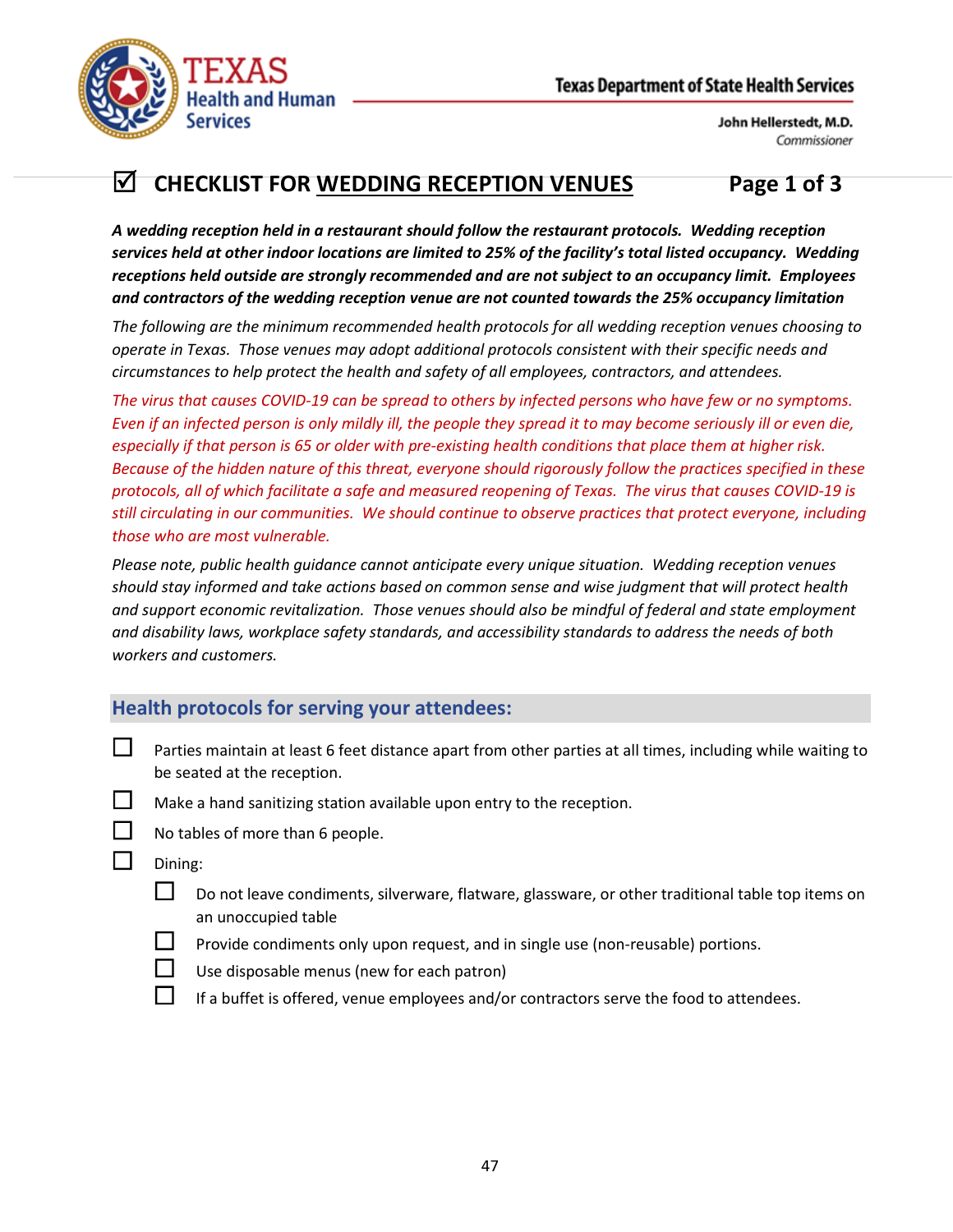

## **WEDDING RECEPTION VENUES: Page 2 of 3**

### **Health protocols for your employees and contractors:**

 $\Box$  Train all employees and contractors on appropriate cleaning and disinfection, hand hygiene, and respiratory etiquette.

Screen employees and contractors before coming into the venue:

 $\Box$  Send home any employee or contractor who has any of the following new or worsening signs or symptoms of possible COVID-19:

- Cough
- Shortness of breath or difficulty breathing
- Sore throat
- Loss of taste or smell
- Diarrhea
- Chills
- Repeated shaking with chills
- Muscle pain
- Headache

Fahrenheit Known close contact with a person who is lab confirmed to have COVID-19

Feeling feverish or a measured temperature greater than or equal to 100.0 degrees

 Do not allow employees or contractors with new or worsening signs or symptoms listed above to return to work until:

In the case of an employee or contractor who was diagnosed with COVID-19, the individual may return to work when all three of the following criteria are met: at least 3 days (72 hours) have passed *since recovery* (resolution of fever without the use of fever-reducing medications); and the individual has *improvement* in symptoms (e.g., cough, shortness of breath); and at least 10 days have passed *since symptoms first appeared*; or

- In the case of an employee or contractor who has symptoms that could be COVID-19 and does not get evaluated by a medical professional or tested for COVID-19, the individual is assumed to have COVID-19, and the individual may not return to work until the individual has completed the same three-step criteria listed above; or

- If the employee or contractor has symptoms that could be COVID-19 and wants to return to work before completing the above self-isolation period, the individual must obtain a medical professional's note clearing the individual for return based on an alternative diagnosis.

 Do not allow an employee or contractor with known close contact to a person who is labconfirmed to have COVID-19 to return to work until the end of the 14 day self-quarantine period from the last date of exposure (with an exception granted for healthcare workers and critical infrastructure workers).

 Have employees and contractors wash or sanitize their hands upon entering the venue, and between interactions with attendees.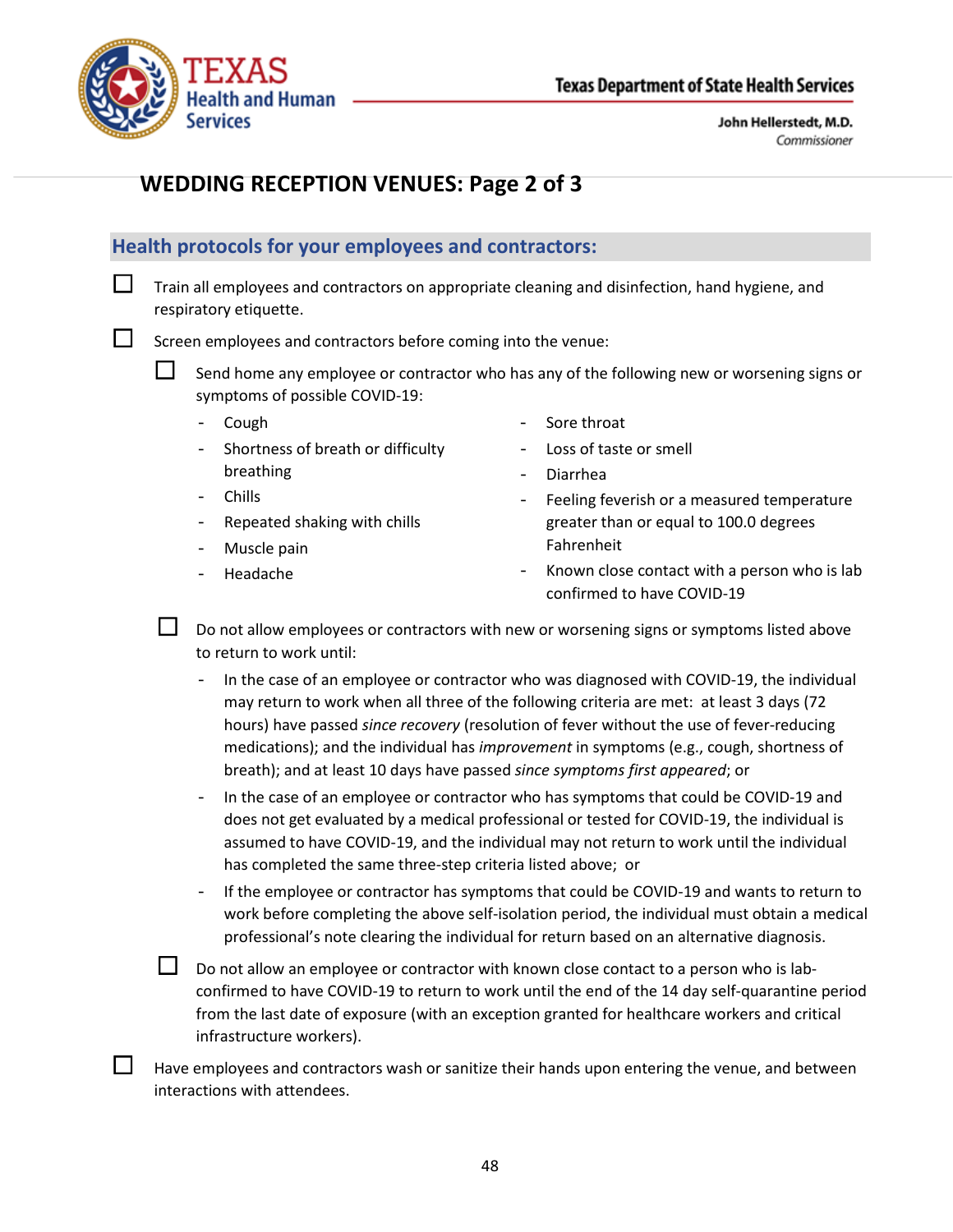



## **WEDDING RECEPTION VENUES: Page 3 of 3**

- $\Box$  Have employees and contractors maintain at least 6 feet separation from other individuals. If such distancing is not feasible, measures such as face covering, hand hygiene, cough etiquette, cleanliness, and sanitation should be rigorously practiced
- $\Box$  Consistent with the actions taken by many businesses across the state, consider having all employees and contractors wear cloth face coverings (over the nose and mouth). If available, employees should consider wearing non-medical grade face masks.

### **Health protocols for your facilities:**

- $\Box$  Consider having an employee or contractor manage and control access to the venue, including opening doors to prevent attendees from touching door handles.
- $\Box$  Regularly and frequently clean and disinfect any regularly touched surfaces, such as doorknobs, tables, and chairs.
- $\Box$  Regularly and frequently clean restrooms, and document the cleanings.
- $\square$  Disinfect any items that come into contact with attendees.
- $\Box$  Make hand sanitizer, disinfecting wipes, soap and water, or similar disinfectant readily available to employees, contractors, and attendees.
- $\Box$  Place readily visible signage at the venue to remind everyone of best hygiene practices.
- $\Box$  Clean and disinfect the area used for dining (table, etc.) after each group of attendees depart, including the disinfecting of tables, chairs, stalls, and countertops.
- $\Box$  Clean and sanitize the venue daily.
- $\Box$  For venues with more than 10 employees or contractors present at one time, consider having an individual wholly or partially dedicated to ensuring the health protocols adopted by the venue are being successfully implemented and followed.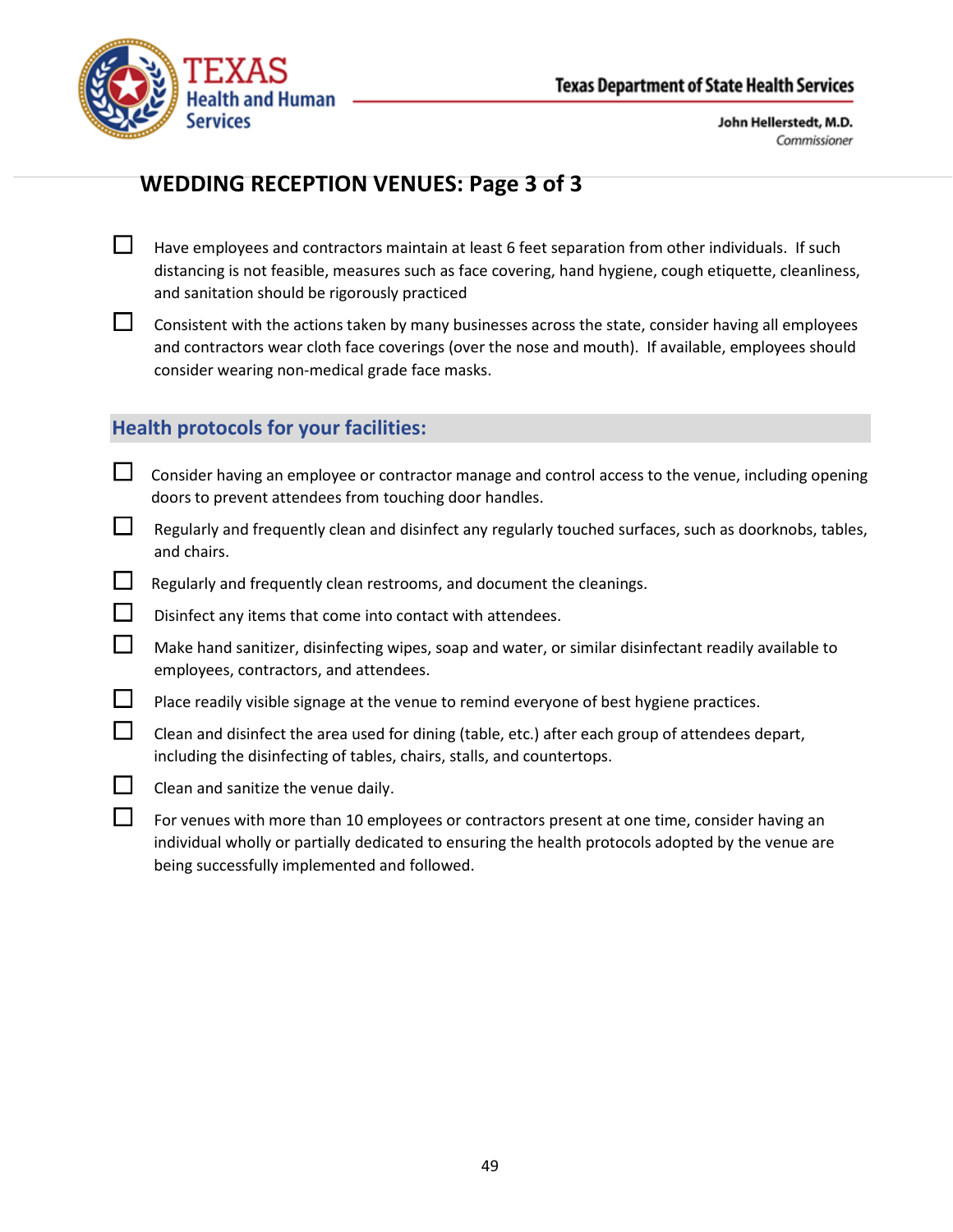

# **CHECKLIST FOR WEDDING RECEPTION ATTENDEES Page 1 of 1**

*The following are the minimum recommended health protocols for all wedding reception attendees in Texas. These minimum health protocols are not a limit on the health protocols that individuals may adopt. Individuals are encouraged to adopt additional protocols consistent with their specific needs and circumstances to help protect the health and safety of all Texans.*

*The virus that causes COVID-19 can be spread to others by infected persons who have few or no symptoms. Even if an infected person is only mildly ill, the people they spread it to may become seriously ill or even die, especially if that person is 65 or older with pre-existing health conditions that place them at higher risk. Because of the hidden nature of this threat, everyone should rigorously follow the practices specified in these protocols, all of which facilitate a safe and measured reopening of Texas. The virus that causes COVID-19 is still circulating in our communities. We should continue to observe practices that protect everyone, including those who are most vulnerable.*

*Please note, public health guidance cannot anticipate every unique situation. Individuals should stay informed and take actions based on common sense and wise judgment that will protect health and support economic revitalization.*

## **Health protocols for wedding reception attendees:**

 Maintain at least 6 feet separation from other individuals not within the same party. If such distancing is not feasible, other measures such as face covering when not sitting at the table, hand hygiene, cough etiquette, cleanliness, and sanitation should be rigorously practiced.

 $\Box$  Self-screen before going into the reception for any of the following new or worsening signs or symptoms of possible COVID-19:

| Cough                             | Sore throat                                                                |
|-----------------------------------|----------------------------------------------------------------------------|
| Shortness of breath or difficulty | Loss of taste or smell                                                     |
| breathing                         | Diarrhea                                                                   |
| Chills                            | Feeling feverish or a measured temperature                                 |
| Repeated shaking with chills      | greater than or equal to 100.0 degrees                                     |
| Muscle pain                       | Fahrenheit                                                                 |
| Headache                          | Known close contact with a person who is<br>lab confirmed to have COVID-19 |

 Wash or disinfect hands upon entering a reception and after any interaction with employees, other attendees, or items in the venue.

No tables of more than 6 people.

 Consistent with the actions taken by many individuals across the state, consider wearing cloth face coverings (over the nose and mouth) when not at the table, or when within 6 feet of another person who is not a member of the individual's household. If available, individuals should consider wearing non-medical grade face masks.

 **Individuals aged 65 or older are at a higher risk of COVID-19. To the extent possible, avoid contact within 6 feet with individuals aged 65 and older. Individuals aged 65 and older should stay at home as much as possible**.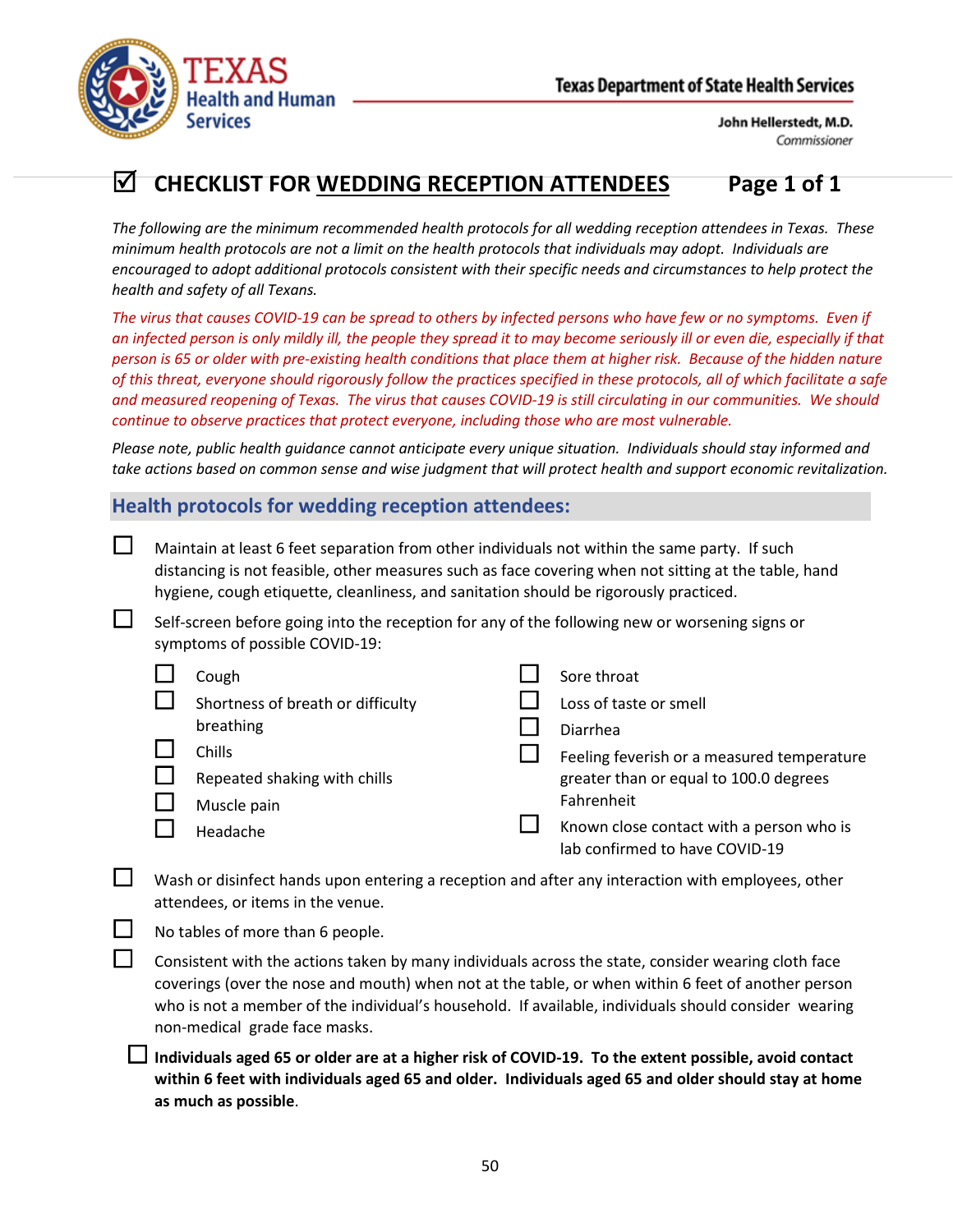

# **CHECKLIST FOR WEDDING VENUES Page 1 of 3**

*Wedding venues and the services required to conduct weddings may operate. Outdoor venues should be used when possible. Weddings held inside a facility other than a church are limited to 25% of the total listed occupancy of the facility. Employees and contractors of the wedding venue are not counted towards the 25% occupancy limitation*

*The following are the minimum recommended health protocols for weddings in Texas. Wedding venues may adopt additional protocols consistent with their specific needs and circumstances to help protect the health and safety of all Texans.* 

*We know now that the virus that causes COVID-19 can be spread to others by infected persons who have few or no symptoms. Even if an infected person is only mildly ill, the people they spread it to may become seriously ill or even die, especially if that person is 65 or older with pre-existing health conditions that place them at higher risk. Because of the hidden nature of this threat, everyone should rigorously follow the practices specified in these protocols, all of which facilitate a safe and measured reopening of Texas. The virus that causes COVID-19 is still circulating in our communities. We should continue to observe practices that protect everyone, including those who are most vulnerable.*

*Please note, public health guidance cannot anticipate every unique situation. Wedding venues should stay informed and take actions based on common sense and wise judgment that will protect health and support economic revitalization. Wedding venues should also be mindful of federal and state employment and disability*  laws, workplace safety standards, and accessibility standards to address the needs of both workers and *customers.*

## **Health protocols for serving your attendees:**

Strongly encourage the at-risk population<sup>[3](#page-50-0)</sup> to watch or participate in the service remotely.

Designate an area inside the venue reserved for the at-risk population.

Ensure proper spacing between attendees:

- Keep at least two empty seats (or six feet separation) between parties in any row, except as follows:
	- Two or more members of the same household can sit adjacent to one another, with two seats (or six feet separation) empty on either side.
	- Two individuals who are not members of the same household but who are attending together can sit adjacent to one another, with two seats (or six feet separation) empty on either side.

Alternate rows between attendees (every other row left empty).

<span id="page-50-0"></span><sup>&</sup>lt;sup>3</sup> At-risk population are those who are 65 or older, especially those with chronic lung disease; moderate to severe asthma; chronic heart disease; severe obesity; diabetes; chronic kidney disease undergoing dialysis; liver disease; or weakened immune system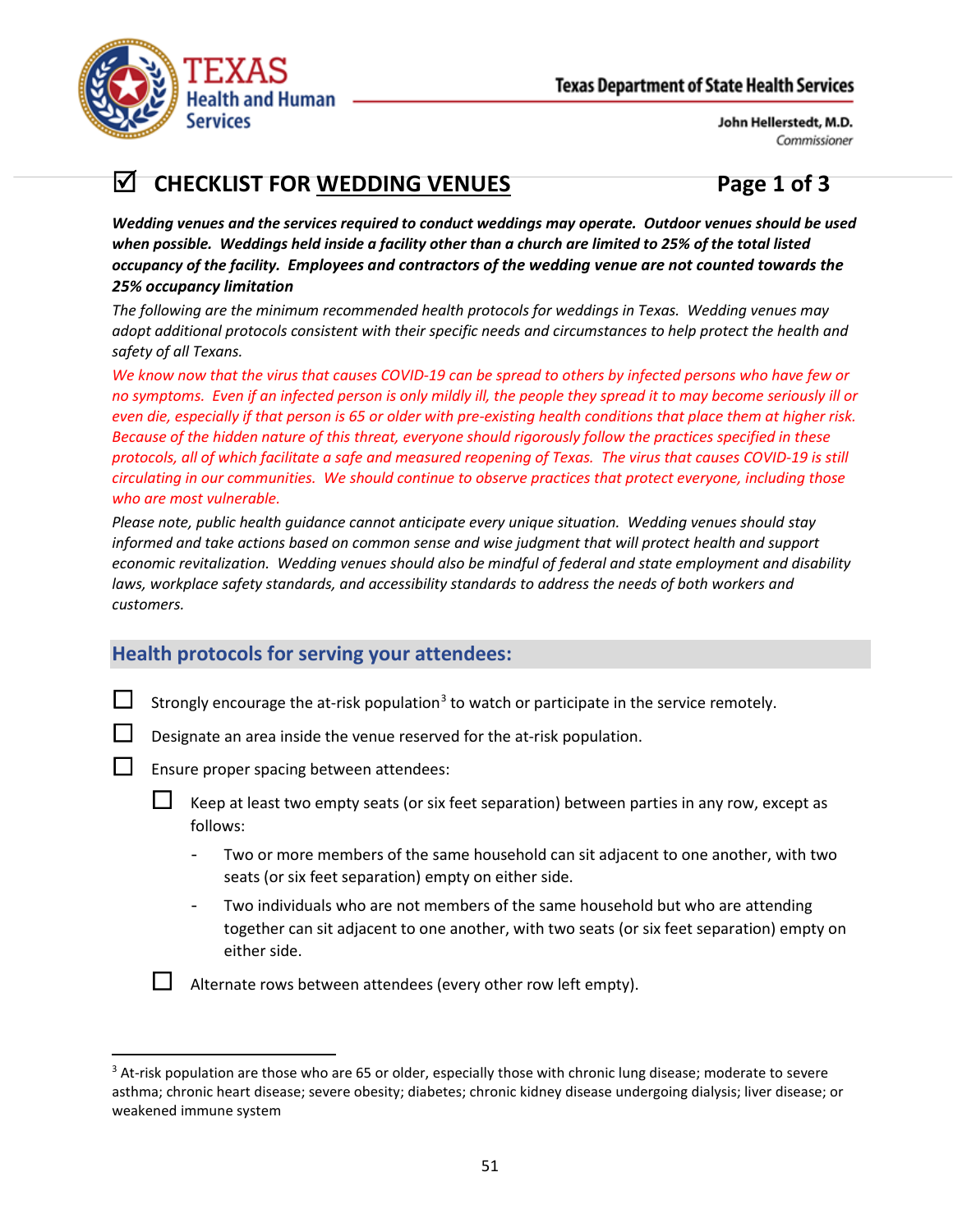

## **WEDDING VENUES: Page 2 of 3**

#### **Health protocols for your employees, contractors, and volunteers:**

 $\Box$  Train all employees, contractors, and volunteers on appropriate cleaning and disinfection, hand hygiene, and respiratory etiquette.

 $\Box$  Screen employees, contractors, and volunteers before coming into the church, congregation, or place of worship:

 $\Box$  Send home any employee, contractor, or volunteer who has any of the following new or worsening signs or symptoms of possible COVID-19:

- Cough
- Shortness of breath or difficulty breathing
- **Chills**
- Repeated shaking with chills
- Muscle pain
- Headache
- Sore throat
- Loss of taste or smell
- Diarrhea
- Feeling feverish or a measured temperature greater than or equal to 100.0 degrees Fahrenheit
- Known close contact with a person who is lab confirmed to have COVID-19

 Do not allow employees, contractors, or volunteers with new or worsening signs or symptoms listed above to return to work until:

- In the case of an employee, contractor, or volunteer who was diagnosed with COVID-19, the individual may return to work when all three of the following criteria are met: at least 3 days (72 hours) have passed *since recovery* (resolution of fever without the use of fever-reducing medications); and the individual has *improvement* in symptoms (e.g., cough, shortness of breath); and at least 10 days have passed *since symptoms first appeared*; or
- In the case of an employee, contractor, or volunteer who has symptoms that could be COVID-19 and does not get evaluated by a medical professional or tested for COVID-19, the individual is assumed to have COVID-19, and the individual may not return to work until the individual has completed the same three-step criteria listed above; or
- If the employee, contractor, or volunteer has symptoms that could be COVID-19 and wants to return to work before completing the above self-isolation period, the individual must obtain a medical professional's note clearing the individual for return based on an alternative diagnosis.

 $\square$  Do not allow an employee, contractor, or volunteer with known close contact to a person who is lab-confirmed to have COVID-19 to return to work until the end of the 14 day self-quarantine period from the last date of exposure (with an exception granted for healthcare workers and critical infrastructure workers).

Have employees, contractors, and volunteers wash or sanitize their hands upon entering.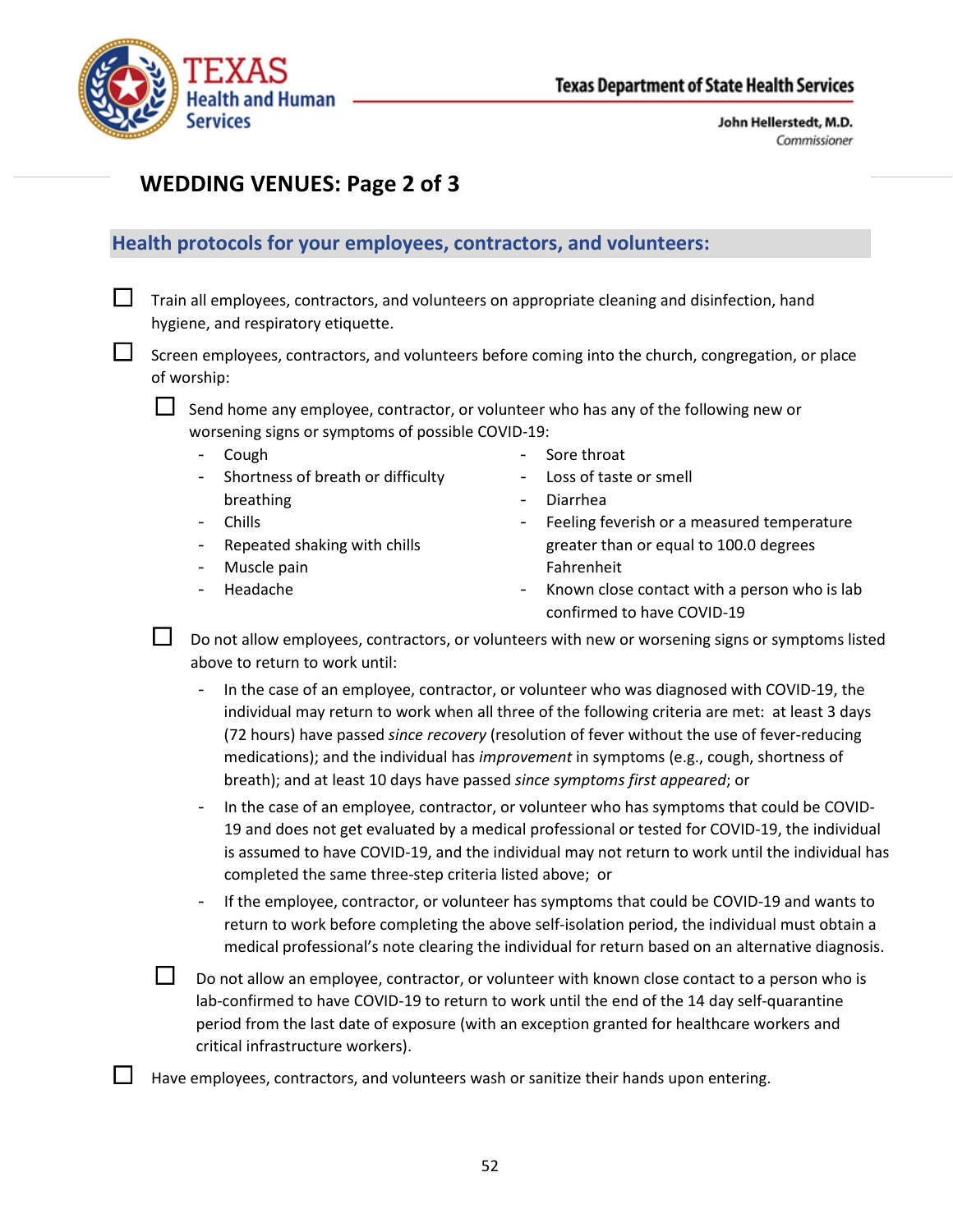

## **WEDDING VENUES: Page 3 of 3**

- $\Box$  Have employees, contractors, and volunteers maintain at least 6 feet separation from other individuals. If such distancing is not feasible, then other measures including face covering, hand hygiene, cough etiquette, cleanliness, and sanitation should be rigorously practiced.
- $\Box$  Consistent with the actions taken by many businesses across the state, consider having employees, contractors, and attendees wear cloth face coverings (over the nose and mouth). If available, they should consider wearing non-medical grade face masks.

### **Health protocols for your facilities:**

- $\Box$  Regularly and frequently clean and disinfect any regularly touched surfaces, such as doorknobs, tables, chairs, and restrooms.
- Disinfect seats before and after services.
- $\Box$  Disinfect any items that come into contact with attendees.
- $\Box$  Make hand sanitizer, disinfecting wipes, soap and water, or similar disinfectant readily available.
- $\Box$  Place readily visible signage to remind everyone of best hygiene practices.
- $\Box$  For wedding venues with more than 10 employees and/or contractors present at one time, consider having an individual wholly or partially dedicated to ensuring the health protocols adopted by the venue are being successfully implemented and followed.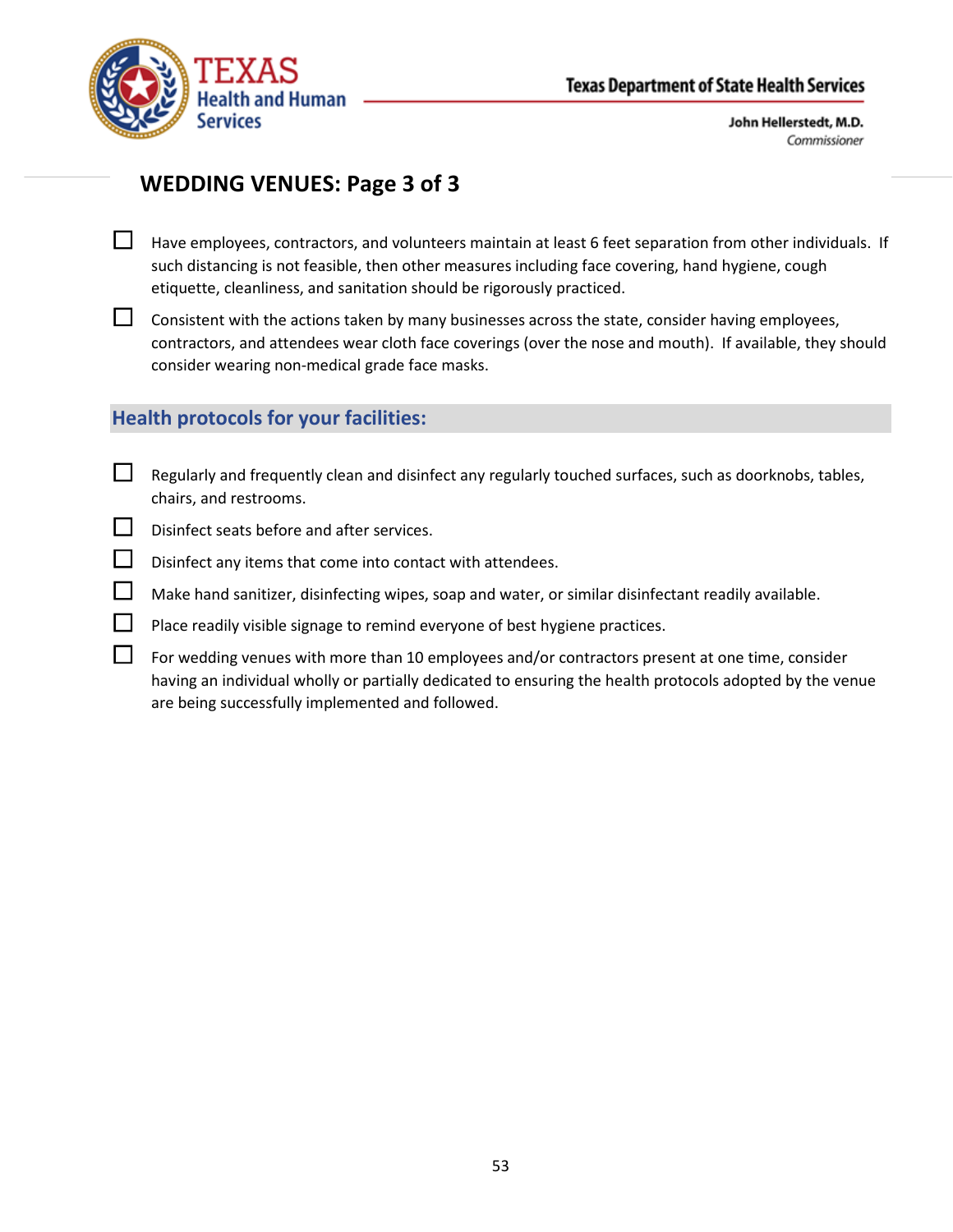

# **CHECKLIST FOR WEDDING ATTENDEES Page 1 of 1**

*The following are the minimum recommended health protocols for all individuals attending weddings in Texas. These minimum health protocols are not a limit on the health protocols that individuals may adopt. Individuals are encouraged to adopt additional protocols consistent with their specific needs and circumstances to help protect the health and safety of all Texans.*

*The virus that causes COVID-19 can be spread to others by infected persons who have few or no symptoms. Even if an infected person is only mildly ill, the people they spread it to may become seriously ill or even die, especially if that person is 65 or older with pre-existing health conditions that place them at higher risk. Because of the hidden nature of this threat, everyone should rigorously follow the practices specified in these protocols, all of which facilitate a safe and measured reopening of Texas. The virus that causes COVID-19 is still circulating in our communities. We should continue to observe practices that protect everyone, including those who are most vulnerable.*

*Please note, public health guidance cannot anticipate every unique situation. Individuals should stay informed and take actions based on common sense and wise judgment that will protect health and support economic revitalization.*

## **Health protocols for individuals:**

 $\Box$  Maintain at least 6 feet separation from other individuals not within the same household. If such distancing is not feasible, other measures such as face covering, hand hygiene, cough etiquette, cleanliness, and sanitation should be rigorously practiced.

 $\Box$  Keep at least two empty seats (or six feet separation) between parties in any row, except as follows:

 Two or more members of the same household can sit adjacent to one another, with two seats (or six feet separation) empty on either side.

 Two individuals who are not members of the same household but who are attending together can sit adjacent to one another, with two seats (or six feet separation) empty on either side.

 Self-screen before going into a business for any of the following new or worsening signs or symptoms of possible COVID-19:

| Cough                                       | Sore throat                                                                |
|---------------------------------------------|----------------------------------------------------------------------------|
| Shortness of breath or difficulty breathing | Loss of taste or smell                                                     |
| Chills                                      | Diarrhea                                                                   |
| Repeated shaking with chills                | Feeling feverish or a measured temperature                                 |
| Muscle pain                                 | greater than or equal to 100.0 degrees                                     |
| Headache                                    | Fahrenheit                                                                 |
|                                             | Known close contact with a person who is lab<br>confirmed to have COVID-19 |

 $\Box$  Wash or disinfect hands upon entering the wedding venue and after any interaction with employees, other customers, or items in the venue.

 $\Box$  Consistent with the actions taken by many individuals across the state, consider wearing cloth face coverings (over the nose and mouth) when entering the wedding venue, or when within 6 feet of another person who is not a member of the individual's household. If available, individuals should consider wearing non-medical grade face masks.

 **Individuals aged 65 or older are at a higher risk of COVID-19. To the extent possible, avoid contact within 6 feet with individuals aged 65 and older. Individuals aged 65 and older should stay at home as much as possible**.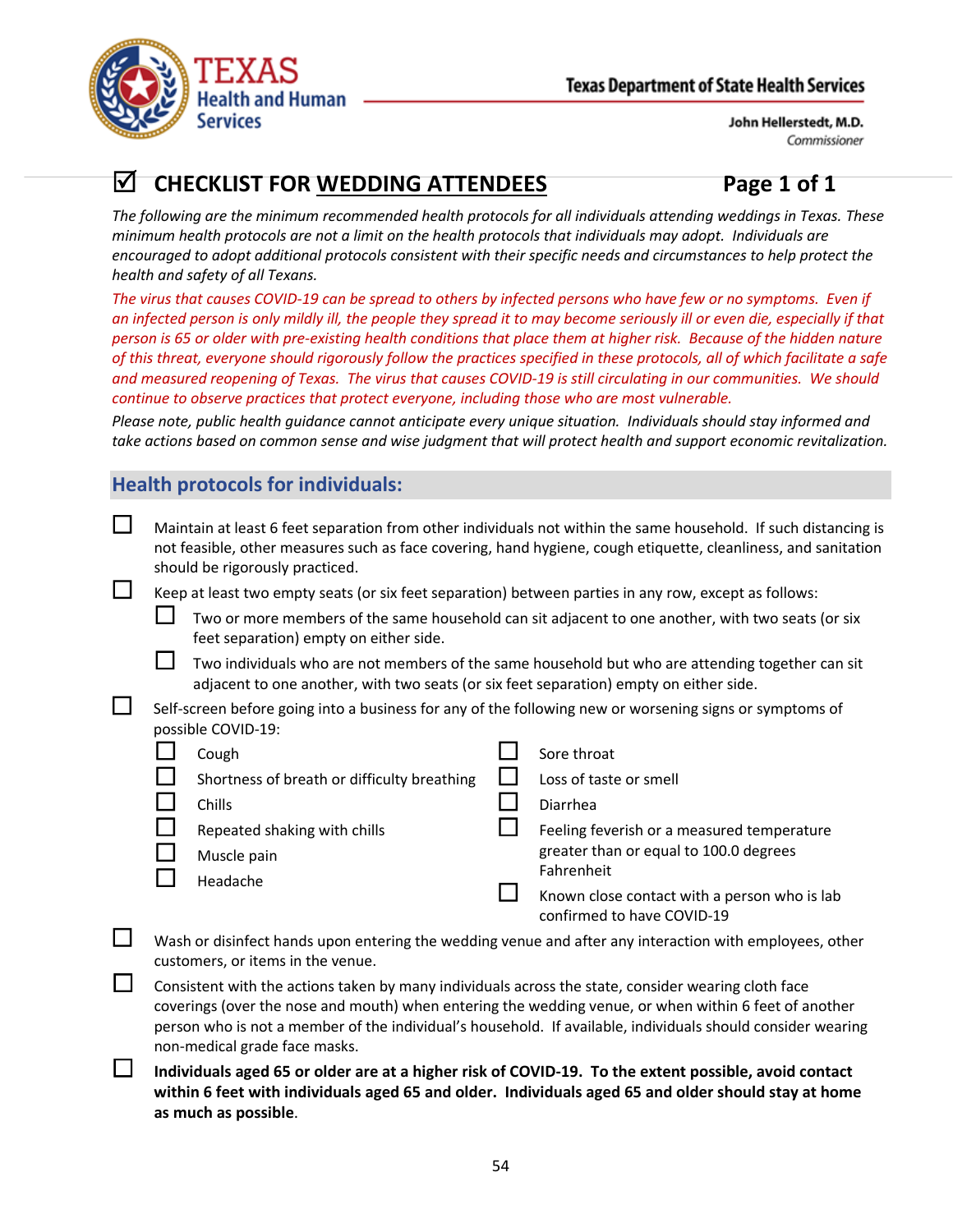

# **CHECKLIST FOR BARBER SHOPS Page 1 of 4**

*Effective May 8, 2020, barber shops may operate provided they can ensure at least 6 feet social distancing between operating work stations. Because of the proximity between individuals in these facilities, stringent compliance with these protocols is strongly recommended.*

*The following are the minimum recommended health protocols for barber shops choosing to operate in Texas. Barber shops may adopt additional protocols consistent with their specific needs and circumstances to help protect the health and safety of all employees, independent contractors, and customers.*

*The virus that causes COVID-19 can be spread to others by infected persons who have few or no symptoms. Even if an infected person is only mildly ill, the people they spread it to may become seriously ill or even die, especially if that person is 65 or older with pre-existing health conditions that place them at higher risk. Because of the hidden nature of this threat, everyone should rigorously follow the practices specified in these protocols, all of which facilitate a safe and measured reopening of Texas. The virus that causes COVID-19 is still circulating in our communities. We should continue to observe practices that protect everyone, including those who are most vulnerable.*

*Please note, public health guidance cannot anticipate every unique situation. Barber shops should stay informed and take actions based on common sense and wise judgment that will protect health and support economic revitalization. Barber shops should also be mindful of federal and state employment and disability laws, workplace safety standards, and accessibility standards to address the needs of both workers and customers.*

## **Getting barber shop, employees, and contractors ready to open:**

 Start by first offering less complex and time-consuming services such as haircutting and shaving services.

 Notify employees and contractors of all COVID-19 processes and procedures and require them to sign a statement acknowledging they understand and will adhere to the guidelines.

 $\Box$  Screen employees and contractors before coming into the barber shop:

 $\Box$  Send home any employee or contractor who has any of the following new or worsening signs or symptoms of possible COVID-19:

- Cough
- Shortness of breath or difficulty breathing
	- Chills
- Repeated shaking with chills
- Muscle pain
- Headache
- Sore throat
- Loss of taste or smell
- Diarrhea
- Feeling feverish or a measured temperature greater than or equal to 100.0 degrees Fahrenheit
- Known close contact with a person who is lab confirmed to have COVID-19

 Do not allow employees or contractors with new or worsening signs or symptoms listed above to return to work until: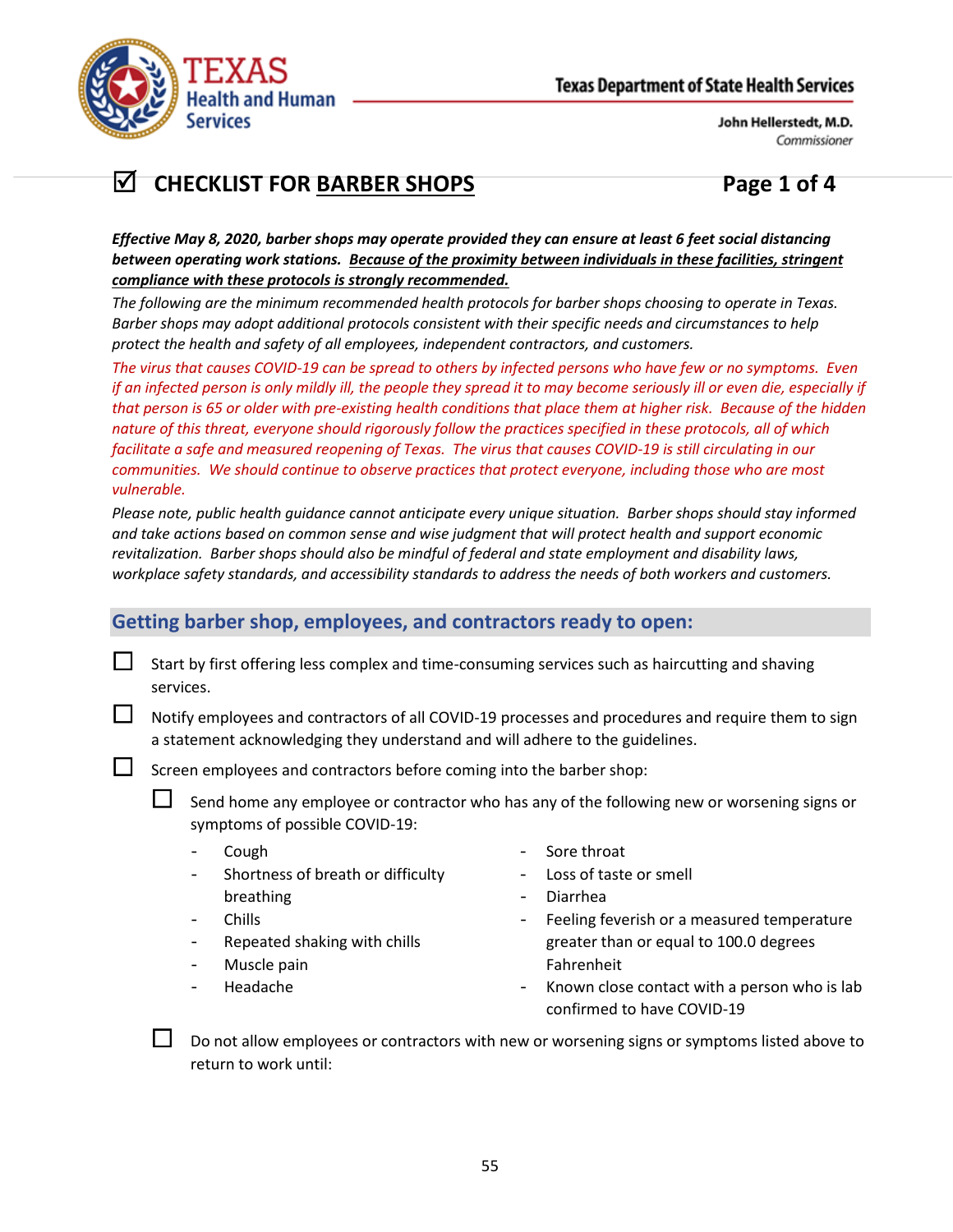

## **BARBER SHOPS: Page 2 of 4**

- In the case of an employee or contractor who was diagnosed with COVID-19, the individual may return to work when all three of the following criteria are met: at least 3 days (72 hours) have passed *since recovery* (resolution of fever without the use of fever-reducing medications); and the individual has *improvement* in symptoms (e.g., cough, shortness of breath); and at least 10 days have passed *since symptoms first appeared*; or
- In the case of an employee or contractor who has symptoms that could be COVID-19 and does not get evaluated by a medical professional or tested for COVID-19, the individual is assumed to have COVID-19, and the individual may not return to work until the individual has completed the same three-step criteria listed above; or
- If the employee or contractor has symptoms that could be COVID-19 and wants to return to work before completing the above self-isolation period, the individual must obtain a medical professional's note clearing the individual for return based on an alternative diagnosis.
- $\Box$  Do not allow an employee or contractor with known close contact to a person who is labconfirmed to have COVID-19 to return to work until the end of the 14 day self-quarantine period from the last date of exposure (with an exception granted for health care workers and critical infrastructure workers).
- $\Box$  Consider implementing a similar policy for clients.
	- $\Box$  For temperature checks, the preferred method is a no-contact thermometer, such as a forehead thermometer, if possible.
	- $\Box$  Do not use a contact thermometer on multiple persons without disposable guards or disinfection between persons.
- **LU** Provide resources and a work environment that promote personal hygiene. For example, provide tissues, hand soap, alcohol-based hand sanitizers containing at least 60 percent alcohol, disinfectants, and disposable towels for licensees to clean their work surfaces.
- Disinfectants must come from this list: [https://www.epa.gov/pesticide-registration/list-n](https://www.epa.gov/pesticide-registration/list-n-disinfectants-use-against-sars-cov-2)[disinfectants-use-against-sars-cov-2](https://www.epa.gov/pesticide-registration/list-n-disinfectants-use-against-sars-cov-2)
	- Provide a place to wash hands with both hot and cold water with hand soap, disposable towels, and a no-touch trash can.

#### **Before an appointment:**

- Appointments should be scheduled to limit the amount of people in the shop.
- Walk-in clients should wait either in their own cars or outside with at least six feet separation between individuals.
- Do not allow clients to bring extra people to the appointment, such as children.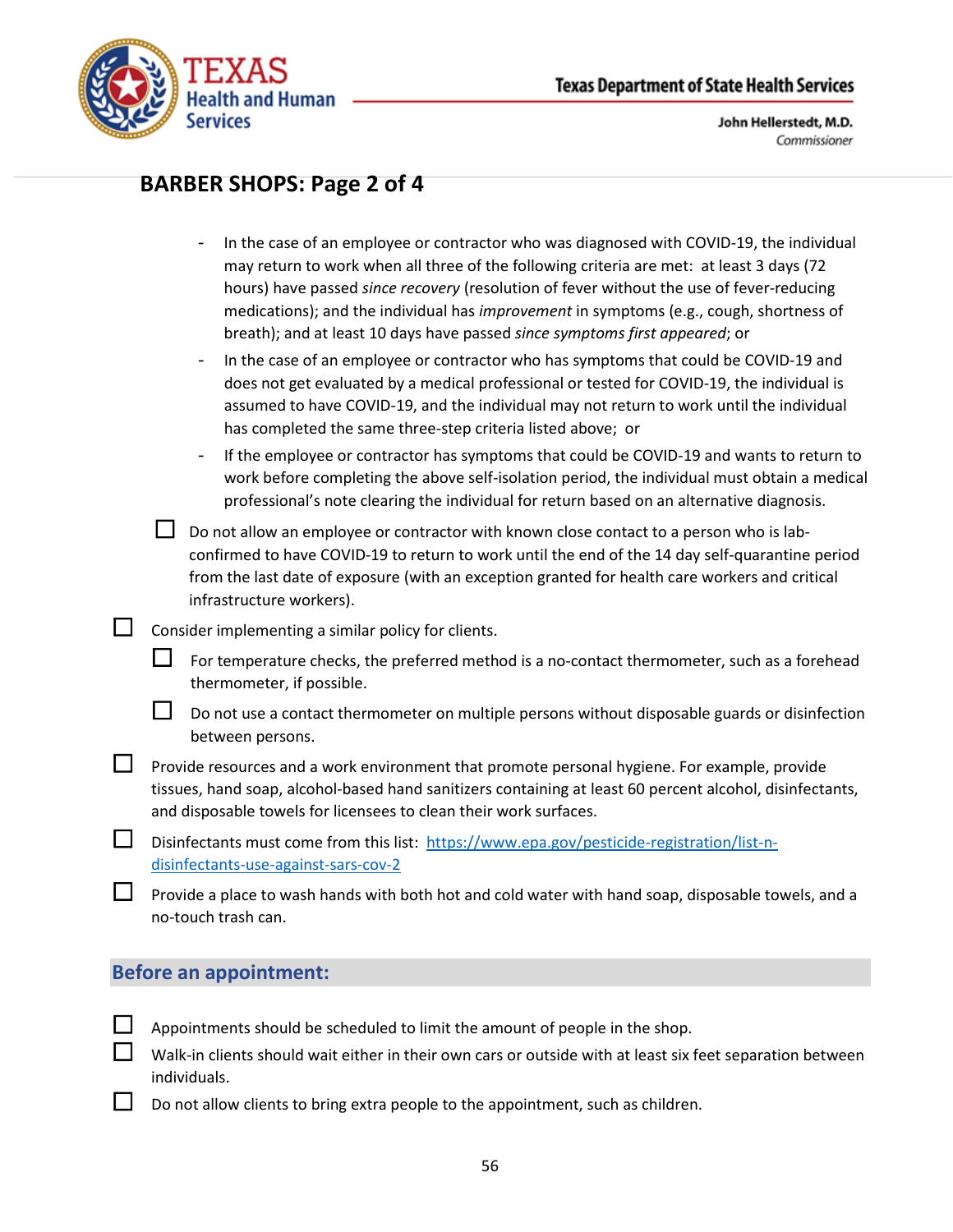

## **BARBER SHOPS: Page 3 of 4**

- Only schedule the number of clients that will allow for social distancing of at least six feet from others. A sign should be posted at the entrance to the shop with a phone number that clients should call to schedule an appointment when they arrive outside the shop.  $\Box$  Only bring clients into the building when the licensee is ready for them, to eliminate anyone needing to spend any time in the lobby or waiting area.  $\Box$  Remove all unnecessary items such as magazines from the lobby or waiting area.  $\Box$  Contactless payment is encouraged. Where not available, contact should be minimized.
- $\Box$  Signs should be posted at each entrance and eye-level at stations notifying clients that people with symptoms of COVID-19 or who have recently been exposed to someone with symptoms must reschedule their appointment.
- $\Box$  Do not provide services to a client if you have reason to believe that they are sick or have a contagious condition.
	- If possible, provide face coverings for clients or ask them to wear one if services can be provided with it on.

## **Once inside the barber shop:**

- $\Box$  Do not let clients touch/handle retail supplies.
	- Require all clients to wash their hands upon entering the shop and before each treatment.
	- Take measures to ensure that clients do not interact with each other in the shop.
- $\Box$  Face masks or fabric face coverings should always be worn by employers, employees, contractors, and clients while inside the salon/shop, even if individuals are practicing social distancing.
- $\Box$  Clients receiving services for which a mask may not be worn (shaving) should wear a mask or face covering before and after they receive the service.

## **Providing services:**

- $\Box$  If gloves cannot be worn for a service, then hands must be washed with soap and water prior to providing services. Hands must be washed for a minimum of 20 seconds.
- If at any time an employee or contractor touches their face, nose, eyes, cell phone, door, credit card machine or any surface they have not sanitized, they must immediately change their gloves or rewash hands with soap and water.
- $\Box$  Use disposable supplies to keep from having to handle and disinfect multi-use supplies.
	- Use disposable towels when possible and dispose of them after use.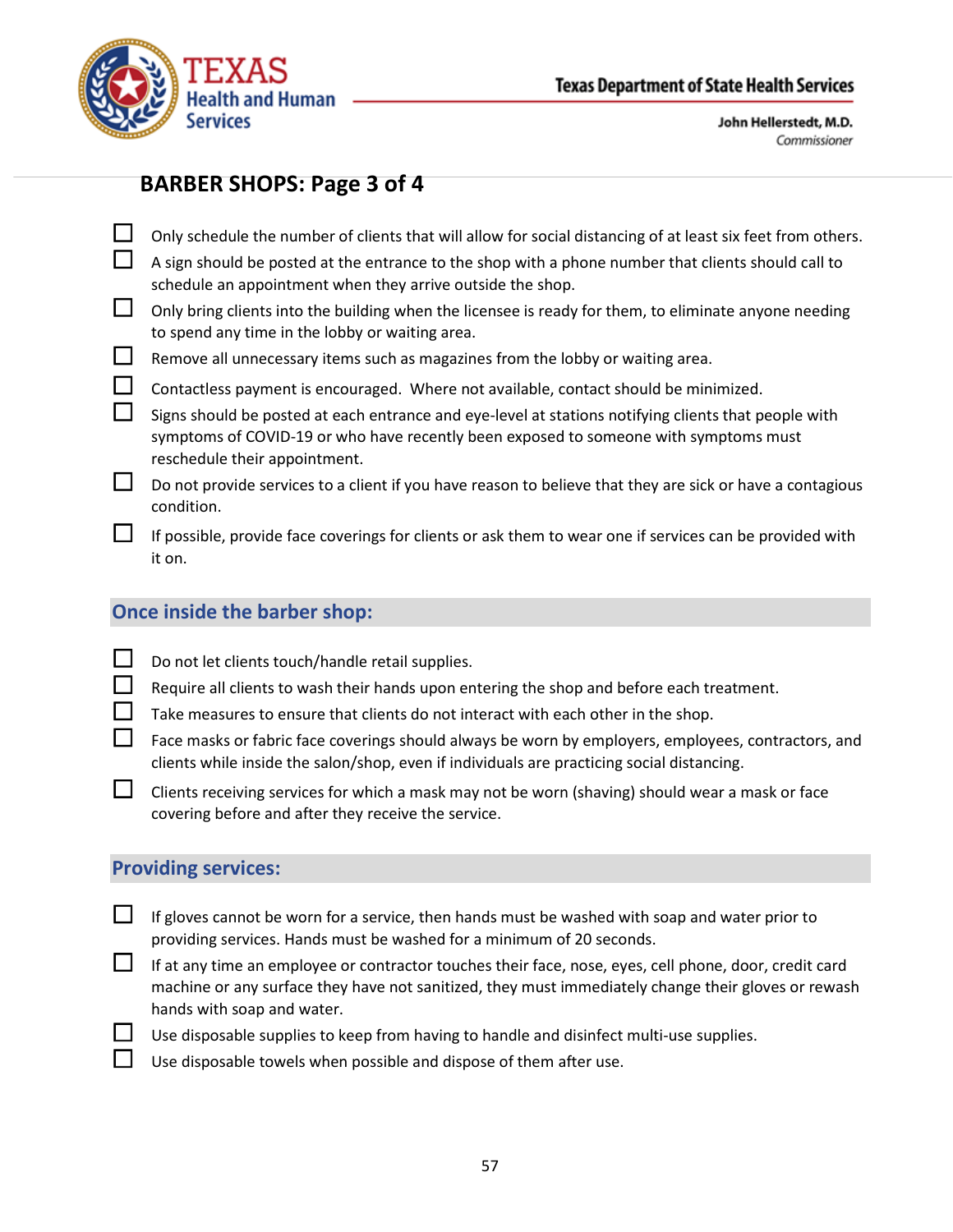

# **BARBER SHOPS: Page 4 of 4**

## **Continue to service clients with the cleaning and sanitation you already practice:**

|          | If gloves are worn, they must be removed and properly disposed of immediately upon completion of the<br>service.                                                                                                                                                           |
|----------|----------------------------------------------------------------------------------------------------------------------------------------------------------------------------------------------------------------------------------------------------------------------------|
| $\Box$   | All surfaces must be wiped down and sanitized between use including computers, landline phones, etc.                                                                                                                                                                       |
| $\Box$   | Full sanitization of workstations, shampoo bowls, chairs, etc., must occur after each client. This includes a<br>complete wipe down with disinfectant cleaners or wipes of all surfaces touched and products used.                                                         |
| $\sqcup$ | Multi-use equipment and tools must be cleaned and disinfected before use on each client.                                                                                                                                                                                   |
| $\Box$   | Single-use equipment and tools must be discarded after use on a single client.                                                                                                                                                                                             |
| $\Box$   | Electrical equipment that cannot be immersed in liquid shall be wiped clean and disinfected before use on<br>each client.                                                                                                                                                  |
| $\Box$   | All clean and disinfected tools and materials shall be stored in a clean, dry, debris free environment when<br>not in use.                                                                                                                                                 |
| ப        | Clean and disinfected tools and materials must be stored separate from soiled tools and materials.<br>Ultraviolet electrical sanitizers are acceptable for use as a dry storage container. Non-barber related<br>supplies must be stored in separate drawers or locations. |
| $\Box$   | Shampoo bowls and manicure tables shall be disinfected prior to use for each client.                                                                                                                                                                                       |
| $\Box$   | Floors shall be thoroughly cleaned each day. Hair cuttings must be swept up and deposited in a closed<br>receptacle. Cosmetologists need to sweep up after each haircut.                                                                                                   |
| ⊔        | All trash containers must be emptied daily and kept clean by washing or using plastic liners.                                                                                                                                                                              |
| $\Box$   | Non-disposable towels used during services must be immediately removed and placed in a disposable<br>laundry receptacle (such as a bag that is discarded after use) at the conclusion of the service.                                                                      |
| $\Box$   | If the salon uses a laundry basket or reusable bag, it must be sanitized between uses and should never be<br>used for clean towels/capes.                                                                                                                                  |
| ⊔        | Towels must be washed in hot water and chlorine bleach and only clean towels shall be used on clients.                                                                                                                                                                     |
| $\Box$   | Clean towels should only be handled by someone who has cleaned their hands immediately before<br>touching the towels or someone who has a fresh pair of gloves.                                                                                                            |
|          | All on-site laundry rooms or laundry storage rooms must be fully sanitized daily.                                                                                                                                                                                          |
|          |                                                                                                                                                                                                                                                                            |

## **Additional items:**

 $\Box$  If an employee or contractor tests positive for COVID-19, immediately report that to the local health authority and provide notification to employees, contractors, and clients. The notification may be made via phone call, e-mail, or text. The notification to the local health authority and to employees, contractors, and clients must occur no later than 24 hours of receiving information of a positive test result.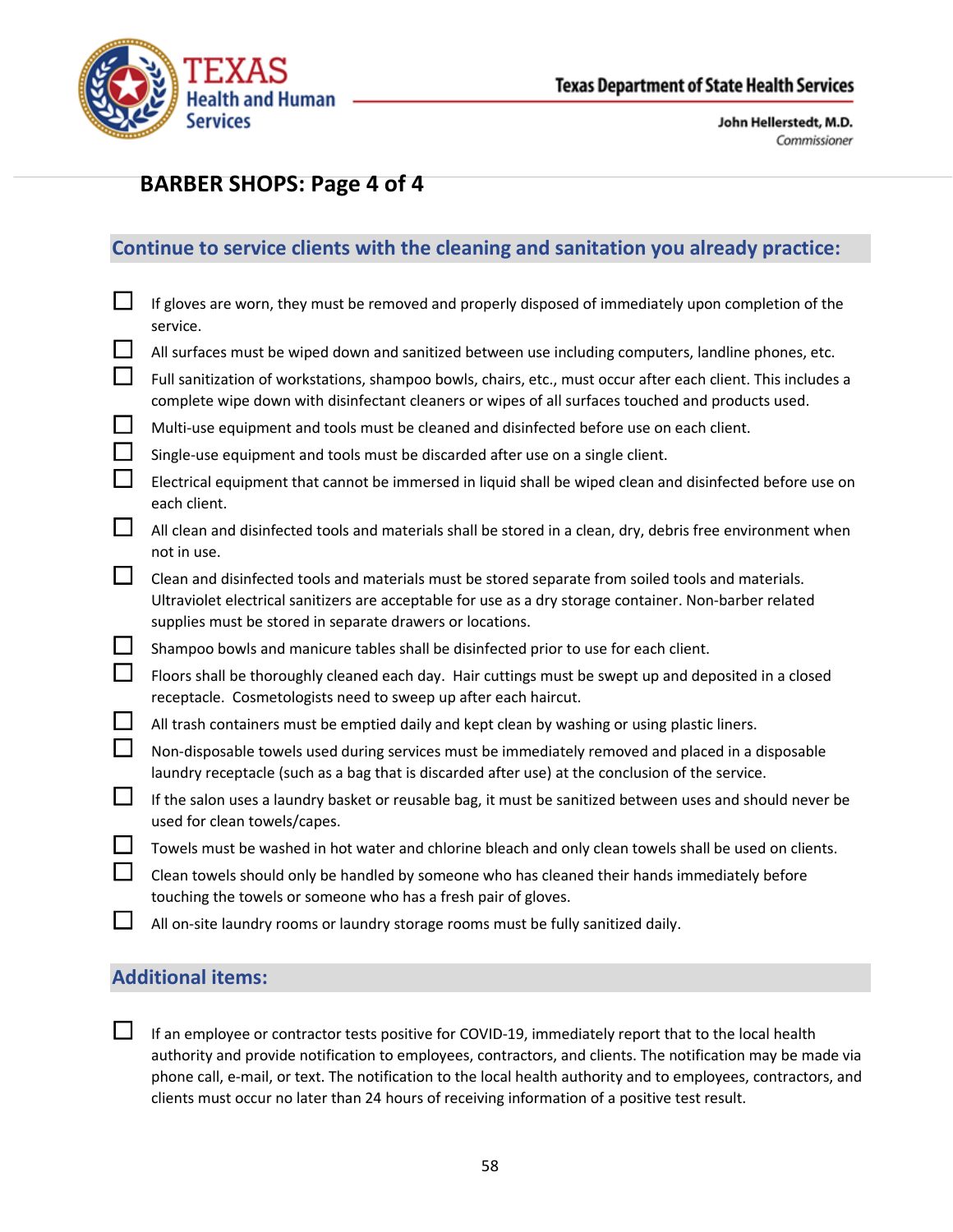

# **CHECKLIST FOR BARBER SHOP CUSTOMERS Page 1 of 1**

*The following are the minimum recommended health protocols for all barber shop customers. These minimum health protocols are not a limit on the health protocols that individuals may adopt. Individuals are encouraged to adopt additional protocols consistent with their specific needs and circumstances to help protect the health and safety of all Texans.*

*The virus that causes COVID-19 can be spread to others by infected persons who have few or no symptoms. Even if an infected person is only mildly ill, the people they spread it to may become seriously ill or even die, especially if that person is 65 or older with pre-existing health conditions that place them at higher risk. Because of the hidden nature of this threat, everyone should rigorously follow the practices specified in these protocols, all of which facilitate a safe and measured reopening of Texas. The virus that causes COVID-19 is still circulating in our communities. We should continue to observe practices that protect everyone, including those who are most vulnerable.*

*Please note, public health guidance cannot anticipate every unique situation. Individuals should stay informed and take actions based on common sense and wise judgment that will protect health and support economic revitalization.*

## **Health protocols for customers:**

- **Consistent with the actions taken by many individuals across the state, and because of the close proximity between individuals inside barber shops, consider wearing cloth face coverings (over the nose and mouth) except when it interferes with the service being provided. If available, individuals should consider wearing non-medical grade face masks. Wearing a mask is of utmost importance because of the close proximity between individuals in these settings.**
- $\Box$  Maintain at least 6 feet separation from other individuals. If such distancing is not feasible, other measures such as face covering, hand hygiene, cough etiquette, cleanliness, and sanitation should be rigorously practiced.
- $\Box$  Self-screen before going into a barber shop for any of the following new or worsening signs or symptoms of possible COVID-19:

| Cough                             | Sore throat                                |
|-----------------------------------|--------------------------------------------|
| Shortness of breath or difficulty | Loss of taste or smell                     |
| breathing                         | Diarrhea                                   |
| <b>Chills</b>                     | Feeling feverish or a measured temperature |
| Repeated shaking with chills      | greater than or equal to 100.0 degrees     |
| Muscle pain                       | Fahrenheit.                                |
| Headache                          | Known close contact with a person who is   |
|                                   | lab confirmed to have COVID-19             |

- $\Box$  Wash or disinfect hands upon entering a barber shop and after any interaction with employees, contractors, other customers, or items in the nail salon.
	- Wash or sanitize hands after the payment process.
	- **Individuals aged 65 or older are at a higher risk of COVID-19. To the extent possible, avoid contact within 6 feet with individuals aged 65 and older. Individuals aged 65 and older should stay at home as much as possible**.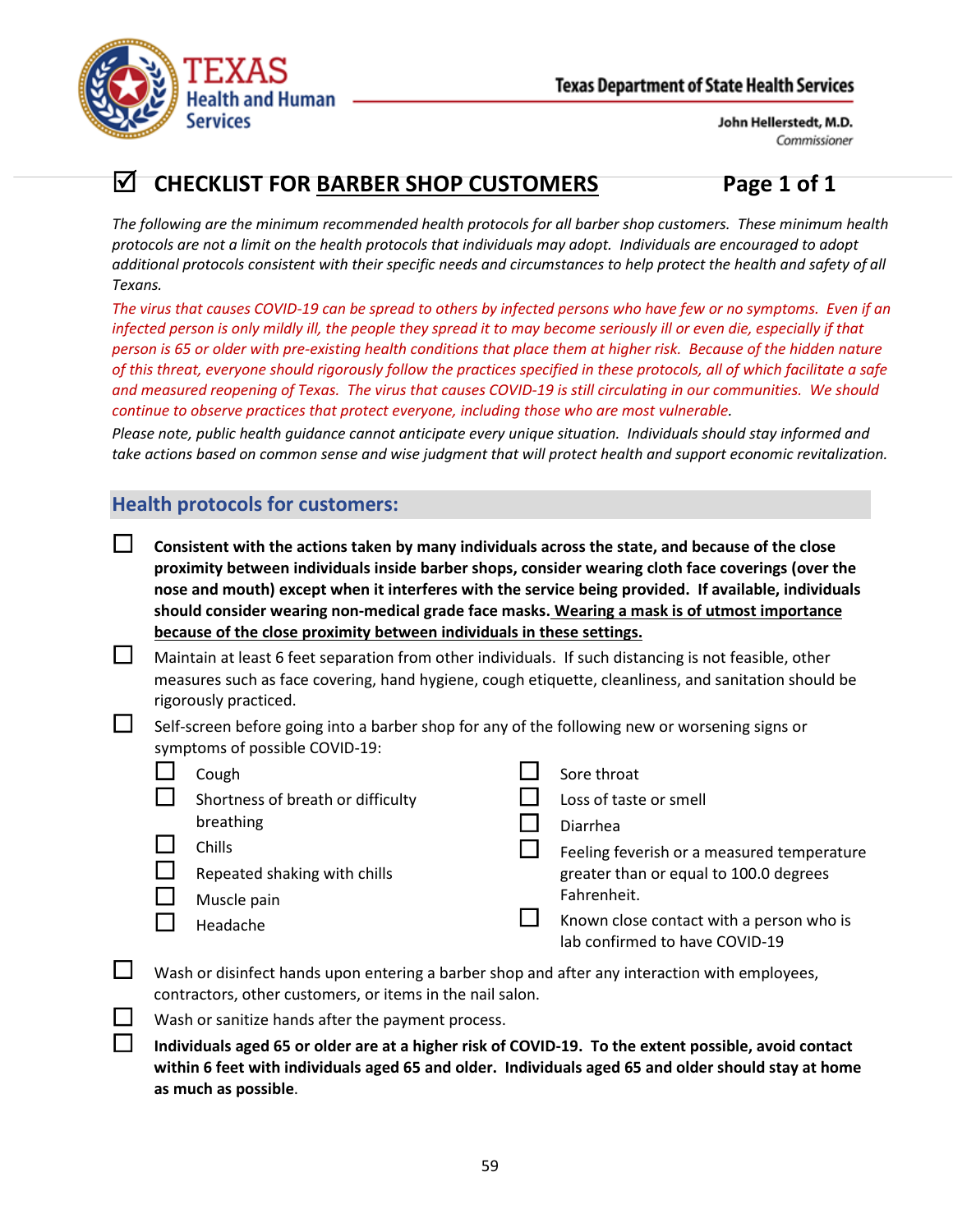

# **CHECKLIST FOR COSMETOLOGY SALONS/HAIR SALONS Page 1 of 4**

*Effective May 8, 2020, cosmetology salons may operate provided they can ensure at least 6 feet social distancing between operating work stations. Because of the proximity between individuals in these facilities, stringent compliance with these protocols is strongly recommended.*

*The following are the minimum recommended health protocols for cosmetology salons choosing to operate in Texas. Cosmetology salons may adopt additional protocols consistent with their specific needs and circumstances to help protect the health and safety of all employees, independent contractors, and customers.*

*The virus that causes COVID-19 can be spread to others by infected persons who have few or no symptoms. Even if an infected person is only mildly ill, the people they spread it to may become seriously ill or even die, especially if that person is 65 or older with pre-existing health conditions that place them at higher risk. Because of the hidden nature of this threat, everyone should rigorously follow the practices specified in these protocols, all of which facilitate a safe and measured reopening of Texas. The virus that causes COVID-19 is still circulating in our communities. We should continue to observe practices that protect everyone, including those who are most vulnerable.*

*Please note, public health guidance cannot anticipate every unique situation. Cosmetology salons should stay informed and take actions based on common sense and wise judgment that will protect health and support economic revitalization. Cosmetology salons should also be mindful of federal and state employment and disability laws, workplace safety standards, and accessibility standards to address the needs of both workers and customers.*

## **Getting cosmetology salon, employees, and contractors ready to open:**

Start by first offering less complex and time-consuming services such as haircutting services.

 Notify employees and contractors of all COVID-19 processes and procedures and require them to sign a statement acknowledging they understand and will adhere to the guidelines.

 $\Box$  Screen employees and contractors before coming into the cosmetology salon:

 Send home any employee or contractor who has any of the following new or worsening signs or symptoms of possible COVID-19:

- Cough
- Shortness of breath or difficulty breathing
- Chills
- Repeated shaking with chills
- Muscle pain
- Headache
- Sore throat
- Loss of taste or smell
- Diarrhea
- Feeling feverish or a measured temperature greater than or equal to 100.0 degrees Fahrenheit
- Known close contact with a person who is lab confirmed to have COVID-19

 Do not allow employees or contractors with new or worsening signs or symptoms listed above to return to work until: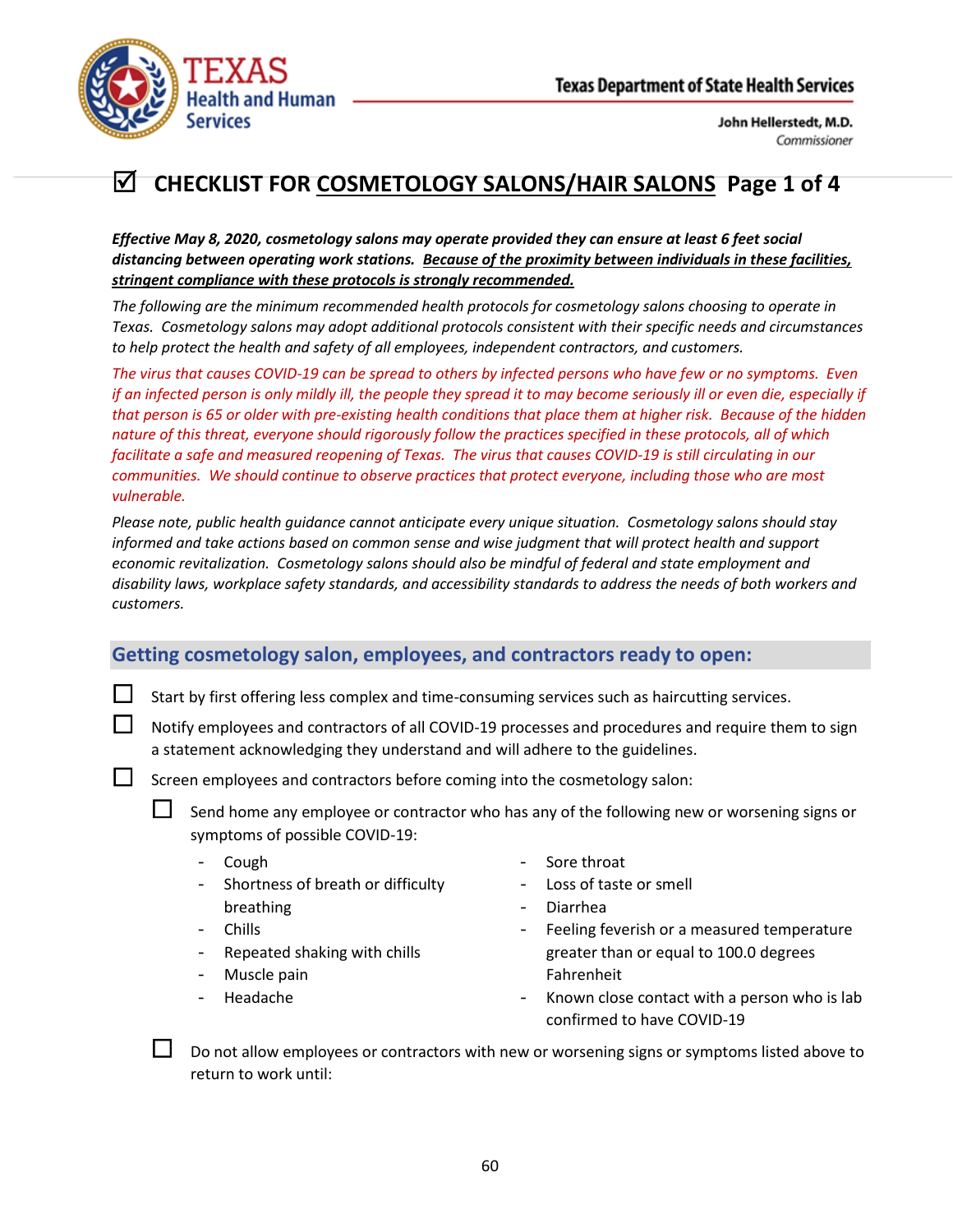

# **COSMETOLOGY/HAIR SALONS: Page 2 of 4**

- In the case of an employee or contractor who was diagnosed with COVID-19, the individual may return to work when all three of the following criteria are met: at least 3 days (72 hours) have passed *since recovery* (resolution of fever without the use of fever-reducing medications); and the individual has *improvement* in symptoms (e.g., cough, shortness of breath); and at least 10 days have passed *since symptoms first appeared*; or
- In the case of an employee or contractor who has symptoms that could be COVID-19 and does not get evaluated by a medical professional or tested for COVID-19, the individual is assumed to have COVID-19, and the individual may not return to work until the individual has completed the same three-step criteria listed above; or
- If the employee or contractor has symptoms that could be COVID-19 and wants to return to work before completing the above self-isolation period, the individual must obtain a medical professional's note clearing the individual for return based on an alternative diagnosis.
- $\Box$  Do not allow an employee or contractor with known close contact to a person who is lab-confirmed to have COVID-19 to return to work until the end of the 14 day self-quarantine period from the last date of exposure (with an exception granted for health care workers and critical infrastructure workers).
- $\Box$  Consider implementing a similar policy for clients.
	- $\Box$  For temperature checks, the preferred method is a no-contact thermometer, such as a forehead thermometer, if possible.
	- $\Box$  Do not use a contact thermometer on multiple persons without disposable guards or disinfection between persons.
- **LU** Provide resources and a work environment that promote personal hygiene. For example, provide tissues, hand soap, alcohol-based hand sanitizers containing at least 60 percent alcohol, disinfectants, and disposable towels for licensees to clean their work surfaces.
- Disinfectants must come from this list: [https://www.epa.gov/pesticide-registration/list-n-disinfectants](https://www.epa.gov/pesticide-registration/list-n-disinfectants-use-against-sars-cov-2)[use-against-sars-cov-2](https://www.epa.gov/pesticide-registration/list-n-disinfectants-use-against-sars-cov-2)
	- Provide a place to wash hands with both hot and cold water with hand soap, disposable towels, and a notouch trash can.

## **Before an appointment:**

- Appointments should be scheduled to limit the amount of people in the salon.
- Walk-in clients should wait either in their own cars or outside with at least six feet separation between individuals.
- Do not allow clients to bring extra people to the appointment, such as children.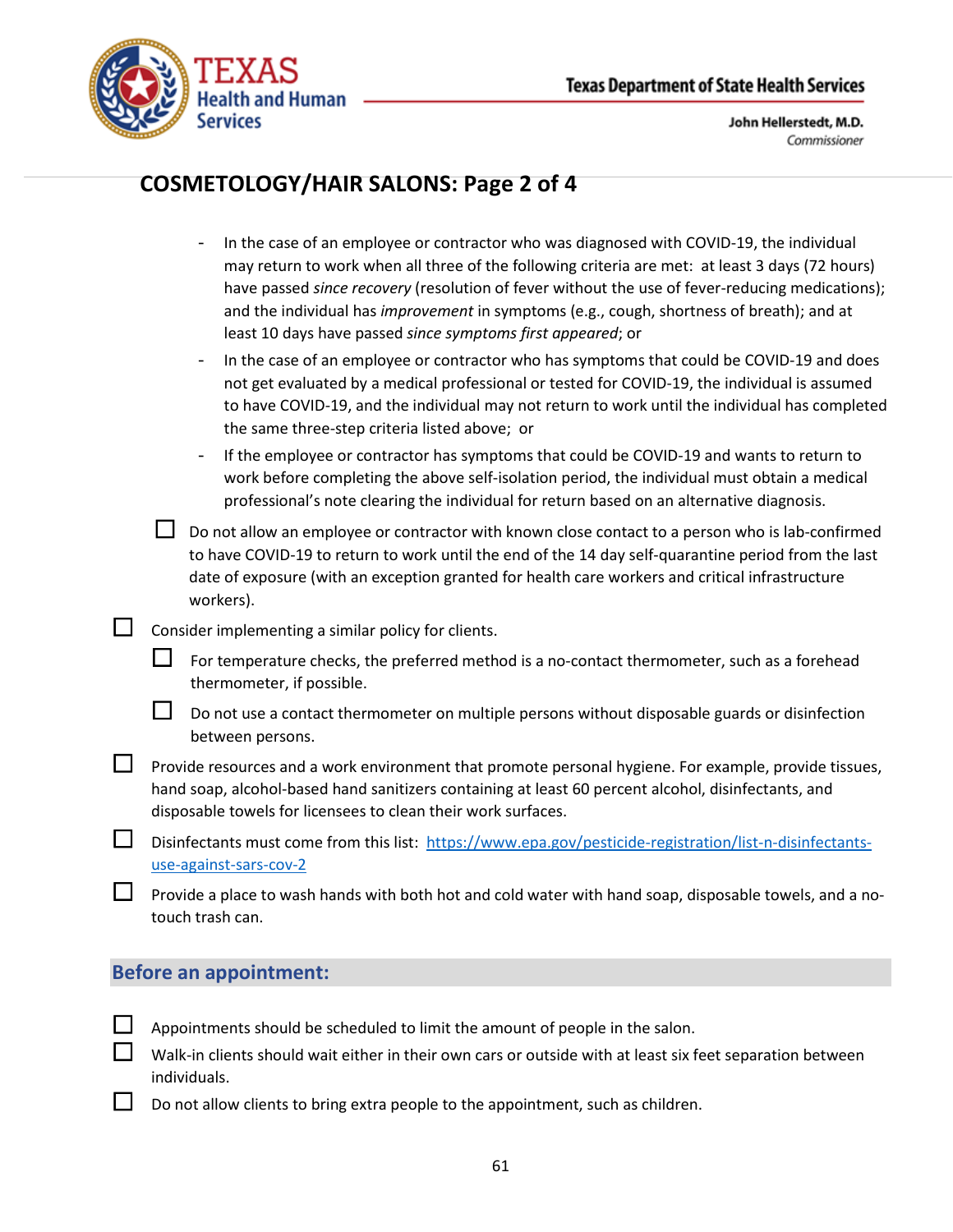

# **COSMETOLOGY/HAIR SALONS: Page 3 of 4**

|        | Only schedule the number of clients that will allow for social distancing of at least six feet from others.                                                                                                                   |
|--------|-------------------------------------------------------------------------------------------------------------------------------------------------------------------------------------------------------------------------------|
| $\Box$ | A sign should be posted at the entrance to the salon with a phone number that clients should call to<br>schedule an appointment when they arrive outside the salon.                                                           |
| $\Box$ | Only bring clients into the building when the licensee is ready for them, to eliminate anyone needing to<br>spend any time in the lobby or waiting area.                                                                      |
| $\Box$ | Remove all unnecessary items such as magazines from the lobby or waiting area.                                                                                                                                                |
| $\Box$ | Contactless payment is encouraged. Where not available, contact should be minimized.                                                                                                                                          |
| $\Box$ | Signs should be posted at each entrance and eye-level at stations notifying clients that people with<br>symptoms of COVID-19 or who have recently been exposed to someone with symptoms must reschedule<br>their appointment. |
| $\Box$ | Do not provide services to a client if you have reason to believe that they are sick or have a contagious<br>condition.                                                                                                       |
| $\Box$ | If possible, provide face coverings for clients or ask them to wear one if services can be provided with it<br>on.                                                                                                            |

## **Once inside the hair salon:**

- ot let clients touch/handle retail supplies.
- Require all clients to wash their hands upon entering the salon and before each treatment.
- Take measures to ensure that clients do not interact with each other in the salon.
- Face masks or fabric face coverings should always be worn by employers, employees, contractors, and clients while inside the salon/shop, even if individuals are practicing social distancing.
- $\Box$  Clients receiving services for which a mask may not be worn should wear a mask or face covering before and after they receive the service.

## **Providing services:**

- If gloves cannot be worn for a service, then hands must be washed with soap and water prior to providing services. Hands must be washed for a minimum of 20 seconds.
- If at any time an employee or contractor touches their face, nose, eyes, cell phone, door, credit card machine or any surface they have not sanitized, they must immediately change their gloves or rewash hands with soap and water.
	- Use disposable supplies to keep from having to handle and disinfect multi-use supplies.
	- Use disposable towels when possible and dispose of them after use.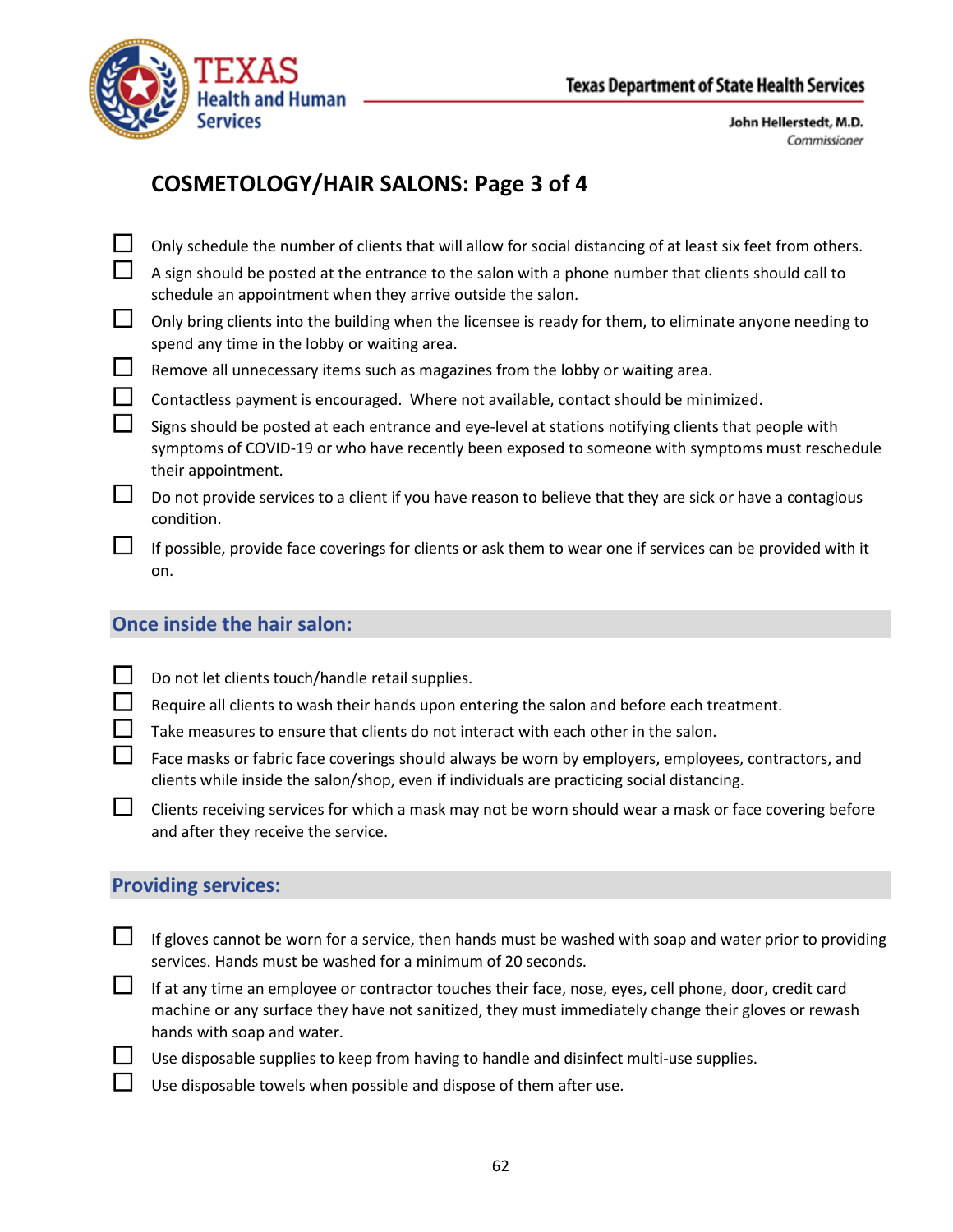

# **COSMETOLOGY/HAIR SALONS: Page 4 of 4**

|        | <b>NAC to believe enchire with the elemning and bannation you an easy proctice</b>                                                                                                                                                                                                           |
|--------|----------------------------------------------------------------------------------------------------------------------------------------------------------------------------------------------------------------------------------------------------------------------------------------------|
|        | If gloves are worn, they must be removed and properly disposed of immediately upon completion of the<br>service.                                                                                                                                                                             |
| ப      | All surfaces must be wiped down and sanitized between use including computers, landline phones, etc.                                                                                                                                                                                         |
| $\Box$ | Full sanitization of workstations, shampoo bowls, chairs, etc., must occur after each client. This includes a<br>complete wipe down with disinfectant cleaners or wipes of all surfaces touched and products used.                                                                           |
| $\Box$ | Multi-use equipment and tools must be cleaned and disinfected before use on each client.                                                                                                                                                                                                     |
| ப      | Single-use equipment and tools must be discarded after use on a single client.                                                                                                                                                                                                               |
| $\Box$ | Electrical equipment that cannot be immersed in liquid shall be wiped clean and disinfected before use on<br>each client.                                                                                                                                                                    |
| $\Box$ | All clean and disinfected tools and materials shall be stored in a clean, dry, debris free environment when<br>not in use.                                                                                                                                                                   |
| 凵      | Clean and disinfected tools and materials must be stored separate from soiled tools and materials.<br>Ultraviolet electrical sanitizers are acceptable for use as a dry storage container. Non-cosmetology or<br>barbering related supplies must be stored in separate drawers or locations. |
| ப      | Shampoo bowls and manicure tables shall be disinfected prior to use for each client.                                                                                                                                                                                                         |
| $\Box$ | Floors shall be thoroughly cleaned each day. Hair cuttings must be swept up and deposited in a closed<br>receptacle. Cosmetologists need to sweep up after each haircut.                                                                                                                     |
| $\Box$ | All trash containers must be emptied daily and kept clean by washing or using plastic liners.                                                                                                                                                                                                |
| $\Box$ | Non-disposable towels used during services must be immediately removed and placed in a disposable<br>laundry receptacle (such as a bag that is discarded after use) at the conclusion of the service.                                                                                        |
| $\Box$ | If the salon uses a laundry basket or reusable bag, it must be sanitized between uses and should never be<br>used for clean towels/capes.                                                                                                                                                    |
|        | Towels must be washed in hot water and chlorine bleach and only clean towels shall be used on clients.                                                                                                                                                                                       |
|        | Clean towels should only be handled by someone who has cleaned their hands immediately before<br>touching the towels or someone who has a fresh pair of gloves.                                                                                                                              |
|        | All on-site laundry rooms or laundry storage rooms must be fully sanitized daily.                                                                                                                                                                                                            |

**Continue to service clients with the cleaning and sanitation you already practice:**

## **Additional items:**

If an employee or contractor tests positive for COVID-19, immediately report that to the local health authority and provide notification to employees, contractors, and clients. The notification may be made via phone call, e-mail, or text. The notification to the local health authority and to employees, contractors, and clients must occur no later than 24 hours of receiving information of a positive test result.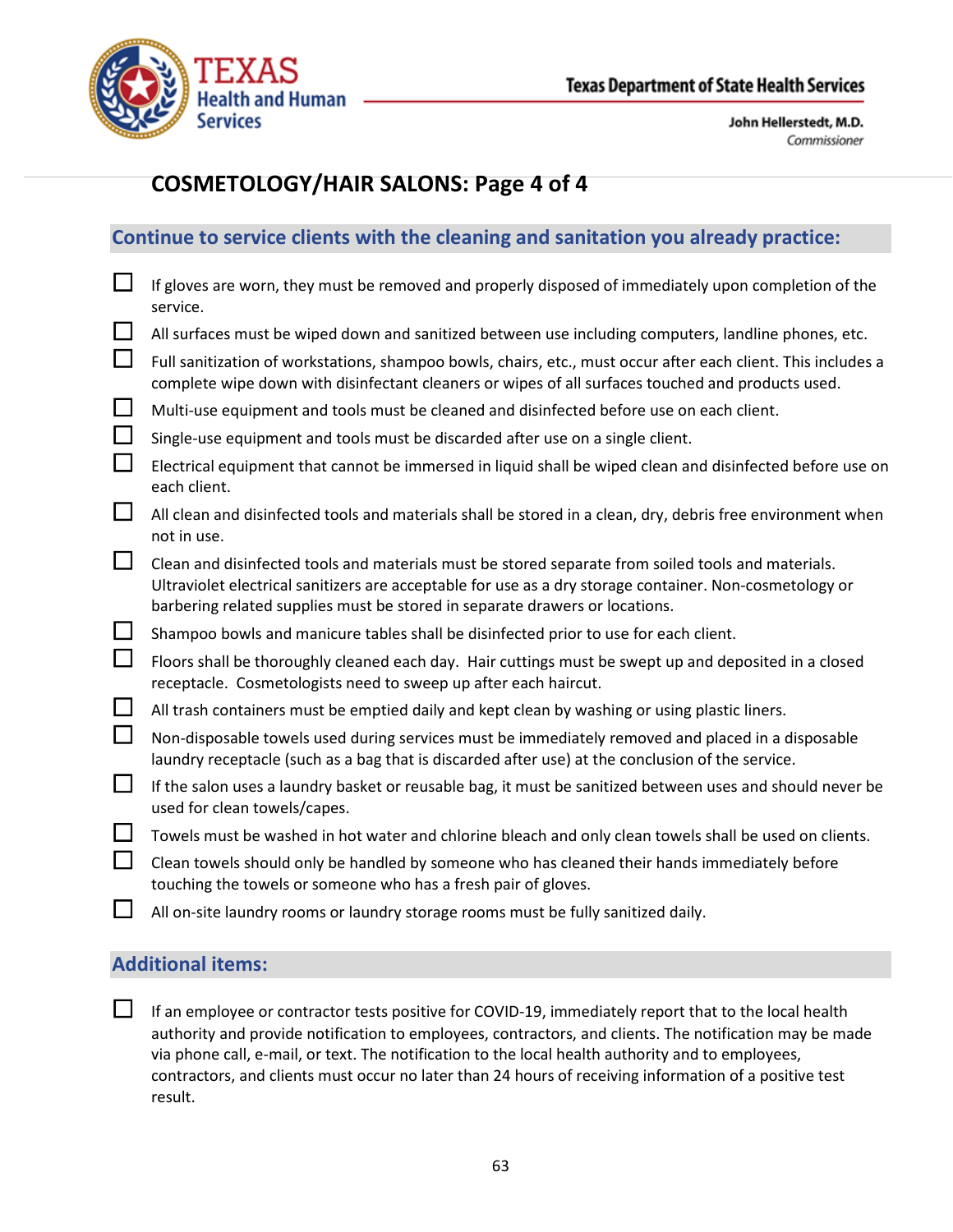

# **CHECKLIST FOR COSMETOLOGY/HAIR SALON CUSTOMERS Page 1 of 1**

*The following are the minimum recommended health protocols for all cosmetology salon customers. These minimum health protocols are not a limit on the health protocols that individuals may adopt. Individuals are encouraged to adopt additional protocols consistent with their specific needs and circumstances to help protect the health and safety of all Texans.*

*The virus that causes COVID-19 can be spread to others by infected persons who have few or no symptoms. Even if an infected person is only mildly ill, the people they spread it to may become seriously ill or even die, especially if that person is 65 or older with pre-existing health conditions that place them at higher risk. Because of the hidden nature of this threat, everyone should rigorously follow the practices specified in these protocols, all of which facilitate a safe and measured reopening of Texas. The virus that causes COVID-19 is still circulating in our communities. We should continue to observe practices that protect everyone, including those who are most vulnerable.*

*Please note, public health guidance cannot anticipate every unique situation. Individuals should stay informed and take actions based on common sense and wise judgment that will protect health and support economic revitalization.*

## **Health protocols for customers:**

- **Consistent with the actions taken by many individuals across the state, and because of the close proximity between individuals inside cosmetology salons, consider wearing cloth face coverings (over the nose and mouth) except when it interferes with the service being provided. If available, individuals should consider wearing non-medical grade face masks. Wearing a mask is of utmost importance because of the close proximity between individuals in these settings.**
- $\Box$  Maintain at least 6 feet separation from other individuals. If such distancing is not feasible, other measures such as face covering, hand hygiene, cough etiquette, cleanliness, and sanitation should be rigorously practiced.
- Self-screen before going into a cosmetology salon for any of the following new or worsening signs or symptoms of possible COVID-19:

| Cough                             | Sore throat                                |
|-----------------------------------|--------------------------------------------|
| Shortness of breath or difficulty | Loss of taste or smell                     |
| breathing                         | Diarrhea                                   |
| <b>Chills</b>                     | Feeling feverish or a measured temperature |
| Repeated shaking with chills      | greater than or equal to 100.0 degrees     |
| Muscle pain                       | Fahrenheit                                 |
| Headache                          | Known close contact with a person who is   |
|                                   | lab confirmed to have COVID-19             |

- $\Box$  Wash or disinfect hands upon entering a cosmetology salon and after any interaction with employees, contractors, other customers, or items in the cosmetology salon.
	- Wash or sanitize hands after the payment process.
	- **Individuals aged 65 or older are at a higher risk of COVID-19. To the extent possible, avoid contact within 6 feet with individuals aged 65 and older. Individuals aged 65 and older should stay at home as much as possible**.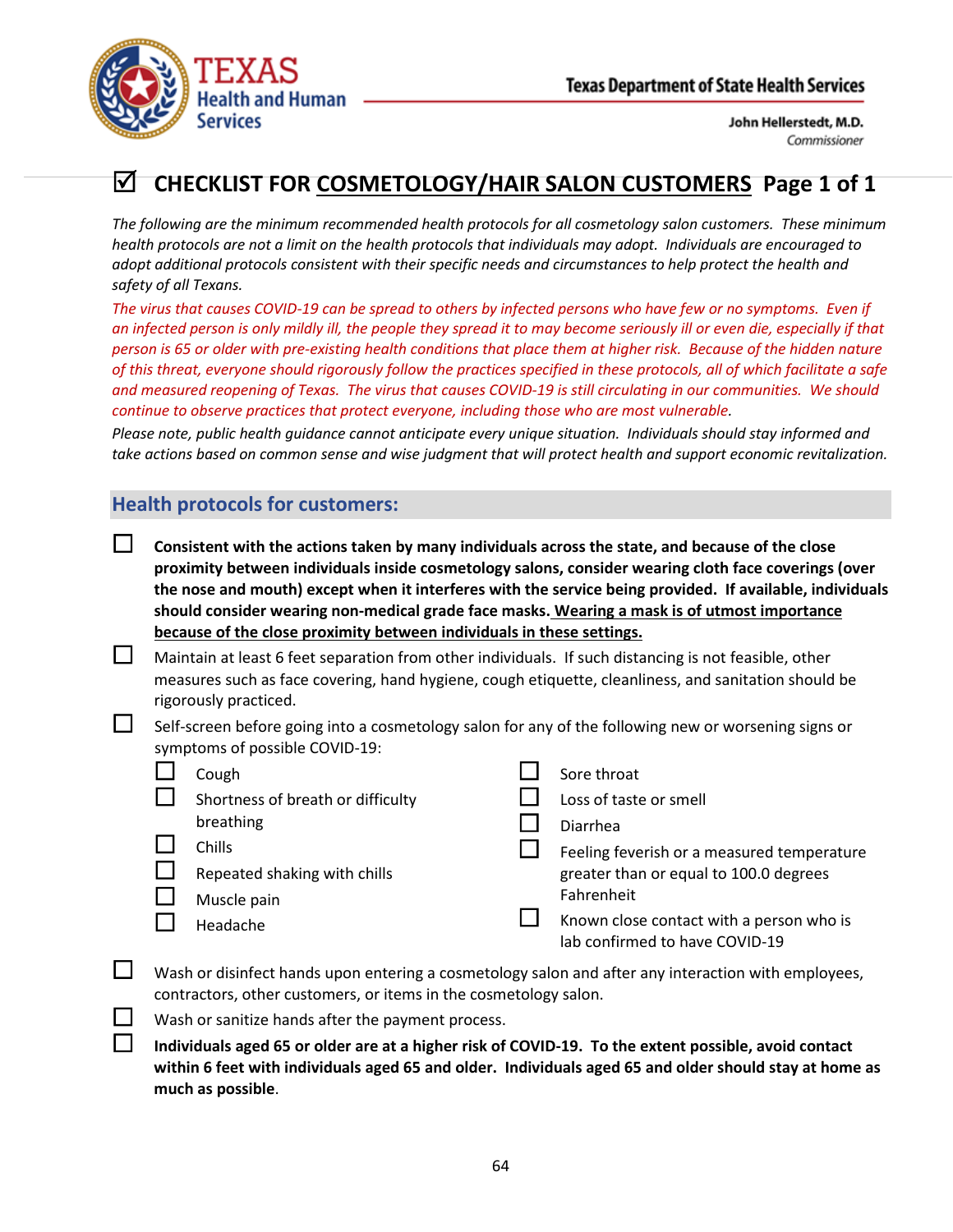



# **CHECKLIST FOR GYM/EXERCISE FACILITY PATRONS Page 1 of 1**

*The following are the minimum recommended health protocols for all patrons of gyms or other exercise facilities and classes, whether indoor, outdoor, individual, or group, in Texas. These minimum health protocols are not a limit on the health protocols that individuals may adopt. Individuals are encouraged to adopt additional protocols consistent with their specific needs and circumstances to help protect the health and safety of all Texans.*

*The virus that causes COVID-19 can be spread to others by infected persons who have few or no symptoms. Even if an*  infected person is only mildly ill, the people they spread it to may become seriously ill or even die, especially if that *person is 65 or older with pre-existing health conditions that place them at higher risk. Because of the hidden nature of this threat, everyone should rigorously follow the practices specified in these protocols, all of which facilitate a safe and measured reopening of Texas. The virus that causes COVID-19 is still circulating in our communities. We should continue to observe practices that protect everyone, including those who are most vulnerable.*

*Please note, public health guidance cannot anticipate every unique situation. Individuals should stay informed and take actions based on common sense and wise judgment that will protect health and support economic revitalization.*

## **Health protocols for individuals:**

| Maintain at least 6 feet separation from other individuals not within the same household. If such distancing<br>is not feasible, other measures such as face covering, hand hygiene, cough etiquette, cleanliness, and<br>sanitation should be rigorously practiced.<br>Self-screen before going into a gym or exercise facility or class for any of the following new or worsening<br>signs or symptoms of possible COVID-19: |  |                                                                                      |  |  |
|--------------------------------------------------------------------------------------------------------------------------------------------------------------------------------------------------------------------------------------------------------------------------------------------------------------------------------------------------------------------------------------------------------------------------------|--|--------------------------------------------------------------------------------------|--|--|
| $\mathbf{I}$<br>Cough                                                                                                                                                                                                                                                                                                                                                                                                          |  | Sore throat                                                                          |  |  |
| Shortness of breath or difficulty breathing                                                                                                                                                                                                                                                                                                                                                                                    |  | Loss of taste or smell                                                               |  |  |
| Chills                                                                                                                                                                                                                                                                                                                                                                                                                         |  | Diarrhea                                                                             |  |  |
| Repeated shaking with chills<br>Muscle pain                                                                                                                                                                                                                                                                                                                                                                                    |  | Feeling feverish or a measured temperature<br>greater than or equal to 100.0 degrees |  |  |
| Headache                                                                                                                                                                                                                                                                                                                                                                                                                       |  | Fahrenheit                                                                           |  |  |
|                                                                                                                                                                                                                                                                                                                                                                                                                                |  | Known close contact with a person who is lab<br>confirmed to have COVID-19           |  |  |
| Disinfect any equipment before and after use, including exercise machines and dead weights.                                                                                                                                                                                                                                                                                                                                    |  |                                                                                      |  |  |
| Wash or disinfect hands upon entering a gym or exercise facility or class and after any interaction with<br>employees, other customers, or items in the gym or exercise facility.                                                                                                                                                                                                                                              |  |                                                                                      |  |  |
| Wear gloves that fully cover from the wrist to the fingers while exercising.                                                                                                                                                                                                                                                                                                                                                   |  |                                                                                      |  |  |
| To the extent a patron brings their own equipment to the gym or exercise facility, the patron should<br>disinfect the equipment before and after use.                                                                                                                                                                                                                                                                          |  |                                                                                      |  |  |
| Consistent with the actions taken by many individuals across the state, consider wearing cloth face<br>coverings (over the nose and mouth) when entering a gym or exercise facility or class, or when within 6<br>feet of another person who is not a member of the individual's household. If available, individuals should<br>consider wearing non-medical grade face masks.                                                 |  |                                                                                      |  |  |
| Individuals aged 65 or older are at a higher risk of COVID-19. To the extent possible, avoid contact within<br>6 feet with individuals aged 65 and older. Individuals aged 65 and older should stay at home as much<br>as possible.                                                                                                                                                                                            |  |                                                                                      |  |  |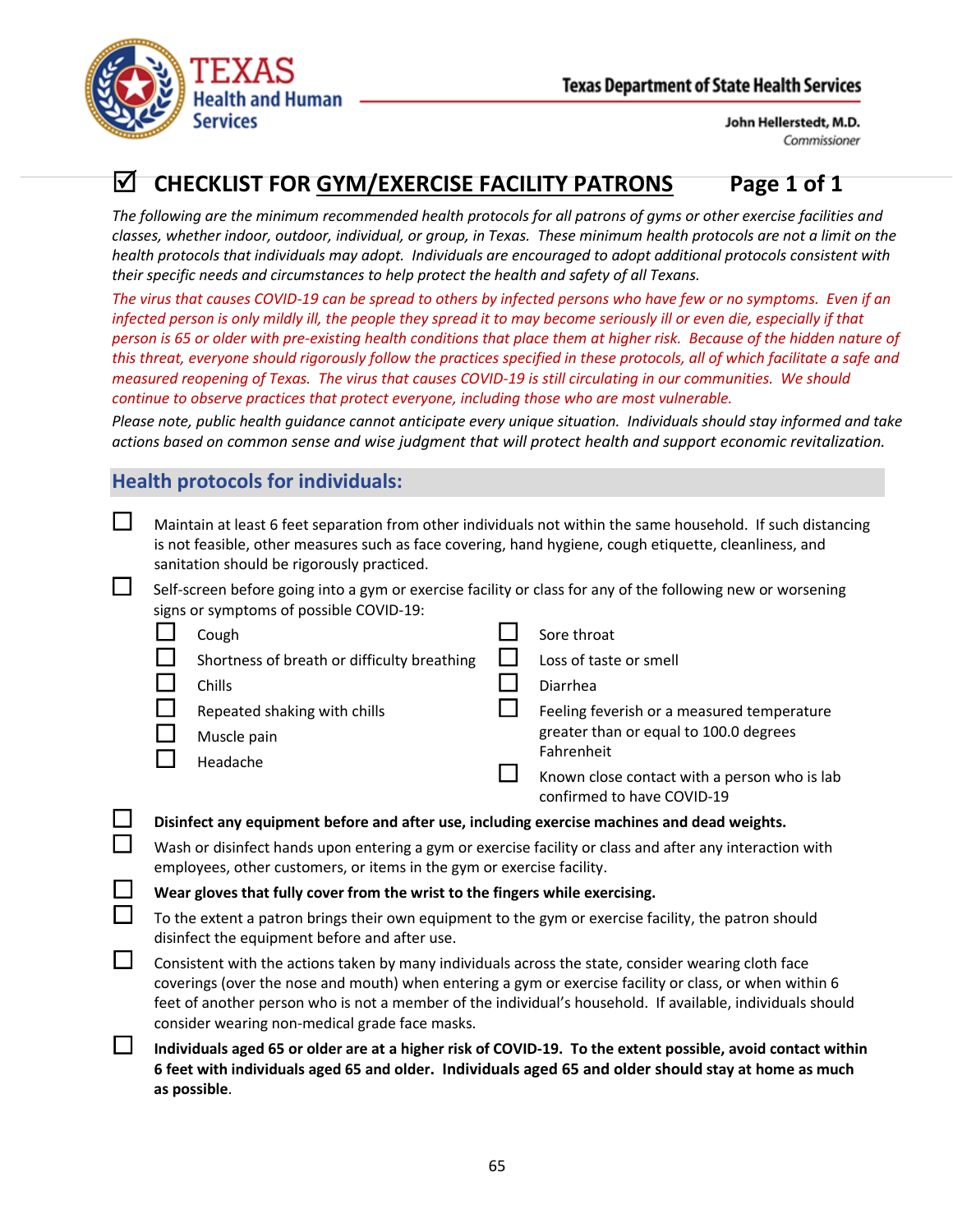

# **CHECKLIST FOR GYMS AND EXERCISE FACILITIES Page 1 of 2**

*Effective May 18, 2020, gyms and exercise facilities and classes may operate up to 25% of the total listed occupancy of the gym or exercise facility. Locker rooms and shower facilities must remain closed, but restrooms may be open. Employees and contractors of the gym or exercise facility are not counted towards the 25% occupancy limitation.*

*The following are the minimum recommended health protocols for all gyms and exercise facilities and classes, whether indoor, outdoor, individual, or group, choosing to operate in Texas. Gyms and exercise facilities and classes may adopt additional protocols consistent with their specific needs and circumstances to help protect the health and safety of all employees, contractors, and customers.*

*The virus that causes COVID-19 can be spread to others by infected persons who have few or no symptoms. Even if an infected person is only mildly ill, the people they spread it to may become seriously ill or even die, especially if that person is 65 or older with pre-existing health conditions that place them at higher risk. Because of the hidden nature of this threat, everyone should rigorously follow the practices specified in these protocols, all of which facilitate a safe and measured reopening of Texas. The virus that causes COVID-19 is still circulating in our communities. We should continue to observe practices that protect everyone, including those who are most vulnerable.*

*Please note, public health guidance cannot anticipate every unique situation. Gym and exercise facilities and classes should stay informed and take actions based on common sense and wise judgment that will protect health and support economic revitalization. Gyms and exercise facilities and classes should also be mindful of federal and state employment and disability laws, workplace safety standards, and accessibility standards to address the needs of both workers and customers.*

## **Health protocols for your employees and contractors:**

 Train all employees and contractors on appropriate cleaning and disinfection, hand hygiene, and respiratory etiquette.

Screen employees and contractors before coming into the gym or exercise facility or class:

 Send home any employee or contractor who has any of the following new or worsening signs or symptoms of possible COVID-19:

- Cough
- Shortness of breath or difficulty breathing
- Chills
- Repeated shaking with chills
- Muscle pain
- Headache
- Sore throat
- Loss of taste or smell
- Diarrhea
- Feeling feverish or a measured temperature greater than or equal to 100.0 degrees Fahrenheit
- Known close contact with a person who is lab confirmed to have COVID-19

 Do not allow employees or contractors with new or worsening signs or symptoms listed above to return to work until:

In the case of an employee or contractor who was diagnosed with COVID-19, the individual may return to work when all three of the following criteria are met: at least 3 days (72